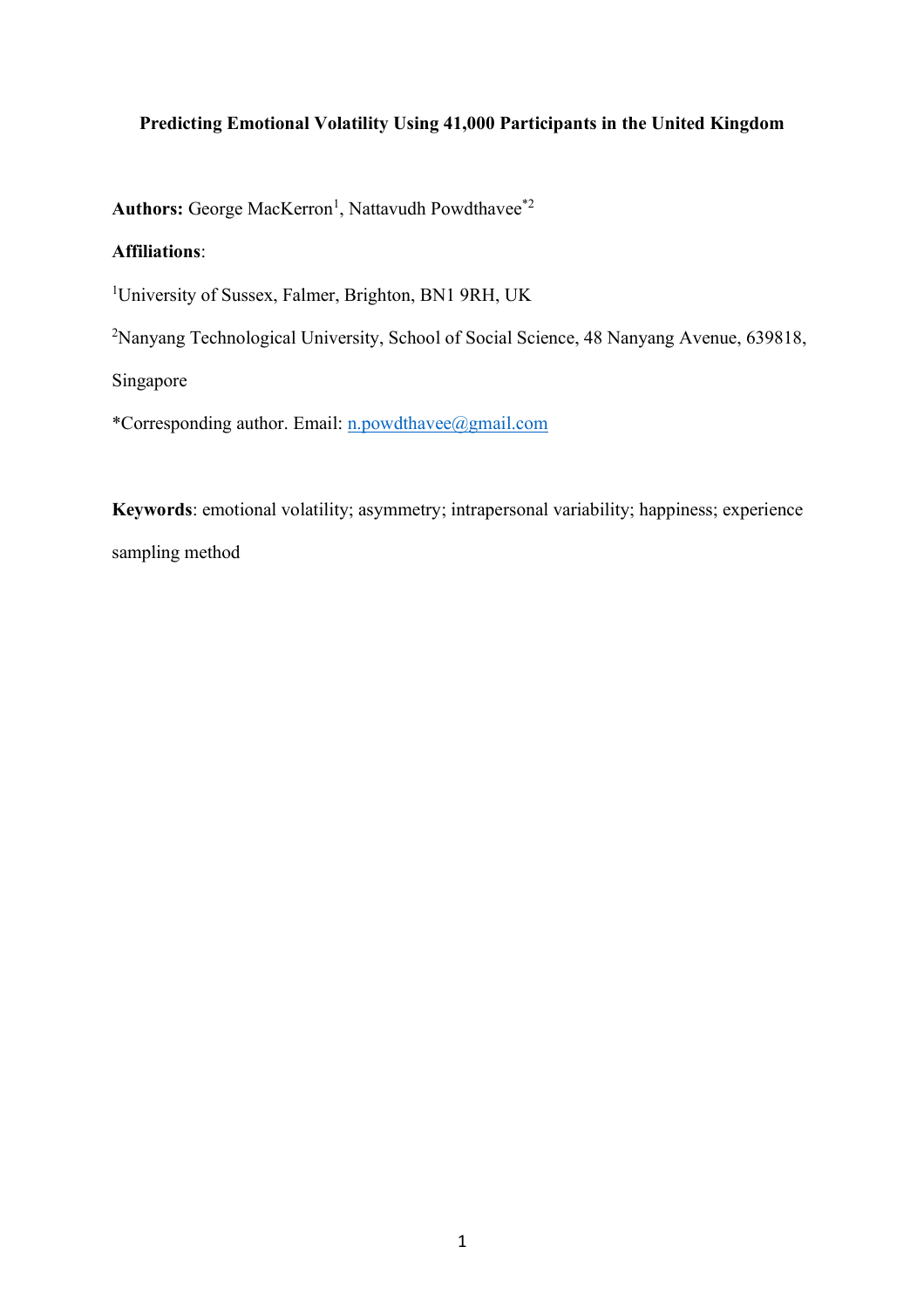## **Abstract**

Emotional volatility is a human universal. Yet there has been no large-scale scientific study of predictors of that phenomenon. Building from previous works, which had been ad hoc and based on tiny samples, this paper reports the first systematic estimation of volatility in human emotional experiences. Our study draws from a sample of intrapersonal variation in momentto-moment happiness from over three million observations by 41,023 UK individuals. Holding other things constant, we show that emotional volatility is highest among women with children, the separated, the poor, and the young. Women without children report substantially greater emotional volatility than men with and without children. For any given rate of volatility, women with children also experience more frequent extreme emotional lows than any other socio-demographic group. Our results, which are robust to different specification tests, enable researchers and policymakers to quantify and prioritise different determinants of intrapersonal variability in human emotions.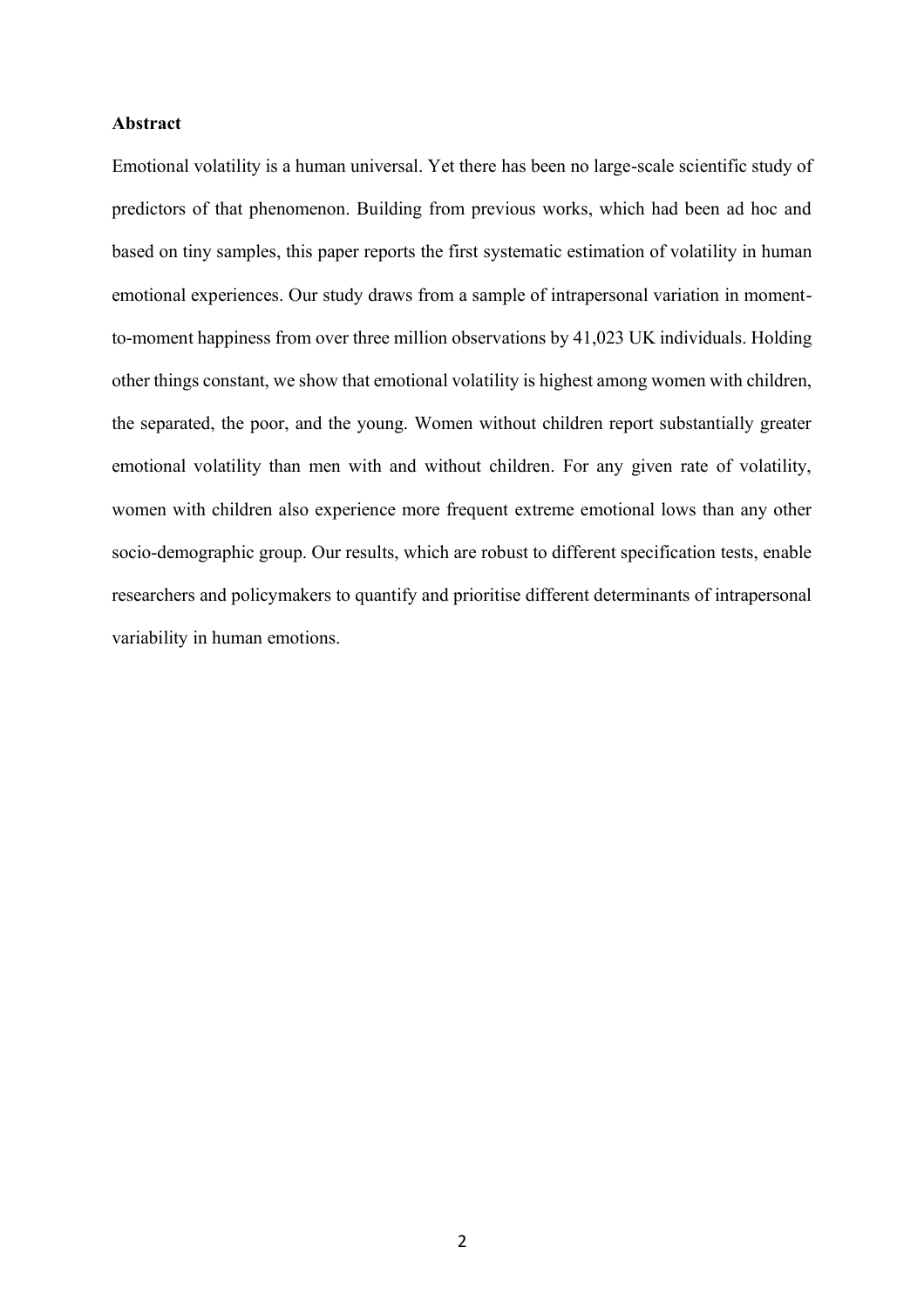All humans experience daily variability in emotions. Yet, despite well-being metrics becoming much more readily available in many large-scale surveys, there appears to have been no systematic, large-scale scientific study of the predictors of that phenomenon. Much of the focus of previous studies has been on analysing the mean scores of evaluative well-being, which is a person's summary evaluation of their life, as the statistic of interest. These studies, often with more than 10,000 individuals in the sample, have produced many interesting findings, including the evidence that unemployed people report substantially lower overall life satisfaction, on average, compared to the employed<sup>1, 2</sup>, and that economic growth does not necessarily lead to an improvement in the average happiness of citizens in the long run<sup>3,4</sup>. The recent availability of experienced well-being data in large-scale surveys has also given researchers enough degrees of freedom to systematically study what matters to how a person feels at the moments of their life and the extent to which these predictors are different from those that determine how satisfied they are with their life overall. We now know, for example, that income is a much better predictor of evaluative well-being than experienced well-being<sup>5,</sup>  $<sup>6</sup>$ , while a rise in income inequality has a similar depressive impact on both dimensions of well-</sup> being<sup>7</sup>.

One of the most important implications of large-scale studies of mean evaluative and experienced well-being data is that they enable researchers to quantify and prioritise what matters the most on average to citizens' well-being, which, in turn, inform policymakers on which policies to pursue that would be 'bang for the buck' at improving societal welfare<sup>8</sup>. For instance, given the evidence that an increase in a country's unemployment rate depresses people's evaluative well-being almost twice as much as a rise in inflation<sup>9</sup>, the country's central bankers may find it more optimal to trade-off a rising in prices for a lower overall unemployment rate. In a study that uses over 8,000 observations of British adults, researchers find maternal mental health in a child's early years to be one of the most important predictors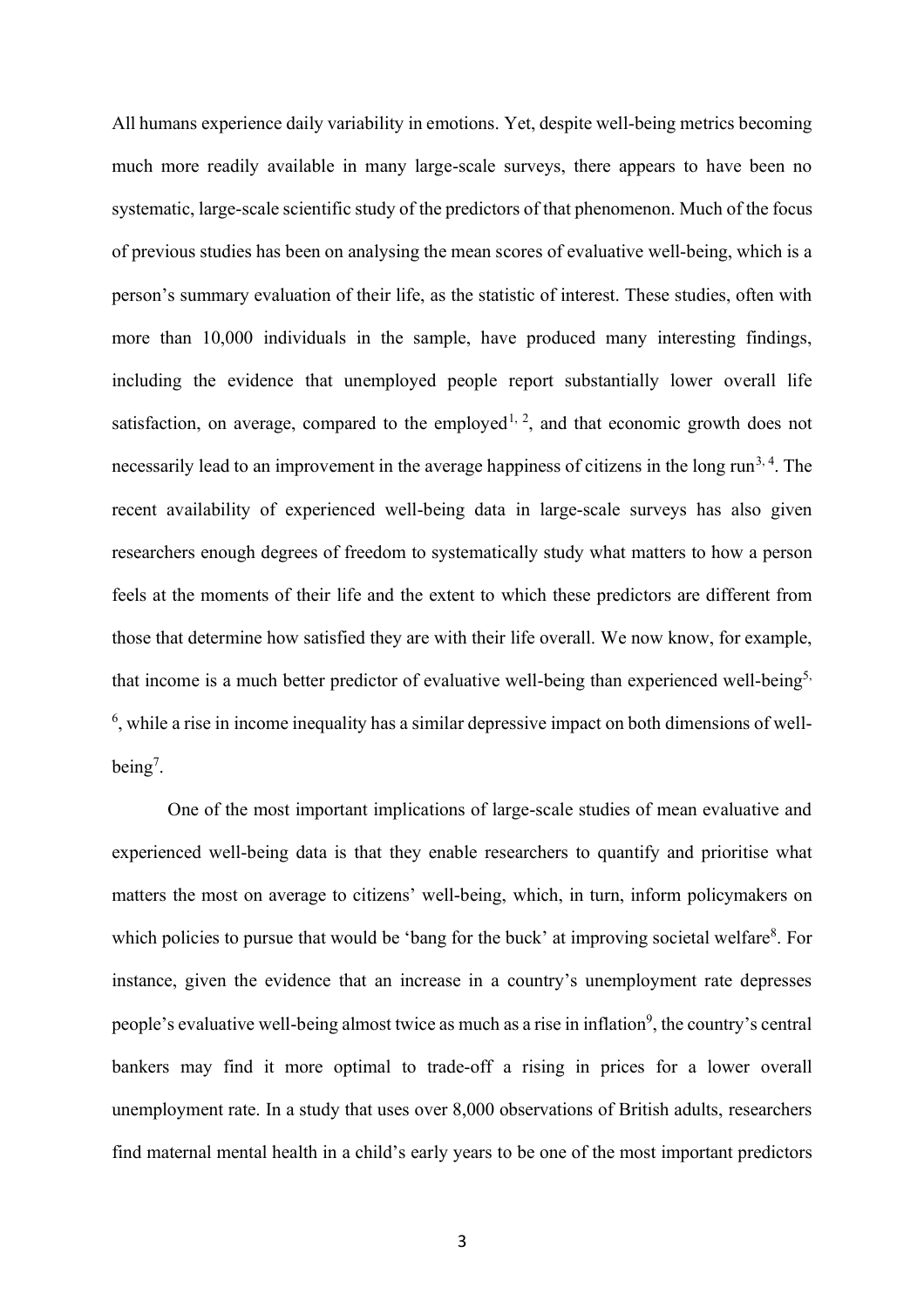of adult life satisfaction at age  $34^{10}$ . This finding informs policymakers that an intervention on new mothers' mental health may be more cost-effective at raising individual well-being in adulthood than other interventions. Estimates from running multiple regression analysis on evaluative and experienced well-being data have also been used to estimate 'shadow prices' – i.e., the additional income required to fully compensate a drop in well-being from a change in life event  $X$  – for things that are not priced in the market, such as air pollution<sup>11</sup>, ill-health<sup>12</sup>, and even hedonic damages from bereavement<sup>13</sup>, which can then be used to guide policy decisions.

However, despite a wealth of literature in psychology around the measurement, dynamism, and emodiversity of human emotions and how emotional variability contributes to a person's psychological well-being<sup>14-18</sup>, large-scale studies of predictors of volatility in experienced well-being are virtually non-existent. Previous investigations of the potential determinants of emotional variability such as gender, income, marital status, and age tend to be *ad hoc*, focused on only one predictor at a time, and often based on extremely small samples<sup>19-26</sup>; see Table 1 for a summary of some of the notable studies. Different studies also used different samples and data collection methods, thus making systematic comparisons between predictors particularly challenging. As a result, we currently have little scientific insights into the relative importance and trade-offs between different predictors of emotional variability between- and within-person, which, in turn, means that there is little opportunity to incorporate findings around the determinants of emotional variability into the well-being and public policy discussions.

Data availability explains the lack of empirical evidence in this area. Large-scale, longitudinal surveys such as the Understanding Society (UKHLS) and the German Socio-Economic Panel (SOEP) interview the same individuals only once a year. The low-frequency nature of these data only allows researchers to study evaluative well-being volatility over long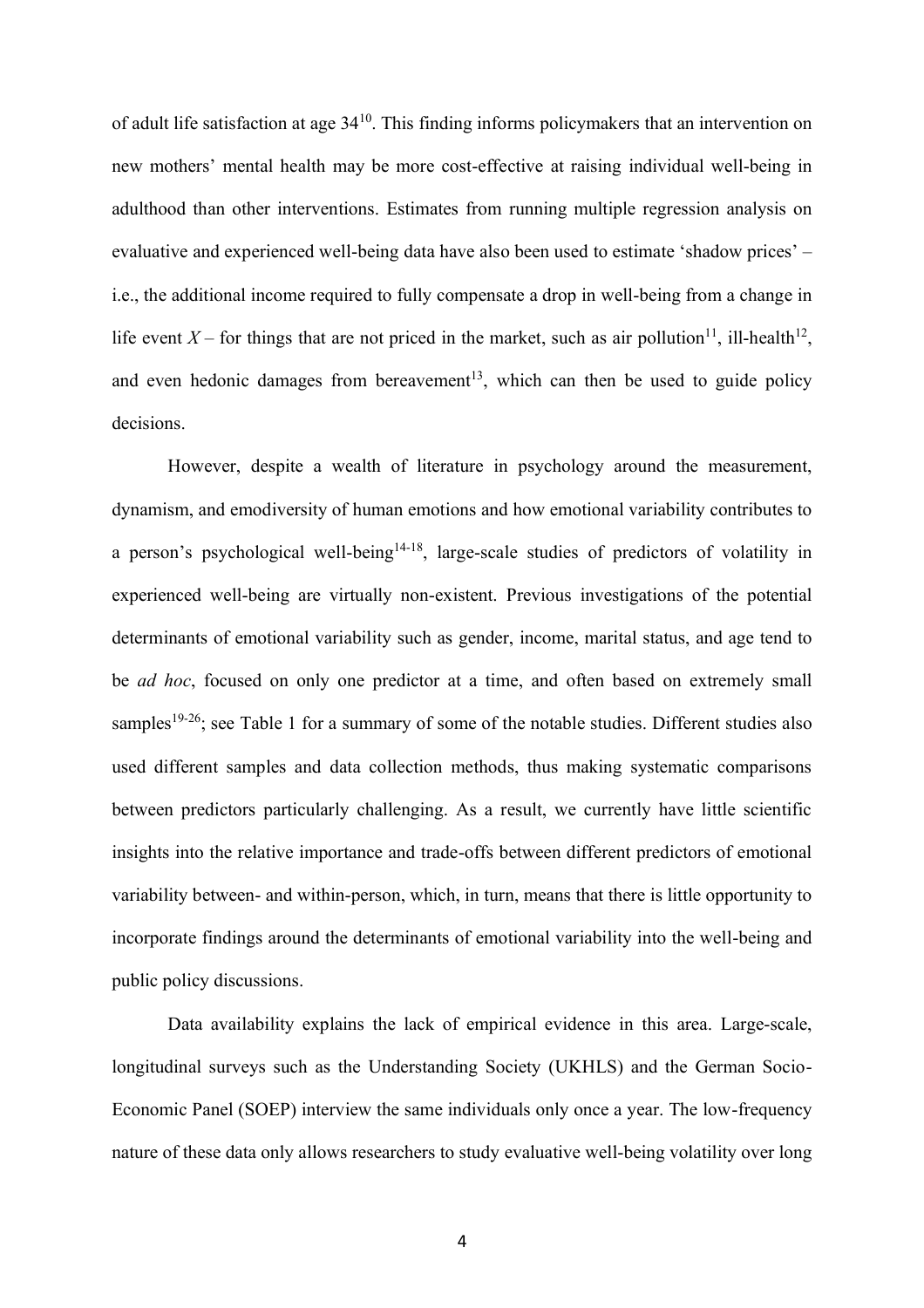periods of time, e.g., over ten years or more<sup>27</sup>, but not over much shorter periods, e.g., weeks or months. Although more appropriate, the day reconstruction method (DRM), which asks individuals to reconstruct their activities and experiences of the preceding day<sup>28</sup>, typically consists of only one day of well-being volatility data per person. The DRM is also subject to both memory and present biases<sup>29</sup>. The experience sampling method (ESM), which requires participants to provide self-reports of their activities and emotions multiple times per day, is the most suitable data collection method for this type of research. However, such highfrequency data are rare and often have a very small sample size. Moreover, because of the demanding nature of the data collection process, they tend to target specific groups of individuals, such as university students<sup>30</sup>, thus making them unsuitable for studying how emotional variability varies across people with differing socio-demographic statuses.

As an empirical matter, the ESM data must have several special features to make a significant advancement in this research space:

- (i) the sample must be sufficiently large to allow enough degrees of freedom for multiple parameters to be estimated in a regression model;
- (ii) individuals in the sample must be followed over a reasonably long period, so that plenty of intrapersonal variation in experienced well-being is available;
- (iii) the sample should be reasonably representative of the adult population;
- (iv) a set of important variables, such as income and marital status, must be available in the data set, so that confounding influences can be differenced out and comparisons across different estimates can be made.

No study of this type has apparently been published with emotional variability as the outcome variable of interest.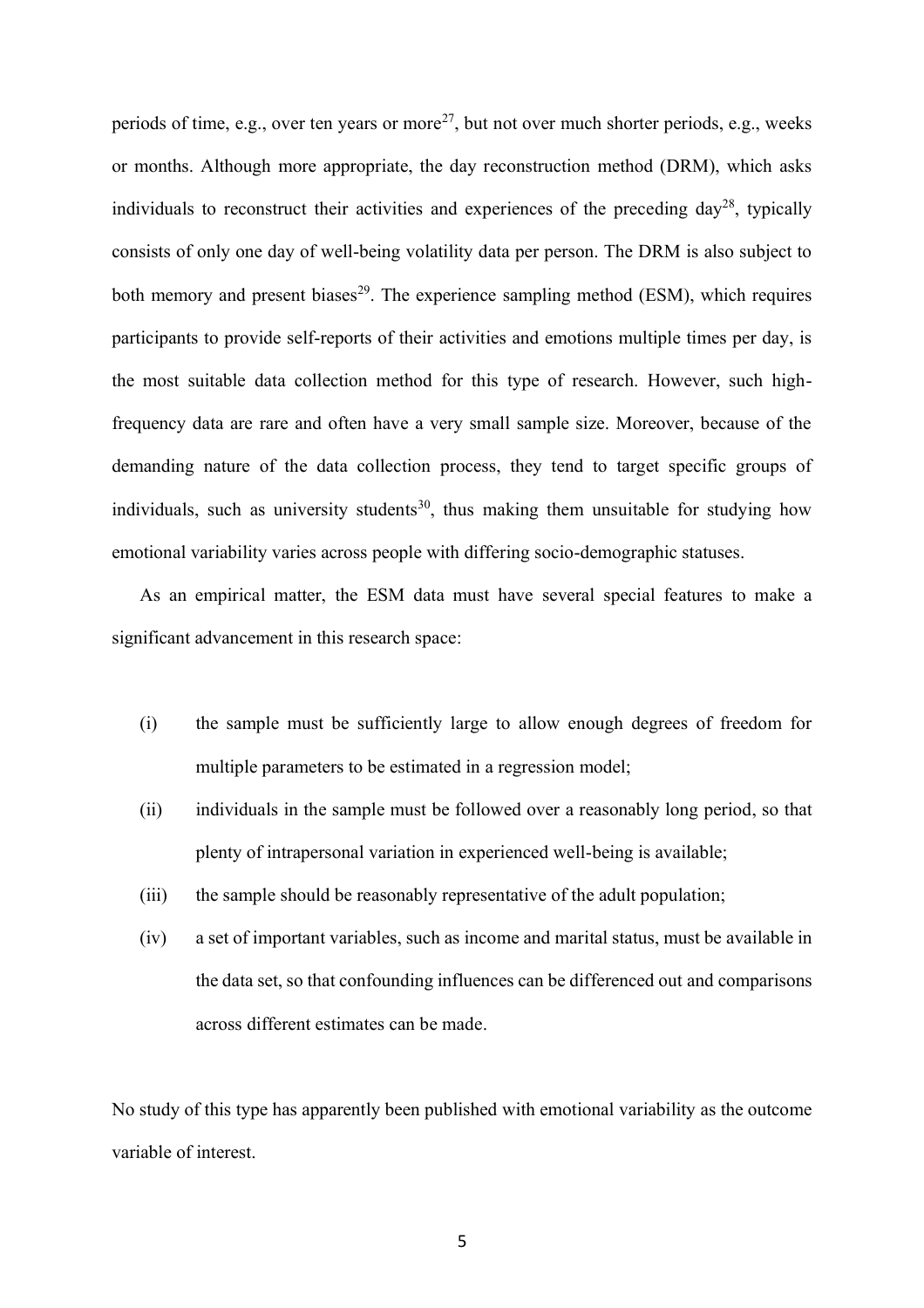To fill this research void, this study uses Mappiness data<sup>31</sup>, one of the largest ESM datasets in the world, with over three million responses from more than 41,000 UK participants. After downloading and signing up to the Mappiness app, participants, who are iPhone users, are initially asked about their life satisfaction: "How satisfied are you with your life as a whole nowadays?", on a scale of  $1 - 10$ . They also fill in answers to a set of questionnaires about their socio-demographic characteristics, including age, gender, marital status, employment status, health status, household income, and the number of children in the household. The app then pings individuals at random moments one or more times a day before asking how 'happy', 'relaxed', and 'awake' they feel using continuous sliding scales that we scale from 0 'not at all' to 100 'completely'. While users answer, location is determined using satellite positioning (GPS). All data is sent back wirelessly, anonymously, and securely to a central data store. Since its creation, researchers have used Mappiness data to analyse a variety of questions, including relationships between average moment-to-moment happiness and scenic locations<sup>32</sup>, noise pollution<sup>33</sup>, and work<sup>34</sup>.

The large size, high frequency, and longitudinal nature of the Mappiness data set, gathered between 2010 and 2016, makes it ideally suited to analysing how different socioeconomic variables predict intrapersonal emotional variability over short periods of time. By focusing on a simplified measure of intra-personal emotional variability or 'emotional volatility' index, *V*, which is the weekly standard deviation of moment-to-moment happiness per person<sup>35, 36</sup>, we obtained 338, 447 observations from 41,023 unique individuals over time.

This paper is the first to estimate three sets of regressions with the following dependent variables on the same data set:

• Emotional average index, *M*,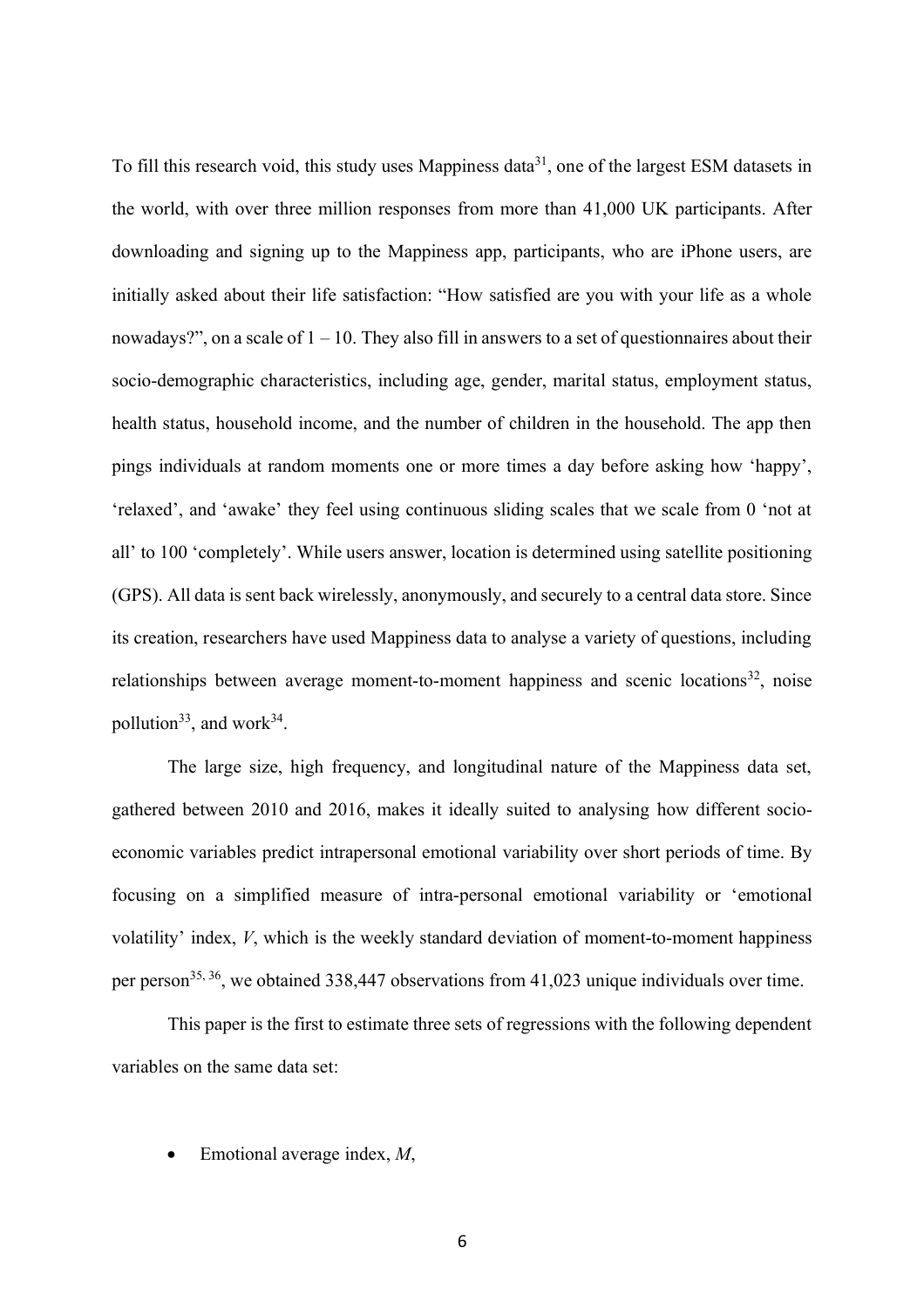- Emotional volatility index, *V*, and
- Emotional 'skewness' or asymmetry index, which is weekly mean happiness minus weekly median happiness divided by the weekly standard deviation, i.e.,  $Mean_w$ –Median $_w$  $\frac{\overline{V_W}}{\overline{V_W}}$ , *A*.

For raw data distributions of the three indices, see Figs. S1A-C in Supplementary Material (SM). To make the coefficients comparable across the three regressions, we standardised all dependent variables across the sample to have a mean of 0 and a standard deviation of 1. This process allows coefficients to be interpreted as a standard deviation change in the dependent variable. We included the following independent variables in all regressions: age, age squared, gender, log of household income, variables for employment status, marital status, self-reported health, parental status, number of adults in the household, year at first response, home region, the total number of prior responses and its square, and the number of responses in the corresponding week. Given that people who reported extraordinarily high or low well-being will naturally have a lower within-person standard deviation, we also included the weekly happiness mean and its squared term as additional control variables in the volatility and asymmetry regressions. Moreover, since previous research has found that women experience significantly more time stress from parenthood than men<sup>37</sup>, all regressions allowed for interaction effects between having children and gender. The study used a linear Ordinary Least Squares estimator with standard errors adjusted for clustering at the individual level.

### **Results**

The key contribution here is that we can systematically examine the socio-economic determinants of *V* and compare them to the standard predictors of *M*. We report the full regression results in Table 2.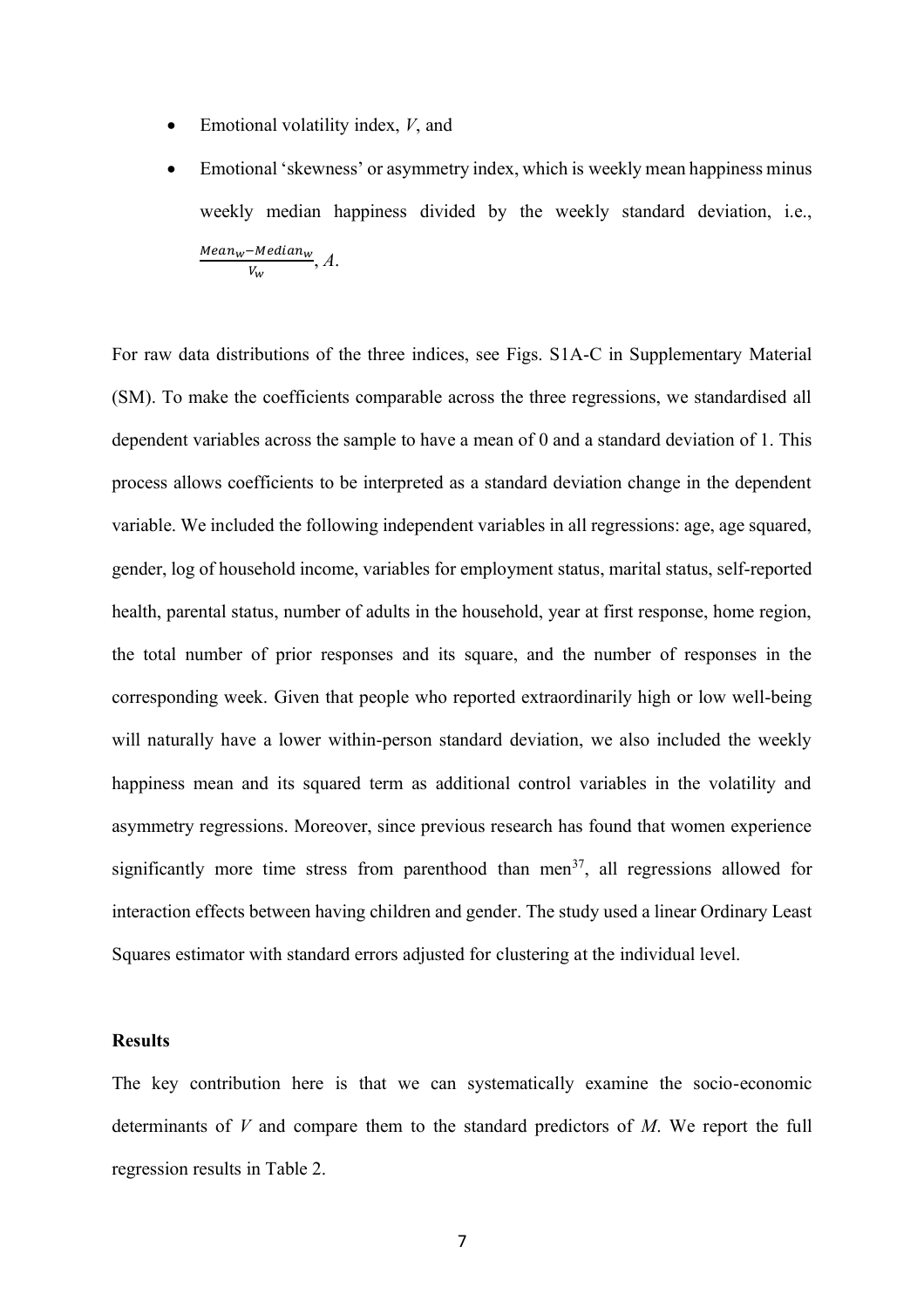### **Predicting emotional means**

Regressing *M* on a set of socio-economic factors produces qualitatively similar results as those typically found in the well-being literature<sup>38</sup>. For example, *M* is increasing with income; a  $1\%$ increase in household income is associated with a .046 SD [95% CI: .018, .074; *p*=.001] increase in *M*. There is little statistical difference in *M* between parents and nonparents, regardless of their gender. We find some evidence that the unemployed reported lower average well-being compared to those in employment or self-employment; they reported .098 SD [95% CI: -.180, -.015;  $p=0.020$ ] lower *M* than the full-time employed. Consistent with previous findings<sup>39</sup>, well-being average is U-shaped in age, with a minimum at 38 years old. There is evidence of a sharp decline in *M* with poorer self-reported health. We also found the intra-week emotional average to be significantly lower for those not working due to long-term sickness and higher for those who are married.

### **Predicting emotional volatility**

Shifting our attention to *V*, which is our main statistic of interest, we find that income is associated with a significant reduction in well-being volatility; a 1% increase in household income is associated with a .021 SD [95% C.I.: 0.006, .036; *p*=.007] decrease in *V*. Despite finding little difference in terms of happiness between people with and without children, *V* is substantially higher among those with children in the household. Compared to men with no children, *V* is .094 SD [95% C.I.: .069, .118; *p*<.000] higher for women with no children; .040 SD [95% C.I.: .003, .077; *p*=.034] higher for men with children; and .135 SD [95% C.I.: .099, .170; *p*<.000] higher for women with children. F-tests of equality of variances also reveal that women with children experienced substantially higher well-being volatility compared to both women without children  $[p \le 0.019]$  and men with children  $[p \le 0.001]$ .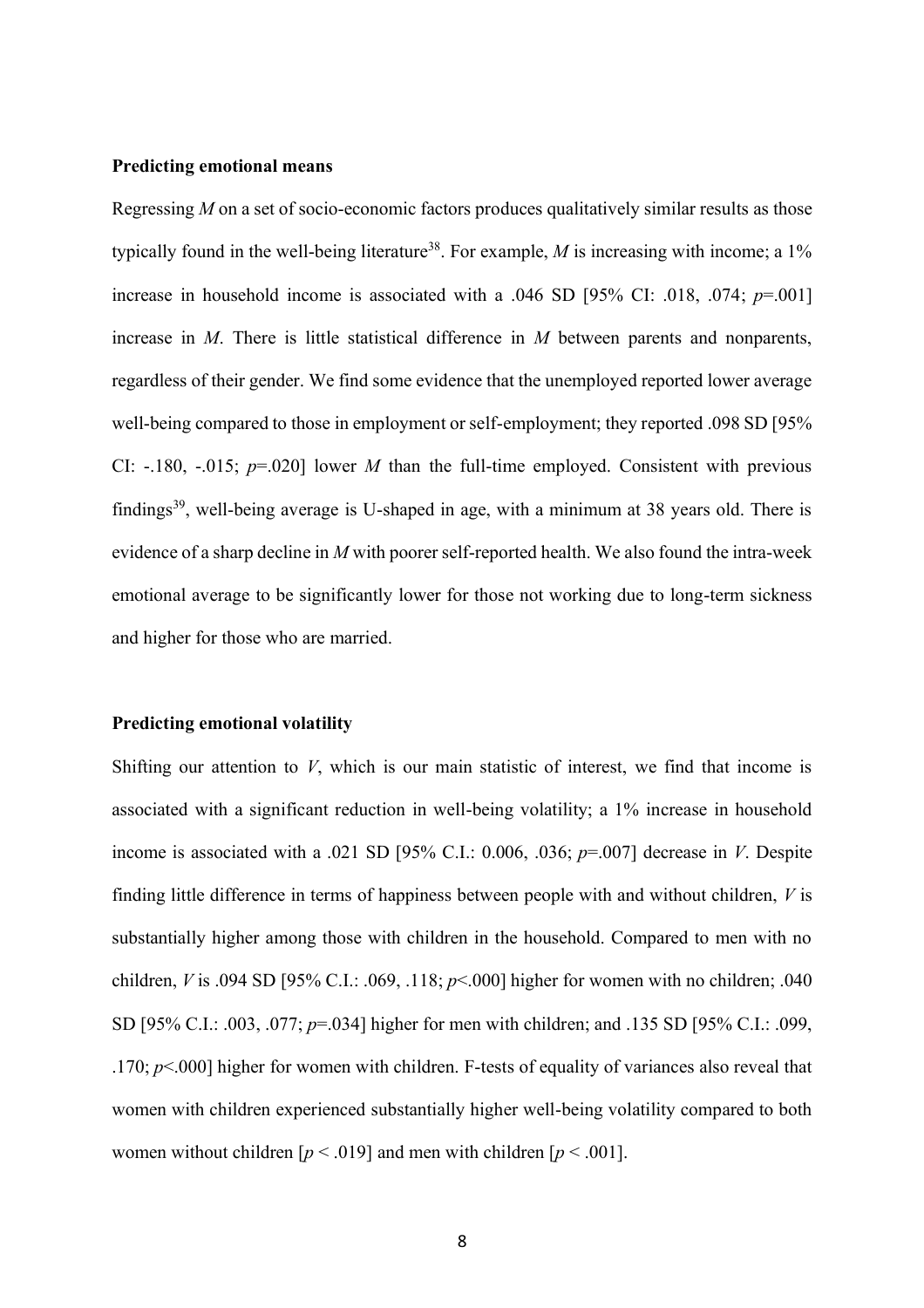We find some evidence that the unemployed experienced significantly lower levels of *V* compared to the employed. Students in full-time education, though reporting similar *M* as those in employment or self-employment, also experienced substantially lower *V* over short periods of time. Despite reporting similar levels of *M* as those who have never been married, those who are separated or divorced from their partners experienced around .09 SD higher *V*, on average. Marriage is positively associated with both *M* and *V*. By contrast, both *M* and *V* are significantly lower for people with long-term illnesses. There is evidence that *V* declines at a decreasing rate with age. To get some idea of the comparative differences across these sociodemographic variables, we present *z*-scores obtained from the *V* regression in Fig. 1. We also compare the *z*-scores obtained from both *M* and *V* regressions in Fig. S2 in *SM*.

## **Predicting emotional asymmetry**

We next turn to the question of emotional asymmetry, *A*. For any given *V*, are there patterns in how that variability is distributed? Specifically, can we predict whether a person's more extreme reports are likely to be on the high or the low side? One can imagine that two people with the same well-being volatility can have two very different distributions; for an illustration, see Figs. S3A-B in *SM*. To address this question, we estimated *A*, in which the dependent variable is the weekly mean happiness minus the weekly median happiness divided by the weekly standard deviation, i.e.,  $\frac{Mean_w - Median_w}{V_w}$ . This value is then standardised to have a mean of 0 and a standard deviation of 1. Here, a negative coefficient in the skewness regression implies a negative skewed well-being distribution, indicating a more frequent reporting of extremely low happiness for any given *V*. The opposite applies to a positive coefficient in the skewness regression.

The asymmetry regression, which we report Table 3, produces coefficients that are mostly statistically insignificantly different from zero, suggesting that the distribution of *V* is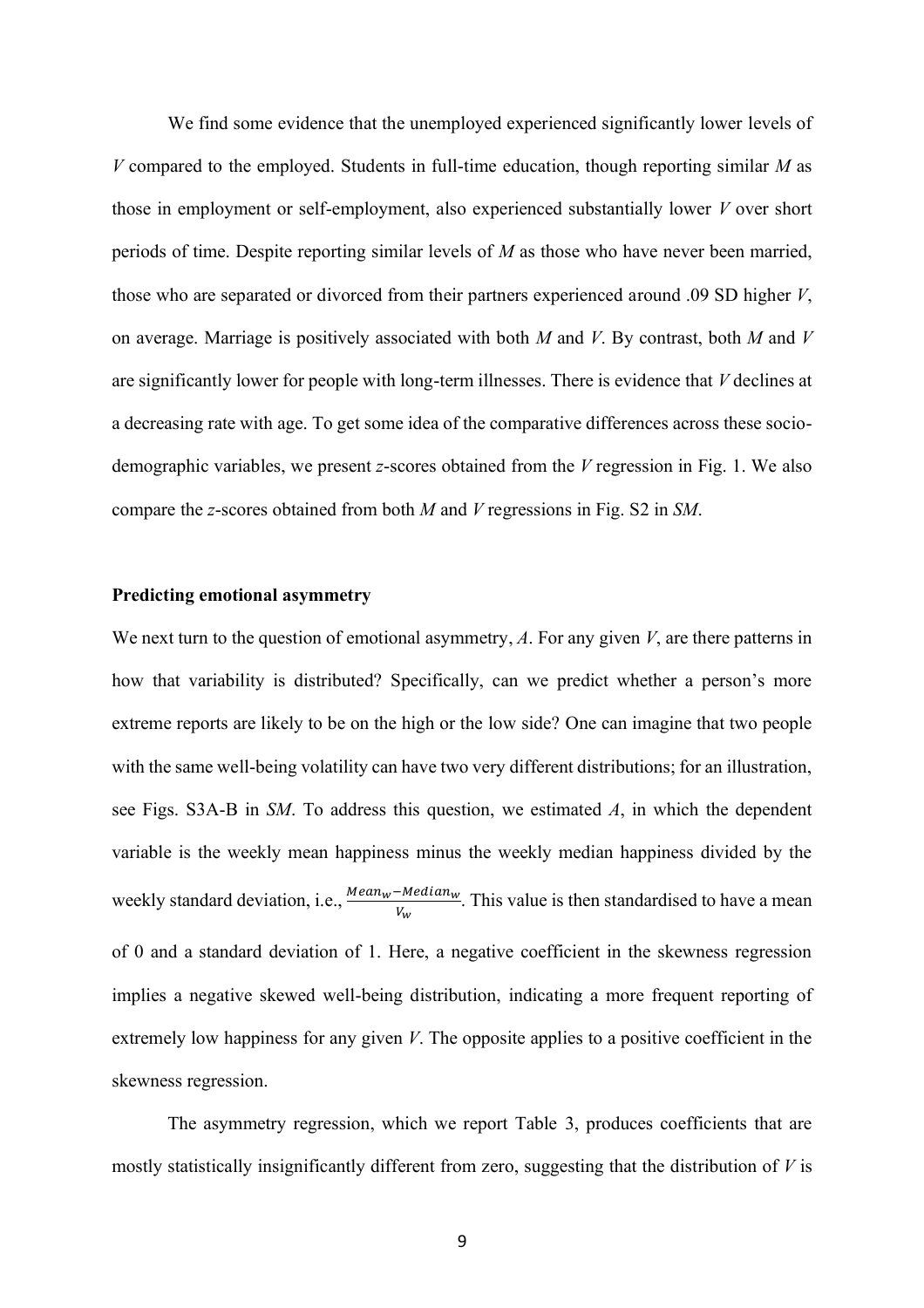similar across most socio-economic groups. There are, however, some notable exceptions. For example, the coefficient for women with children is -.049 SD [95% C.I.: -.069, -.029; *p*<.000], which implies that women with children experience not only the highest *V* but also one of the most negatively skewed emotional distributions across all socio-demographic groups in our data. By contrast, individuals in full-time education have one of the most positively skewed well-being distributions, suggesting that students experienced substantially more frequent extreme emotional highs than others.

## **Robustness checks**

What might explain the differences in emotional volatility and asymmetry across sociodemographic statuses? One theory is that people from certain socio-economic backgrounds have accumulated more 'hedonic capital' over the years that, consequently, enables them to become more psychologically resilient and emotionally stable over time<sup>40</sup>. An alternative answer might lie in the variability of activities undertaken by people from different sociodemographic backgrounds. It might be that greater emotional volatility is driven by greater variety in our daily activities. However, including within-person variability in daily activities in the happiness variability regression does little to alter the signs and statistical robustness of the socio-demographic coefficients; see Table S1 in *SM*. Differences in emotional volatility across different groups of people remain unexplained even after conditioning for the differences in the within-person variability in daily activities experienced by individuals each week.

This study is not without limitations. One objection is that, like other experienced sampling studies, the Mappiness data set is not nationally representative, and that we cannot therefore be confident of generalising our findings to the UK population. Following a guideline given by Matthew Killingsworth<sup>41</sup>, one way to check whether our results might be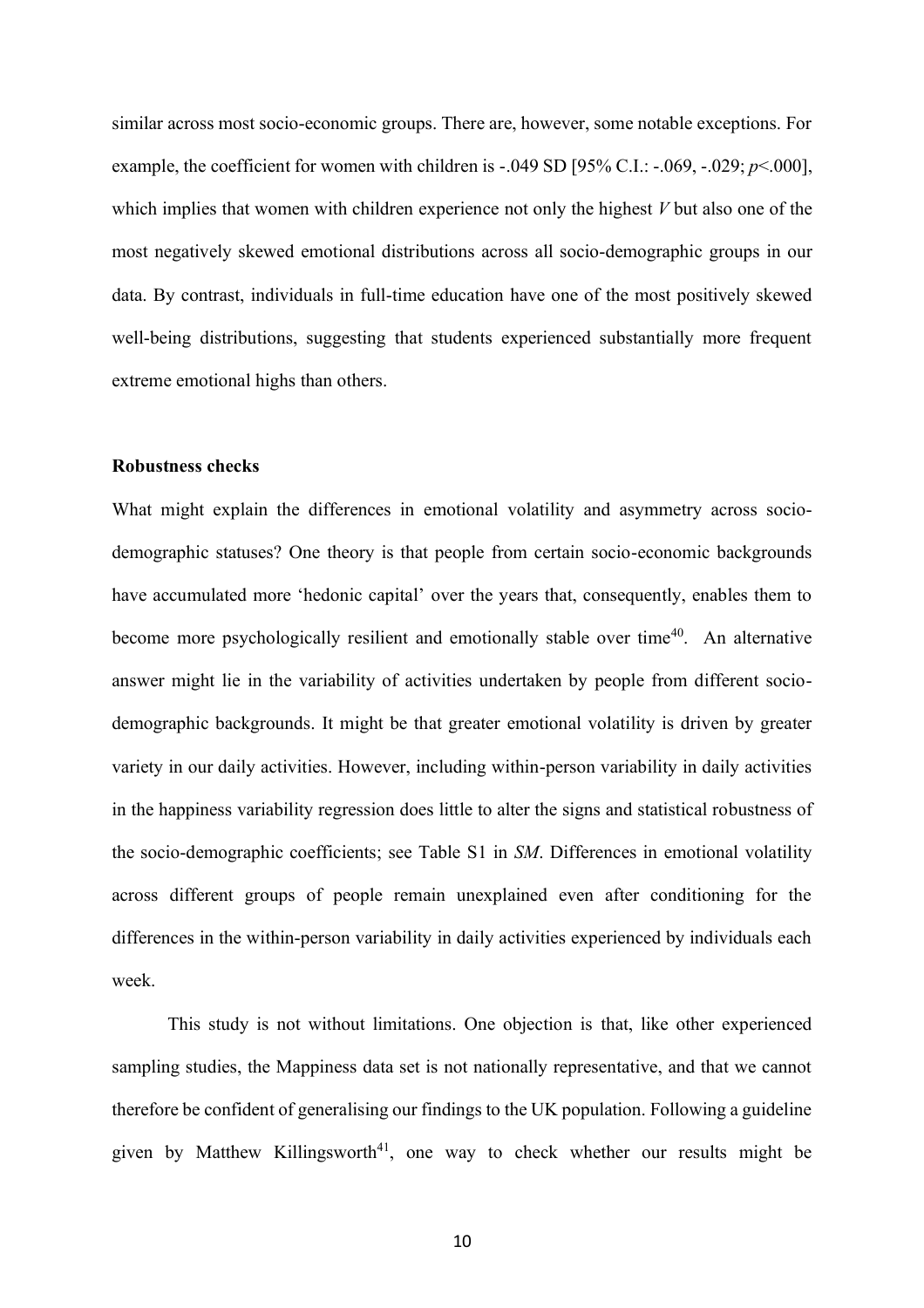generalisable is to assess whether our sample "behave like" a representative sample in terms of key variables that are shared across the current study and previous studies of representative samples. Given that we have data on life satisfaction, which is the same measure of individuals' evaluative well-being found in the nationally representative Understanding Society (UKHLS), we can assess whether its key predictors are qualitatively similar across the two samples. Regressing life satisfaction on socio-demographic status does produce qualitatively similar findings as those obtained in studies that used nationally representative data sets in their analysis<sup>38</sup>; for the regression results, see Table S2 in SM. For example, life satisfaction is positively and statistically significantly correlated with incomes and is U-shaped in age. The unemployed report substantially lower levels of life satisfaction compared to the employed, while women are marginally more satisfied with life than men. These results offer us some reassurance that we can reasonably expect the findings for emotional volatility to generalise as well.

Second, the results are arguably confounded by unobserved time-invariant characteristics such as personality traits that correlate with both the socio-demographic variables and happiness variability. For example, one could imagine that more conscientious individuals might earn higher incomes and, at the same time, have the tendency to report a relatively stable well-being over short periods of time. However, since socio-economic characteristics in an experience sampling study very rarely change while the participants are enrolled in the study, we cannot use a fixed effects estimator to prevent the time-invariant factors from confounding our results. To test the extent of this problem, we employed a fixed effects filtered model<sup>42</sup> that allows us to filter out the fixed effects while preserving the variables that do not change (or change rarely/slowly) over time, like gender and education. We find that the overall results – see Table S3 in  $SM$  – continue to hold even after conditioning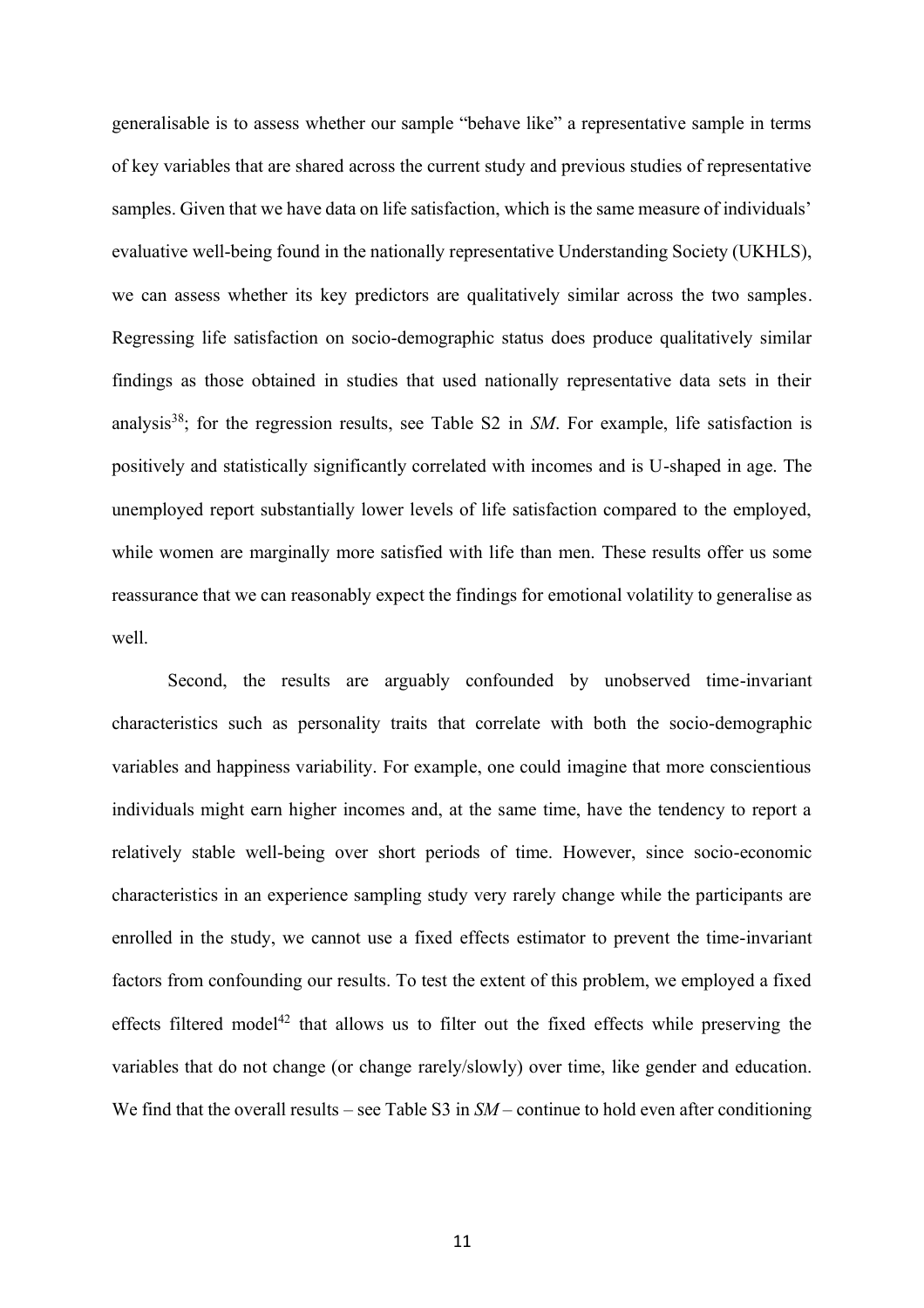for individual fixed effects, alleviating the concern that our findings are biased by unobserved individual differences.

Third, the relationships estimated in this study are not causal. Take the negative relationship between income and well-being volatility, for example: a highly plausible explanation is that poorer people have fewer resources to buffer against life's ups and downs, but it could also be that people with more stable well-being levels are able to find better-paid jobs. Establishing the causal direction of these relationships would therefore be a valuable area for future research. Nevertheless, our fixed effects filtered regression estimates demonstrate that the results we report are not driven by omitted variables at the individual level such as genetics or personality, and the simple characterisation of these relationships does, in our view, provide a substantial advance in knowledge.

Fourth, people who reported extreme well-being volatility when receiving the app's notification might have chosen to ignore the happiness questionnaire altogether. While this is a valid objection, the consequence of any under-sampling of extreme emotions is that our results are more likely to be underestimated than overestimated. For example, if mothers respond to the Mappiness app's notifications less when experiencing extreme stress during childcare, then we could reasonably expect the extent to which motherhood comes with intense emotional fluctuation to be amplified rather than attenuated in the real world.

Fifth, our results might be sensitive to the length of time used in calculating the withinperson variability indicator. Currently, we chose to calculate the within-person variability in happiness on a weekly basis rather than (for example) daily, monthly, or based on specific numbers of responses. As a robustness check, we replaced the intra-week measures of wellbeing average and volatility with the same quantities calculated across each user's first 14 valid responses, given over 14–28 days, as dependent variables in the OLS regressions. The results, which are reported in Table S4 in *SM*, are qualitatively similar to what had been obtained using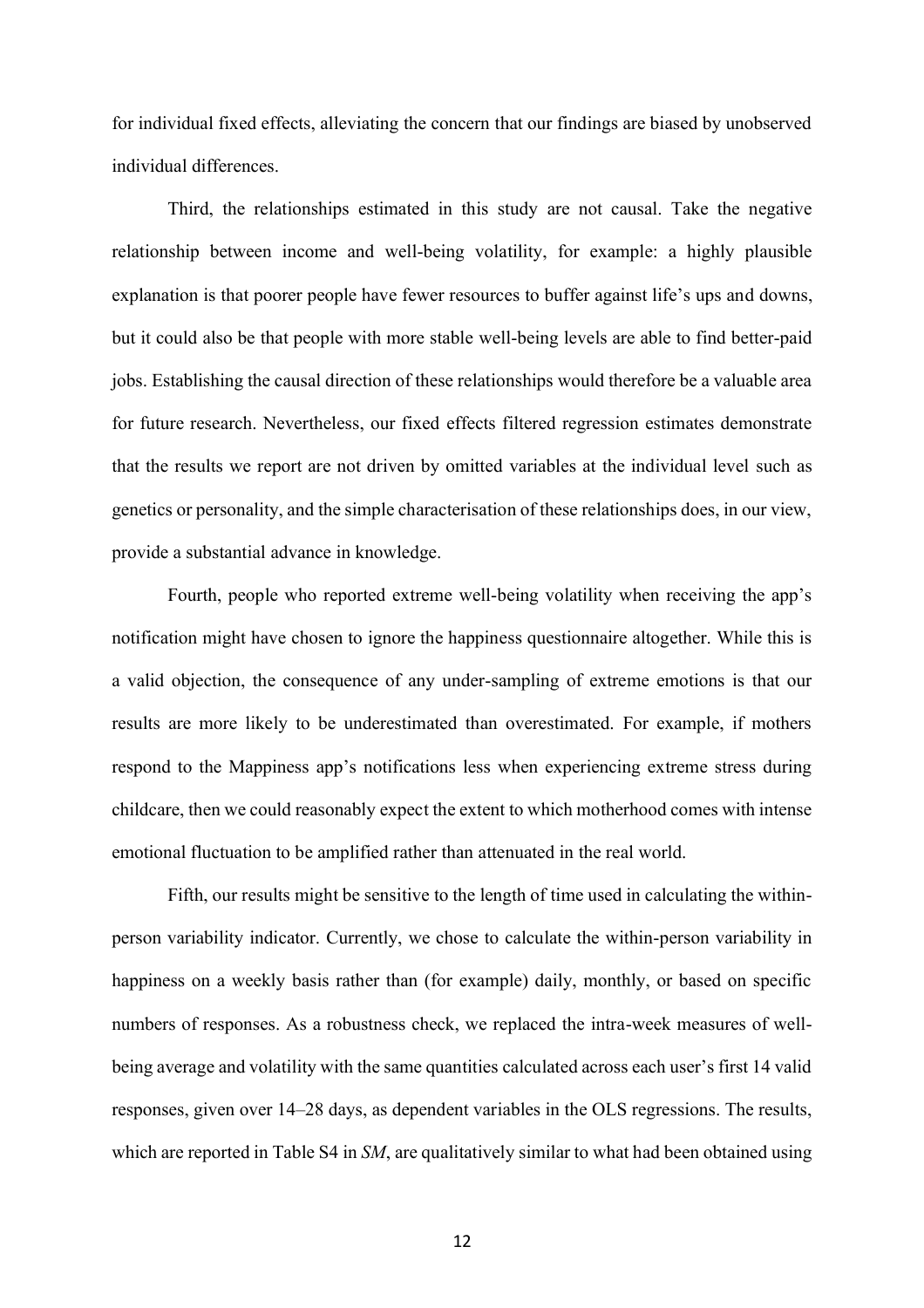the intra-week measures, indicating that the results are not sensitive to how within-person happiness and variability variables are generated.

## **Discussion**

Using one of the world's largest ESM data, this paper is one of the first to systematically estimate emotional volatility equations. We discovered, for example, that while larger incomes were significantly associated with greater average happiness, they were strongly predictive of lower emotional volatility over short periods of time. Having children in the household was associated with a more volatile emotional experience, especially for women, who also exhibited more frequent extreme emotional lows, despite the evidence that parents reported similar happiness levels as nonparents on average. Compared to single people, both married and separated individuals experienced a significantly greater emotional volatility.

In addition to the new insights on the valance of different socio-demographic variables in the emotional volatility equation, our study also allowed us to systematically compare the effect size of these factors against each other. Based on Table 2's estimates, we can see, for example, that the estimated effect of having children in the household as a woman on emotional volatility is comparable in size as the effect of being separated. On the other hand, a 1% increase in household income is estimated to only compensate around  $\frac{.135}{.021} * 100 \approx 6\%$  of the estimated effect of having children in the household as a woman on emotional volatility. Moreover, we also learned how certain variables such as ill-health are associated not only with low emotional means but also substantially low emotional volatility, thus implying that people with ill-health tend to stay in a stable path of low moods over time. We believe such findings will be of significant interest to people who take emotional volatility into consideration when making daily decisions and life choices. They may also fuel research and debate on whether a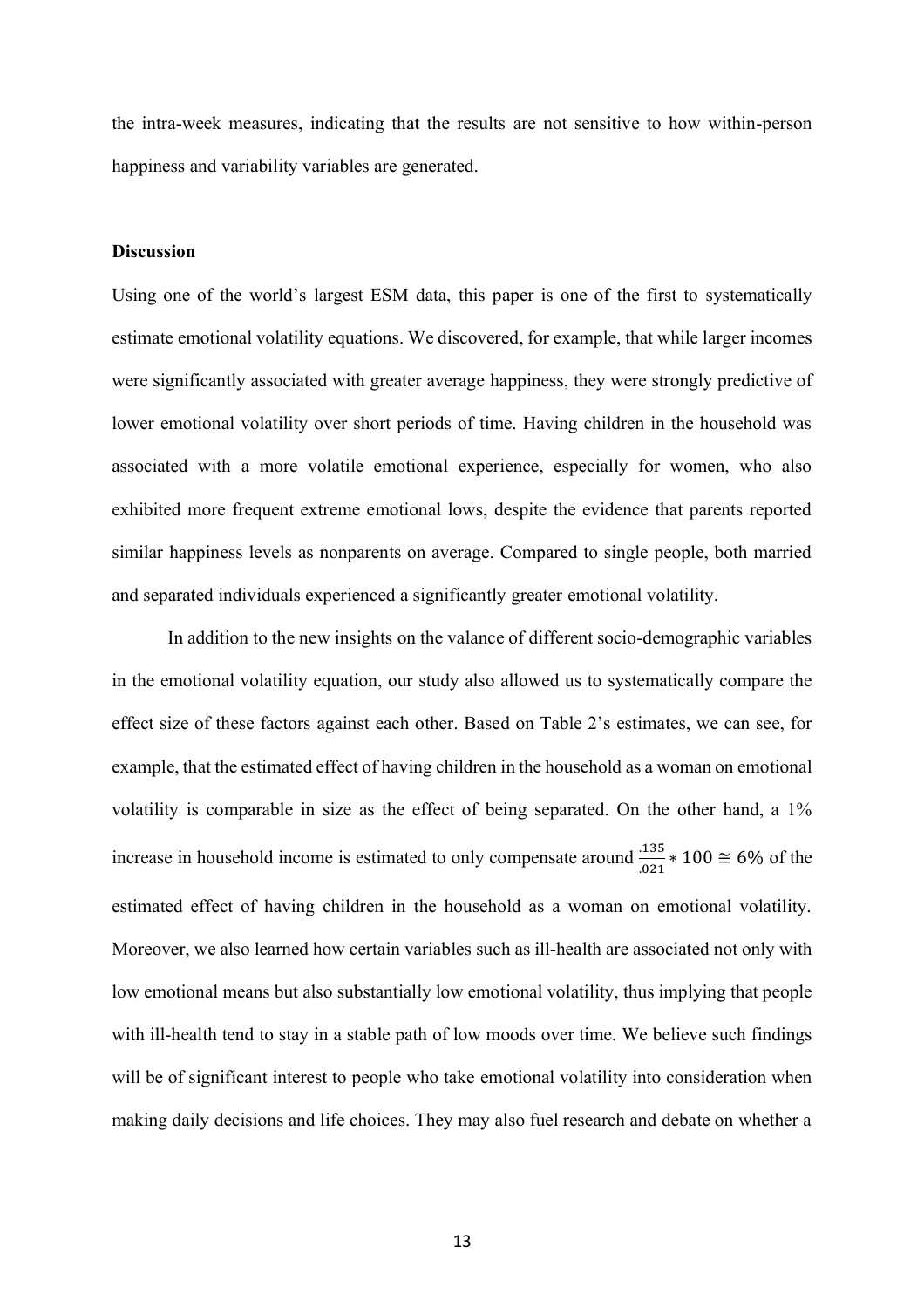life worth living is one that is filled with intense variation in emotions, or one that is stable and content (or, indeed, the extent to which that question has a different answer for each of us).

Our results can also offer new insights into the mechanisms of focusing illusion, i.e., the tendency to exaggerate the impacts of life experiences such as the positive effects of income<sup>43</sup> and parenthood<sup>44</sup> on happiness. Currently, the primary explanation for the empirical evidence of focusing illusion is that people focus too much on conventional beliefs about a particular experience's contribution to happiness when evaluating its effects<sup>45</sup>. However, it could also be that when asked to predict the impact of life experiences that increase emotional volatility, people find one extreme of the wider prospective distribution (either the highs or the lows) more salient than the other. This difference in focus or salience might itself be driven by differential sharing of positive vs negative experiences by others. For example, in the case of parenthood, people may on average focus more on the prospect of moments of great happiness with children and less on the prospect of moments of great distress, even though our asymmetry analysis suggests that extreme negatives are likely to be experienced more frequently. It seems possible that we can improve the accuracy of affective forecasting by asking people explicitly to consider the likely variability and asymmetry in their future experiences — and in the experiences shared by others — and that this could be an interesting subject for future research.

More generally, we believe that, to paint a complete picture of what makes a good life, the science of well-being cannot afford to ignore systematic estimation of the sociodemographic determinants of emotional volatility and asymmetry. In our view, offices of national statistics worldwide should start collecting and analysing this type of emotional wellbeing data as part of their long-term strategy.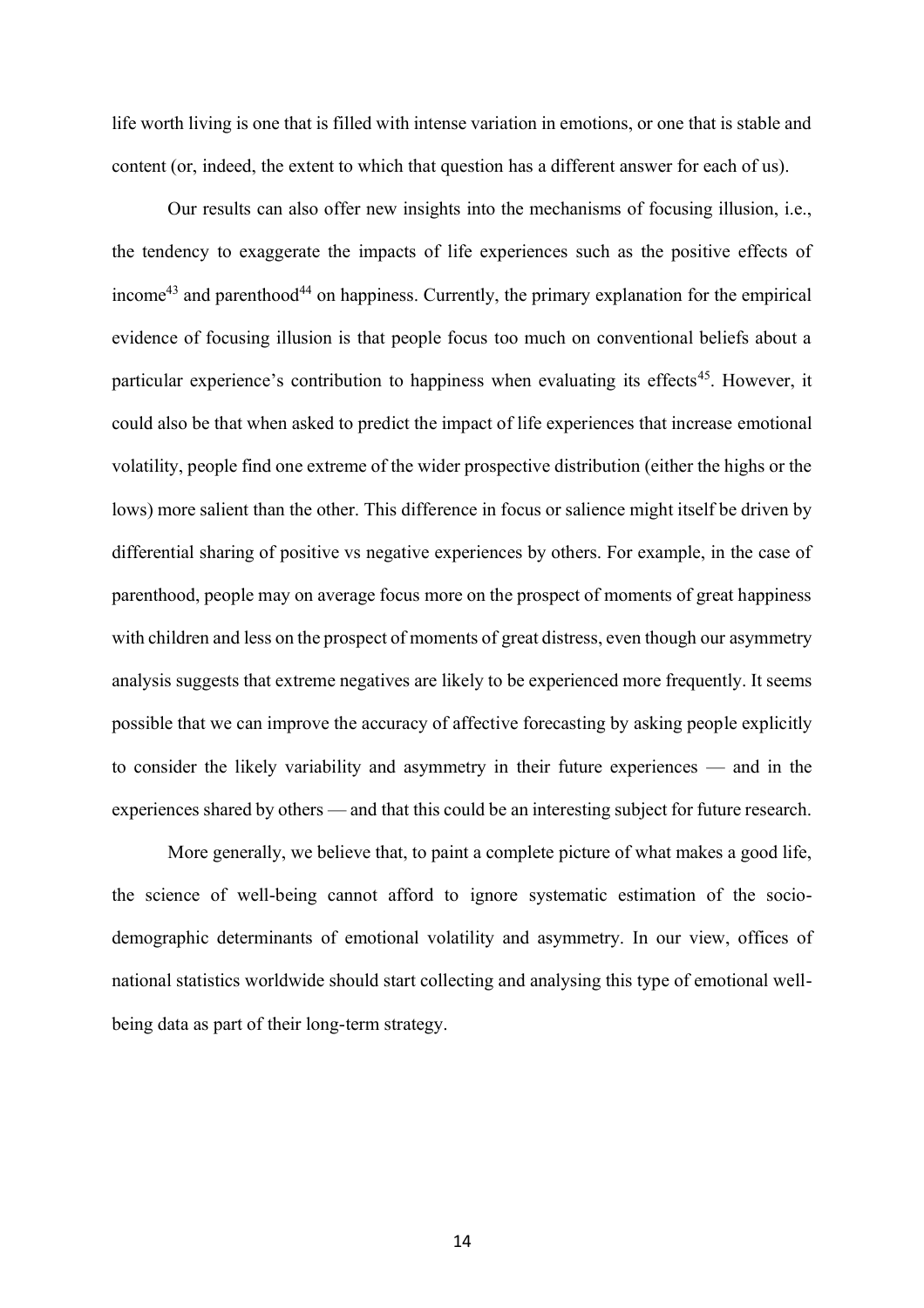### **Methods**

**Sample information.** Participants were 41,023 adults living in the United Kingdom. Of these individuals, 20,343 (49.6%) were women. The mean age was 33.0 years, ranging from 18 to 83. 78.2% worked full-time, 31.5% were married, and 29.0% had children. The median gross annual household income band was GBP £40,000 – £55,999 (mean income cannot be reliably calculated since the top band was unbounded). The user-week mean of daily happiness (scaled  $0 - 100$ ) had a mean of 65.6  $\pm$  16.5 SD. We used the standard deviation of within-person happiness per week as the measure of emotional volatility, which had a mean of  $12.8 \pm 9.43$ SD across the sample. As our measure of skewness, we used (weekly mean – weekly median) / weekly SD. This quantity had a mean of  $-0.0780 \pm 0.299$  SD.

**Experience sampling procedure.** The Mappiness app was distributed free via Apple's App Store starting in August 2010, and participants were recruited opportunistically. Participants indicated their informed consent to taking part in the study and provided basic demographic information. They were then signalled at random times, within hours and with a frequency they chose (by default, twice between 8am and 10pm). When responding to a signal, users rated their current levels of happiness, relaxation and wakefulness, and were asked where they were, whom they were with, and what they were doing. Subject to user consent, a GPS location was queried from the device and, if outdoors, a photo could be taken (these data are not used in this study). Participants were given simple feedback, summarising their happiness in different contexts, and could opt out of the study at any time.

To generate our measure of within-person variability of happiness per week, we randomly selected one response from each user per day, because we expect intra-day variation to be lower than inter-day variation.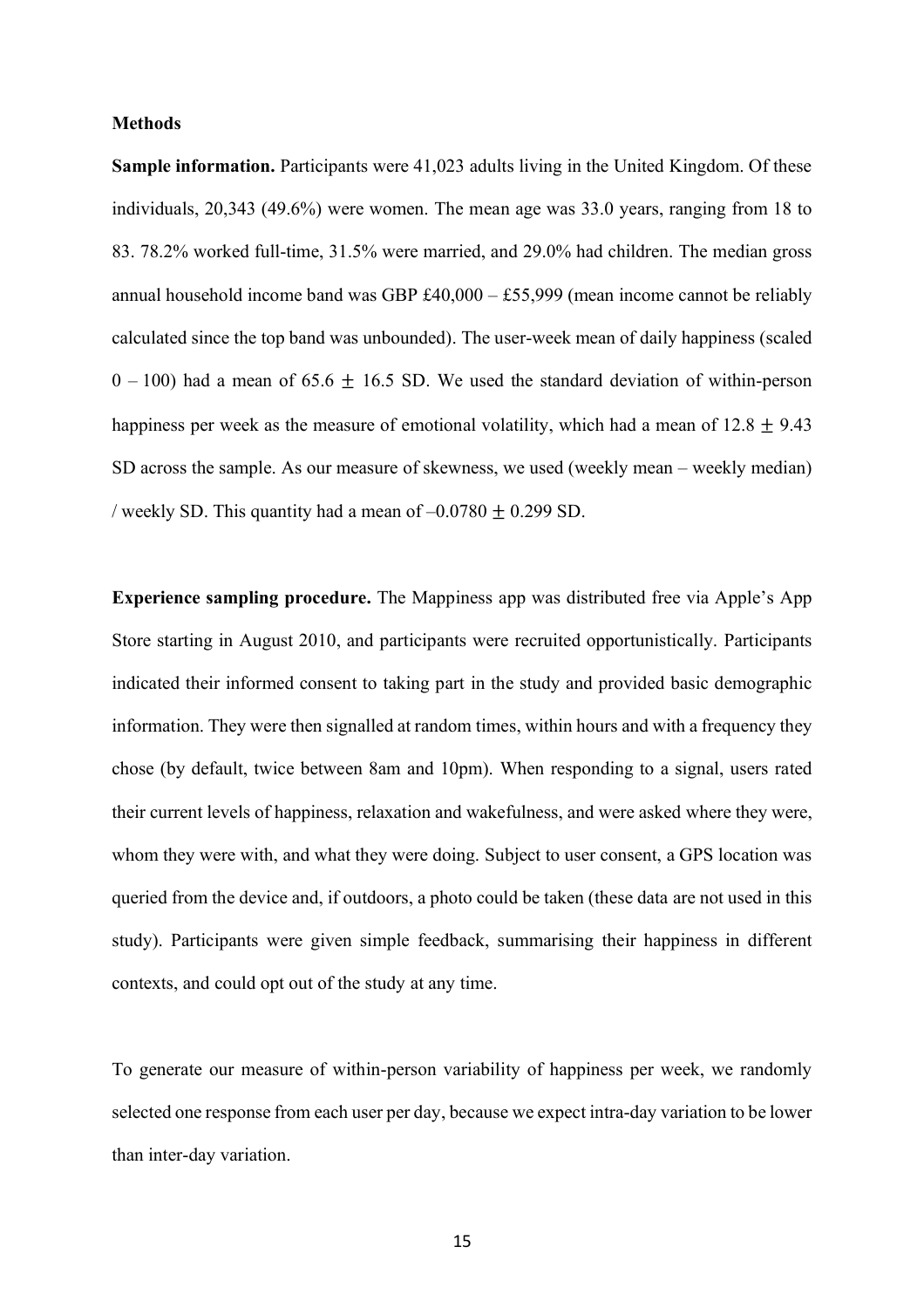**Experienced well-being and life satisfaction measures.** Our high-frequency experienced wellbeing measure is as follows. During the repeated experience sampling survey, users were asked how far they felt 'Happy', answering on a continuous horizontal sliding scale between 'Not at all' (far left, treated as 0) and 'Extremely' (far right, treated as 100), which began in the central position. Our life satisfaction item was presented once during the app's sign-up process. Users were asked '*How satisfied are you with your life as a whole nowadays?*' and answered by picking a number from  $1 - 10$  on a horizontal segmented scale.

### **Measure of intra-week**

**Measure of the intra-week emotional variability or 'emotional volatility' index,** *V***.** We measured the within-person variability of happiness using the following equation:

$$
V_{iw} = \sqrt{\frac{\Sigma (h_{iw} - \overline{h}_{iw})^2}{n_w}},
$$

where  $V_{iw}$  denotes the emotional volatility index for individual *I* at week *w*;  $h_{iw}$  is happiness on a 0-100 scale;  $\bar{h}_{iw}$  is the average weekly happiness; and  $n_w$  is the number of days in the week that the respondent responded to the happiness question. We then standardised  $V_{iw}$  to have zero mean and a standard deviation of 1

**Regression analysis.** The linear model of emotional volatility regression equation takes the following form:

$$
V_{iw} = \alpha + X'_i \beta + Z'_{iw} \theta + \varepsilon_{iw},
$$

where  $X'_i$  denotes a vector of socio-demographic variables that do not change over time; and  $Z'_{iw}$  is a vector of variables that can vary weekly, including year dummies, previous responses, number of responses this week. Given that people who reported extreme values of happiness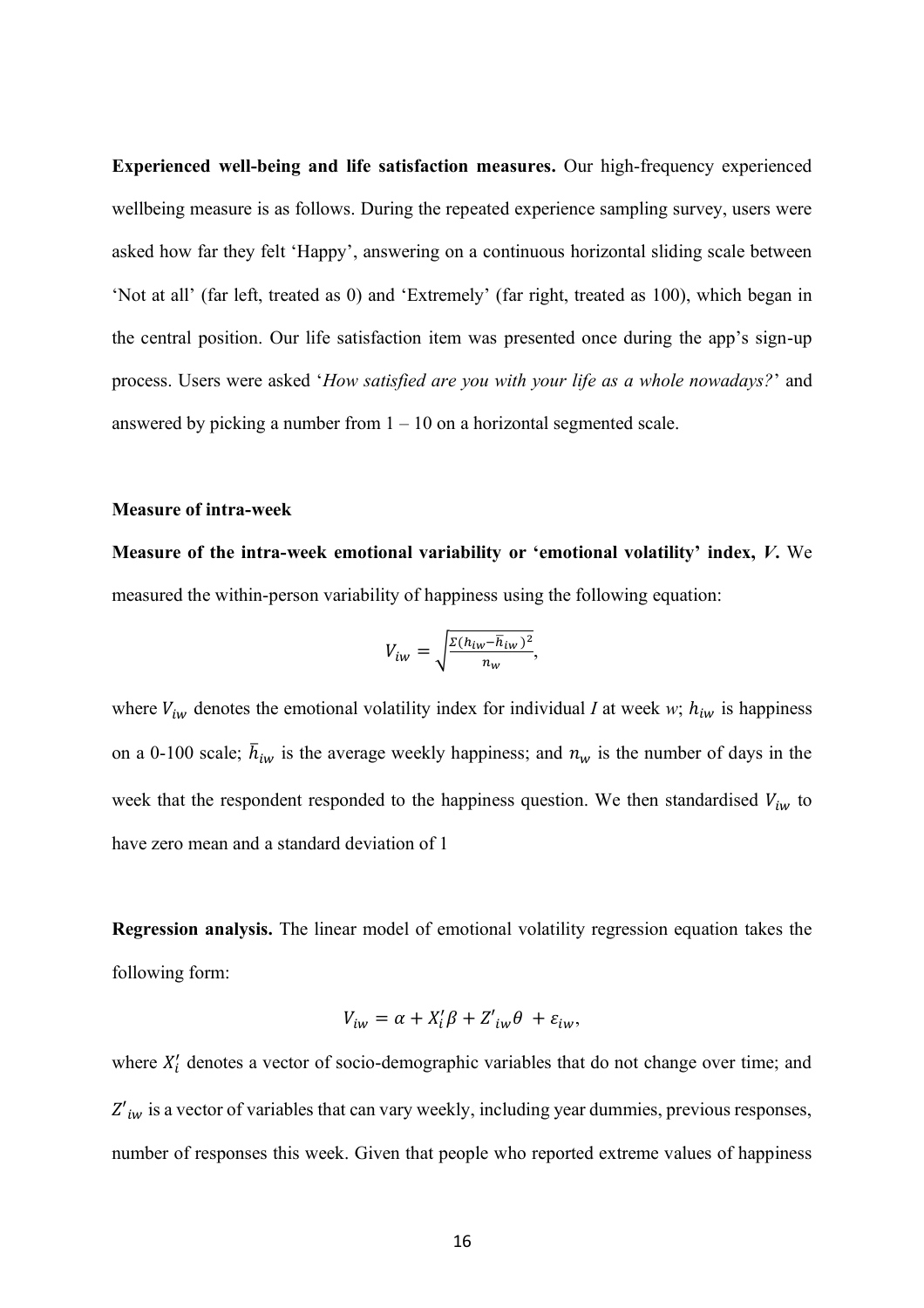are likely to exhibit lower well-being volatility due to the bounded nature of the happiness scale, we included a quadratic term of the happiness average as additional control variables in the emotional volatility regression.

To complement the emotional volatility regression equation, we also estimated the following intra-week emotional average, *M*, regression:

$$
M_{iw} = \alpha + X_i' \beta + Z'_{iw} \theta + \varepsilon_{iw},
$$

and skewness emotional index, *A,* regression:

$$
A_{iw} = \alpha + X_i' \beta + Z'_{iw} \theta + \varepsilon_{iw},
$$

where  $A_{iw}$  is weekly mean happiness minus the weekly median happiness divided by the weekly standard deviation, i.e.,  $\frac{Mean_w - Median_w}{V_w}$ , and reported the results alongside the wellbeing volatility estimates. We used ordinary least squares (OLS) with robust standard errors clustered at the individual level to estimate both empirical models.

**Index of within-person variability in daily activities.** The index of within-person variability in daily activities is derived by taking the number of unique activities reported by individual *I* across all their responses in a week and dividing by the total number of responses provided that week. For example, if an individual gave five responses in a week, and reported the same single activity in each of the five, their variability index would be 1 activity  $\ell$  5 responses = 0.2. If they gave two responses in a week, reporting three activities in the first and two new activities in the second, their index would be 5 activities  $/2$  responses = 2.5. This index has a mean of  $1.23 \pm 0.542$  SD.

### **Fixed effects filtered (FEF) model.**

There are two steps to estimating the FEF (33) model.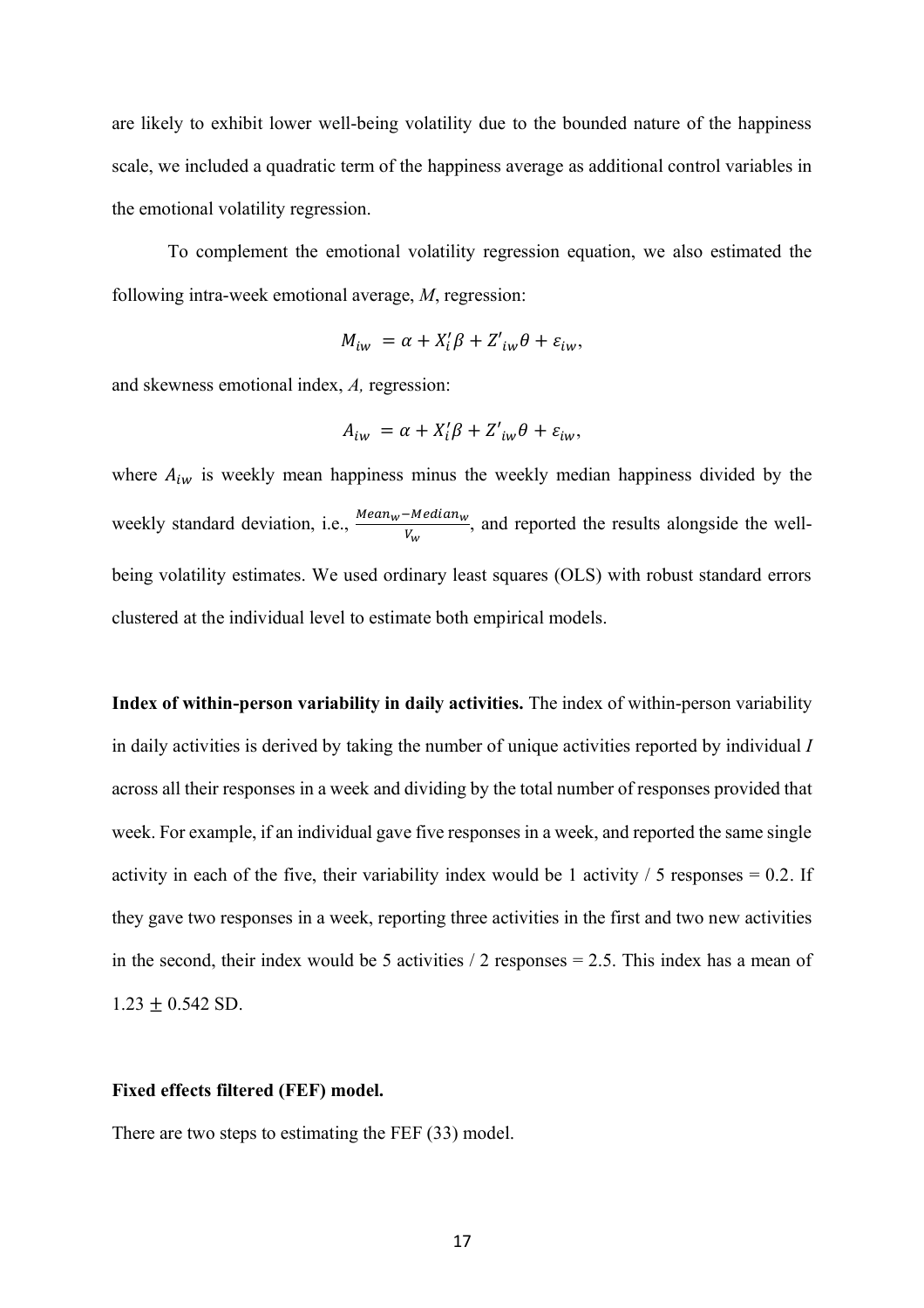Step 1: Compute the person fixed-effects estimator of  $\theta$ , denoted by  $\hat{\theta}$ , and the associated residuals,  $\hat{\varepsilon}_{iw}$ , which is defined by  $\hat{\varepsilon}_{iw} = V_{iw} - Z'_{iw}\hat{\theta}$ .

Step 2: Compute the within-person averages of these residuals,  $\hat{\bar{\varepsilon}}_i = N^{-1} \sum_{w=1}^N \hat{\varepsilon}_{iw}$ . Regress  $\hat{\bar{\varepsilon}}_i$ on  $X'_i\beta$  with an intercept to obtain  $\hat{\beta}_{FEF}$ , where

$$
\hat{\beta}_{FEF} = [\sum_{i=1}^{N} (X_i - \bar{X})(X_i - \bar{X})']^{-1} \sum_{i=1}^{N} (X_i - \underline{X})(\hat{\varepsilon}_{i} - \hat{\varepsilon}_{i})'.
$$

Since the unobserved individual fixed effects is removed from the estimation,  $\hat{\beta}_{FEF}$  is free from the usual unobserved heterogeneity bias.

## **Data availability statement**

The individual-level data that support the findings of this study are available from the owner and the first author (George MacKerron) but restrictions apply to the availability of these data. This is owing to the terms under which respondents participated, which said: "We won't disclose your data to any third party unless (1) we're required by law to do so, or (2) we do so under a strict contractual agreement with other academic researchers, exclusively for the purpose of academic research at a recognised institution. As a result, the individual-level data are not publicly available. However, the first author is willing to provide the data set on request to academic researchers for replication purposes (and to discuss with them its possible use in other research projects).

#### **Code availability statement**

All data analysis was conducted using STATA 16. The STATA codes and the publiclyavailable aggregate data used to generate this study's results can be viewed and downloaded from [https://github.com/jawj/happiness-variability.](https://github.com/jawj/happiness-variability)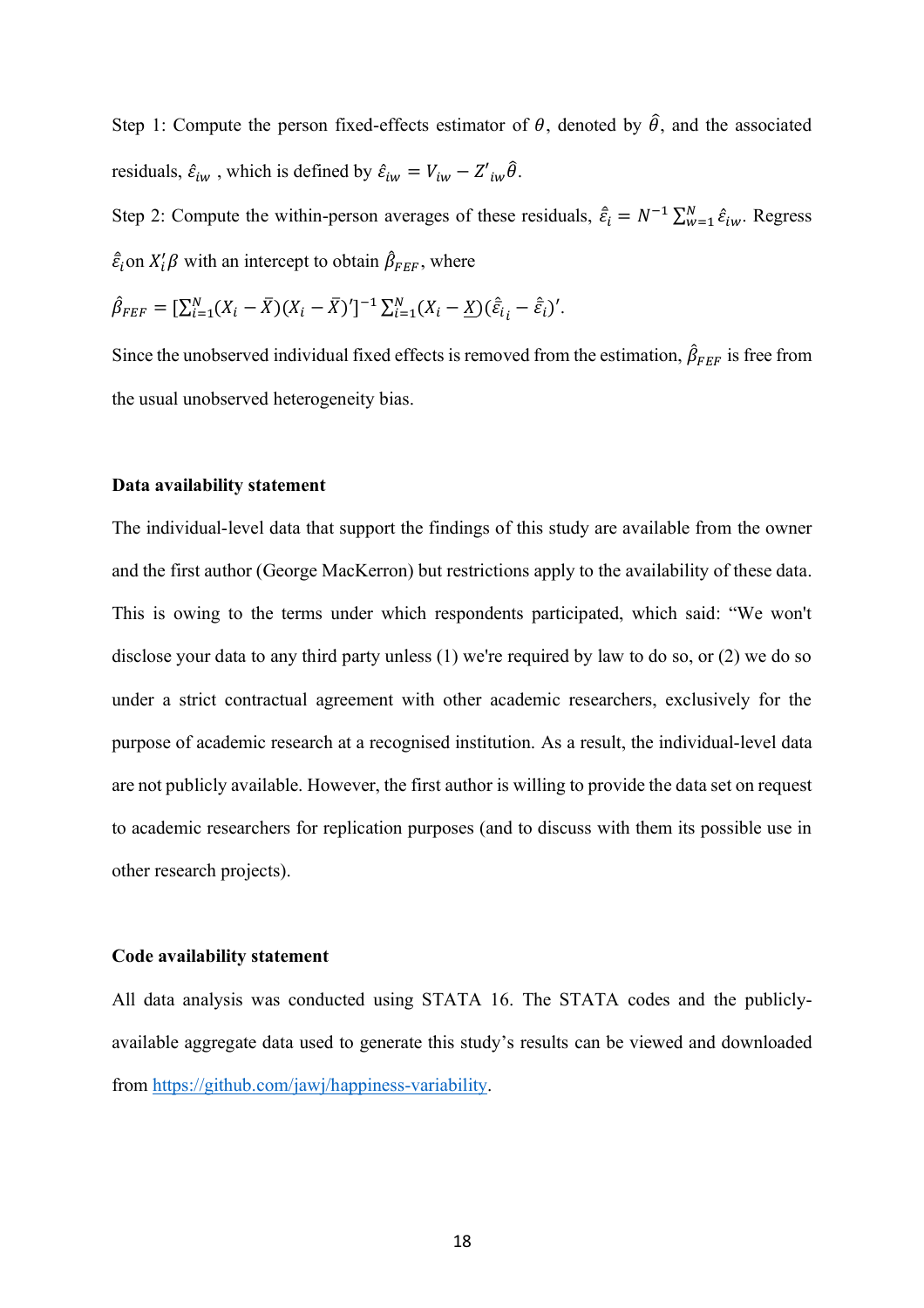## **References**

- 1. Clark, A. E., & Oswald, A. J. (1994). Unhappiness and unemployment. *Economic Journal*, *104*(424), 648-659.
- 2. Winkelmann, L., & Winkelmann, R. (1998). Why are the unemployed so unhappy? Evidence from panel data. *Economica*, *65*(257), 1-15.
- 3. Easterlin, R. A. (1974). Does economic growth improve the human lot? Some empirical evidence. In *Nations and households in economic growth* (pp. 89-125). Academic Press.
- 4. Easterlin, R. A., McVey, L. A., Switek, M., Sawangfa, O., & Zweig, J. S. (2010). The happiness–income paradox revisited. *Proceedings of the National Academy of Sciences*, *107*(52), 22463-22468.
- 5. Kahneman, D., & Deaton, A. (2010). High income improves evaluation of life but not emotional well-being. *Proceedings of the National Academy of Sciences*, *107*(38), 16489- 16493.
- 6. Killingsworth, M. A. (2021). Experienced well-being rises with income, even above \$75,000 per year. *Proceedings of the National Academy of Sciences*, *118*(4). <https://doi.org/10.1073/pnas.2016976118>
- 7. Powdthavee, N., Burkhauser, R. V., & De Neve, J. E. (2017). Top incomes and human well-being: Evidence from the Gallup World Poll. *Journal of Economic Psychology*, *62*, 246-257.
- 8. Diener, E., Lucas, R., Helliwell, J. F., Schimmack, U., & Helliwell, J. (2009). *Well-being for public policy*. Oxford Positive Psychology.
- 9. Di Tella, R., MacCulloch, R. J., & Oswald, A. J. (2001). Preferences over inflation and unemployment: Evidence from surveys of happiness. *American Economic Review*, *91*(1), 335-341.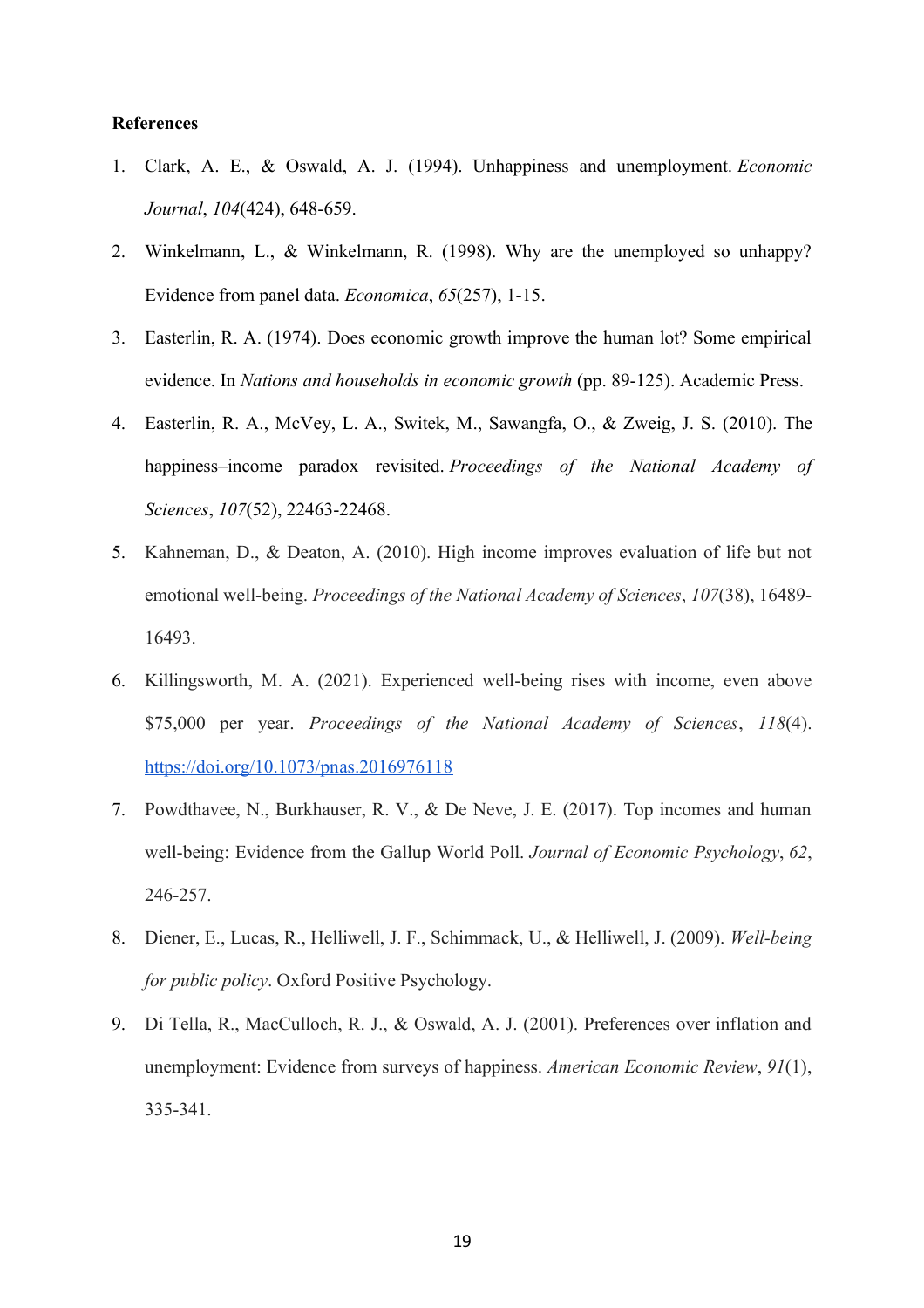- 10. Layard, R., Clark, A. E., Cornaglia, F., Powdthavee, N., & Vernoit, J. (2014). What predicts a successful life? A life-course model of well-being. *Economic Journal*, *124*(580), F720-F738.
- 11. Luechinger, S. (2009). Valuing air quality using the life satisfaction approach. *The Economic Journal*, *119*(536), 482-515.
- 12. Powdthavee, N., & Van Den Berg, B. (2011). Putting different price tags on the same health condition: Re-evaluating the well-being valuation approach. *Journal of Health Economics*, *30*(5), 1032-1043.
- 13. Oswald, A. J., & Powdthavee, N. (2008). Death, happiness, and the calculation of compensatory damages. *Journal of Legal Studies*, *37*(S2), S217-S251.
- 14. Eaton, L. G., & Funder, D. C. (2001). Emotional experience in daily life: valence, variability, and rate of change. *Emotion*, *1*(4), 413.
- 15. Quoidbach, J., Gruber, J., Mikolajczak, M., Kogan, A., Kotsou, I., & Norton, M. I. (2014). Emodiversity and the emotional ecosystem. *Journal of Experimental Psychology: General*, *143*(6), 2057.
- 16. Houben, M., Van Den Noortgate, W., & Kuppens, P. (2015). The relation between shortterm emotion dynamics and psychological well-being: A meta-analysis. *Psychological Bulletin*, 141(4), 901-930.
- 17. Dejonckheere, E., Mestdagh, M., Houben, M., Rutten, I., Sels, L., Kuppens, P., & Tuerlinckx, F. (2019). Complex affect dynamics add limited information to the prediction of psychological well-being. *Nature Human Behaviour*, *3*(5), 478-491.
- 18. Brose, A., Schmiedek, F., Gerstorf, D., & Voelkle, M. C. (2020). The measurement of within-person affect variation. *Emotion*, *20*(4), 677-699.
- 19. Almeida, D. M., & Kessler, R. C. (1998). Everyday stressors and gender differences in daily distress. Journal of personality and social psychology, 75(3), 670-680.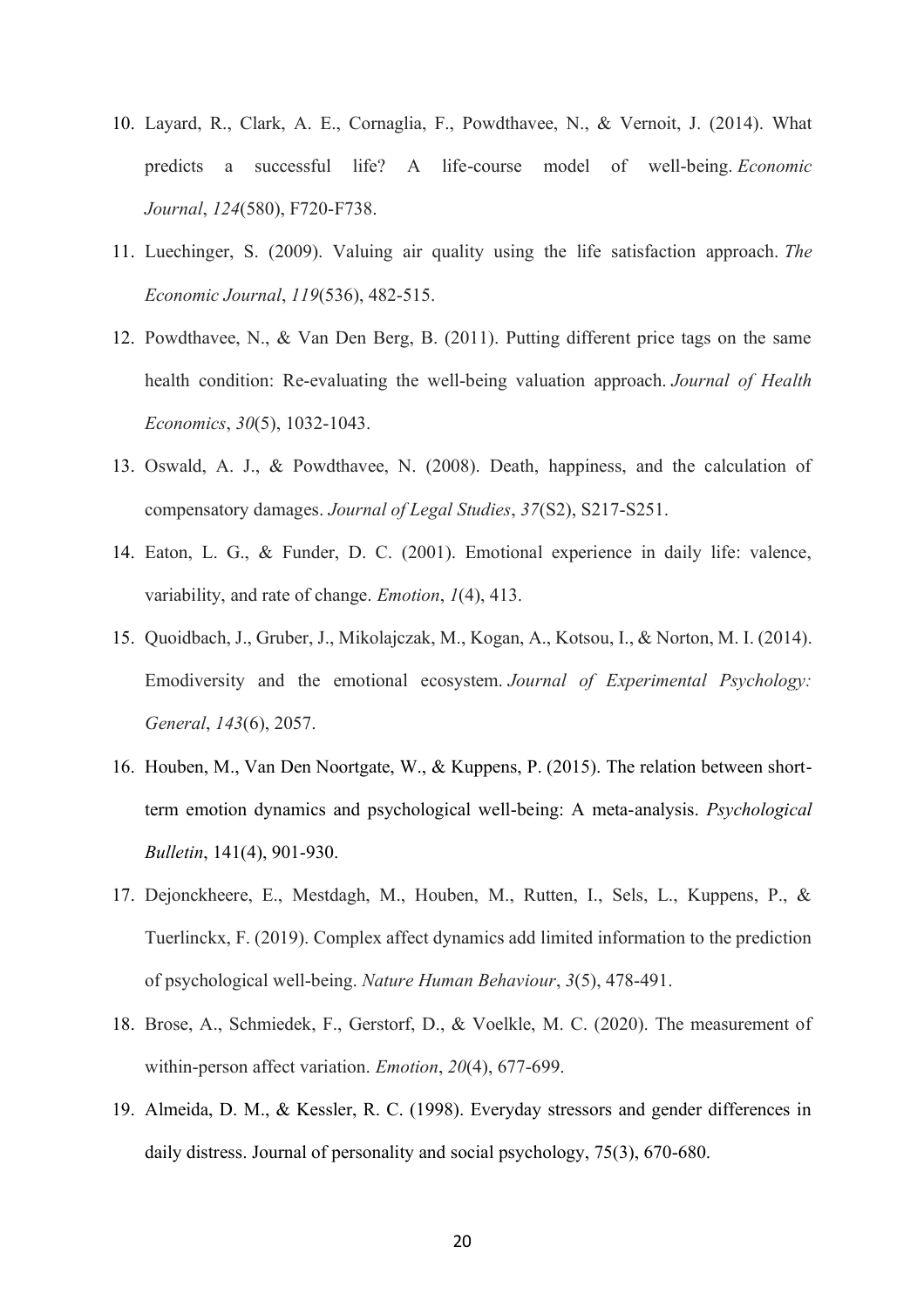- 20. Weigard, A., Loviska, A. M., & Beltz, A. M. (2021). Little evidence for sex or ovarian hormone influences on affective variability. Scientific reports, 11, 1-12.
- 21. Jachimowicz, J. M., Frey, E. L., Matz, S. C., Jeronimus, B. F., & Galinsky, A. D. (2021). The Sharp Spikes of Poverty: Financial Scarcity Is Related to Higher Levels of Distress Intensity in Daily Life. *Social Psychological and Personality Science*, [https://doi.org/10.1177/19485506211060115](https://doi.org/10.1177%2F19485506211060115).
- 22. Bisconti, T. L., Bergeman, C. S., & Boker, S. M. (2004). Emotional Well-Being in Recently Bereaved Widows: A Dynamical Systems Approach. *The Journals of Gerontology: Series B: Psychological Sciences and Social Sciences*, 59(4), P158-P167
- 23. Sbarra, D. A., & Emery, R. E. (2005). The emotional sequelae of nonmarital relationship dissolution: Analysis of change and intraindividual variability over time. *Personal Relationships*, 12(2), 213-232.
- 24. Kerr, M. L., Rasmussen, H. F., Buttitta, K. V., Smiley, P. A., & Borelli, J. L. (2021). Exploring the complexity of mothers' real-time emotions while caregiving. *Emotion*, 21(3), 545-556.
- 25. Röcke, C., Li, S. C., & Smith, J. (2009). Intraindividual variability in positive and negative affect over 45 days: Do older adults fluctuate less than young adults? *Psychology and aging*, 24(4), 863.
- 26. Beal, D. J., & Ghandour, L. (2011). Stability, change, and the stability of change in daily workplace affect. *Journal of Organizational Behavior*, *32*(4), 526-546.
- 27. Lucas, R. E., & Donnellan, M. B. (2007). How stable is happiness? Using the STARTS model to estimate the stability of life satisfaction. *Journal of Research in Personality*, *41*(5), 1091-1098.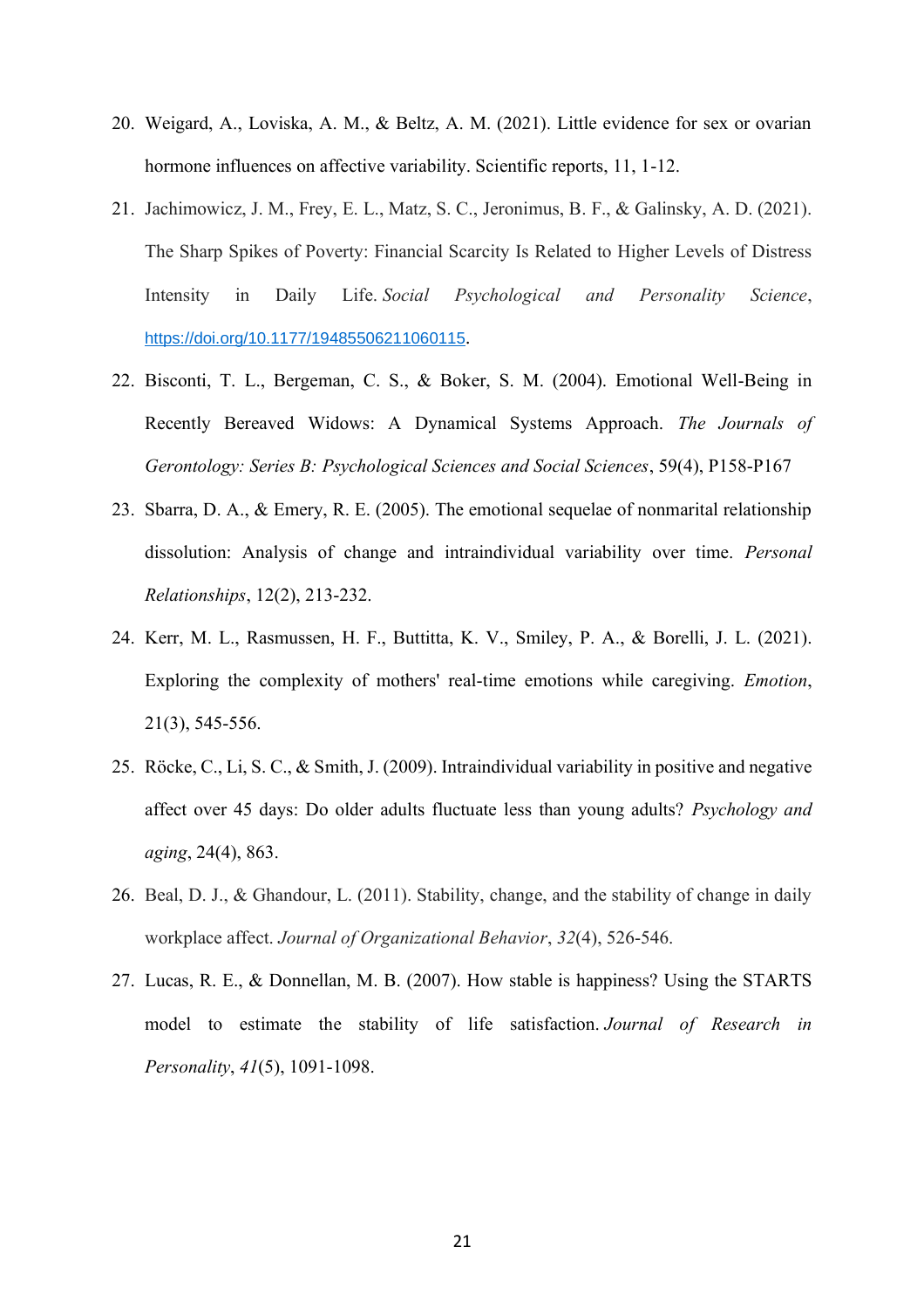- 28. Kahneman, D., Krueger, A. B., Schkade, D. A., Schwarz, N., & Stone, A. A. (2004). A survey method for characterizing daily life experience: The day reconstruction method. *Science*, *306*(5702), 1776-1780.
- 29. Csikszentmihalyi, M., & Larson, R. (2014). Validity and reliability of the experiencesampling method. In *Flow and the foundations of positive psychology* (pp. 35-54). Springer, Dordrecht.
- 30. Bishay, A. (1996). Teacher motivation and job satisfaction: A study employing the experience sampling method. *Journal of Undergraduate Sciences*, *3*(3), 147-155.
- 31. MacKerron, G & Mourato, S. (2013) Happiness is greater in natural environments. *Global Environmental Change* 23, 992–1000.
- 32. Seresinhe, C. I., Preis, T., MacKerron, G., & Moat, H. S. (2019). Happiness is greater in more scenic locations. *Scientific Reports*, *9*(1), 1-11.
- 33. Fujiwara, D., Lawton, R. N., & MacKerron, G. (2017). Experience sampling in and around airports. Momentary subjective wellbeing, airports, and aviation noise in England. *Transportation Research Part D: Transport and Environment*, *56*, 43-54.
- 34. Bryson, A., & MacKerron, G. (2017). Are you happy while you work? *Economic Journal*, *127*(599), 106-125.
- 35. Dejonckheere, E., Mestdagh, M., Houben, M., Rutten, I., Sels, L., Kuppens, P., & Tuerlinckx, F. (2019). Complex affect dynamics add limited information to the prediction of psychological well-being. *Nature Human Behaviour*, 3(5), 478-491.
- 36. Eid, M., & Diener, E. (1999). Intraindividual variability in affect: Reliability, validity, and personality correlates. *Journal of Personality and Social Psychology*, 76(4), 662.
- 37. Buddelmeyer, H., Hamermesh, D. S., & Wooden, M. (2018). The stress cost of children on moms and dads. *European Economic Review*, *109*, 148-161.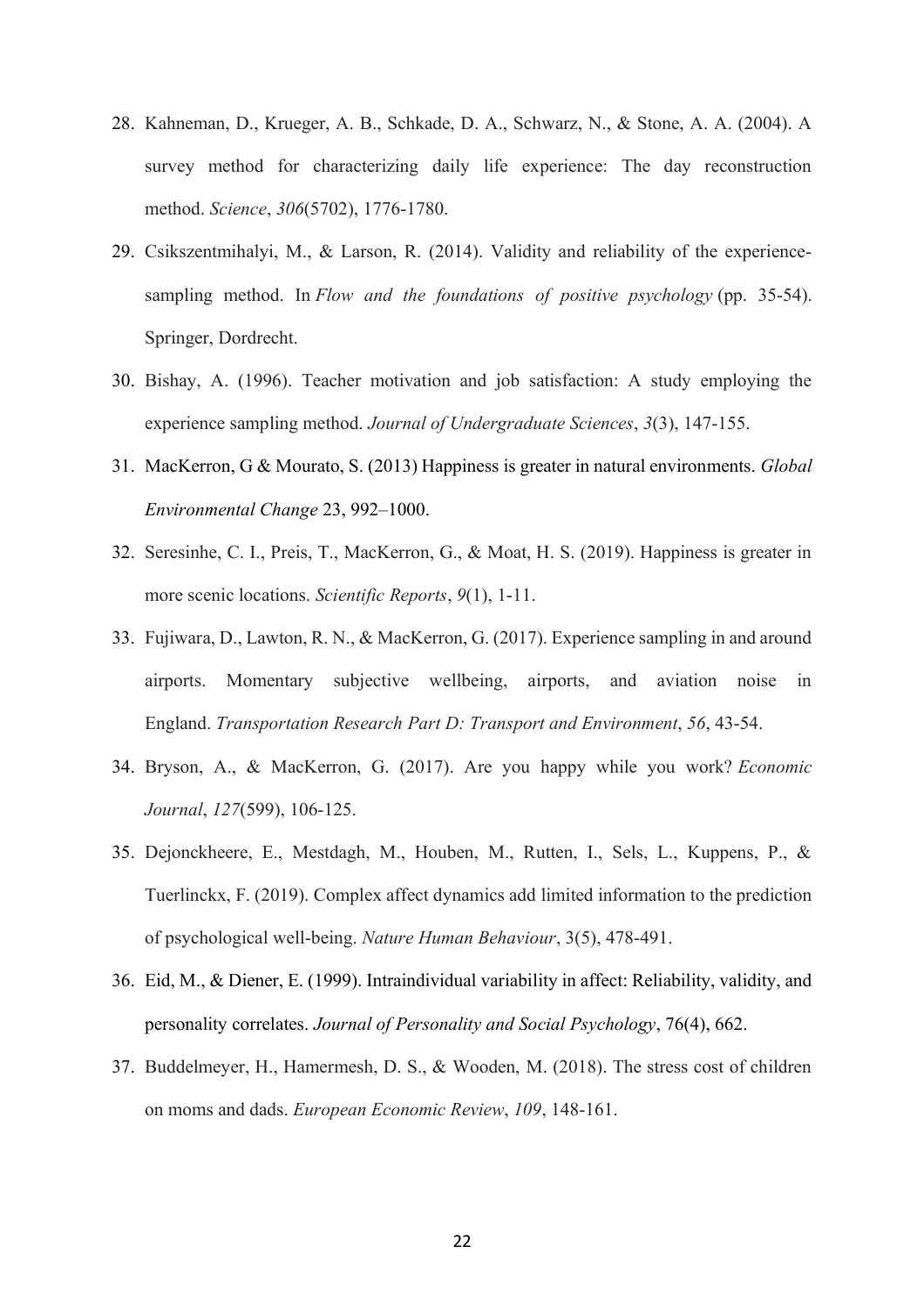- 38. Dolan, P., Peasgood, T., & White, M. (2008). Do we really know what makes us happy? A review of the economic literature on the factors associated with subjective wellbeing. *Journal of Economic Psychology*, *29*(1), 94-122.
- 39. Cheng, T. C., Powdthavee, N., & Oswald, A. J. (2017). Longitudinal evidence for a midlife nadir in human well‐being: Results from four data sets. *Economic Journal*, *127*(599), 126- 142.
- 40. Graham, L., & Oswald, A. J. (2010). Hedonic capital, adaptation and resilience. *Journal of Economic Behavior & Organization*, *76*(2), 372-384.
- 41. Killingsworth, M. A. (2021). Experienced well-being rises with income, even above \$75,000 per year. *Proceedings of the National Academy of Sciences*, *118*(4). <https://doi.org/10.1073/pnas.2016976118>
- 42. Pesaran, M. H., & Zhou, Q. (2018). Estimation of time-invariant effects in static panel data models. *Econometric Reviews*, *37*(10), 1137-1171.
- 43. Kahneman, D., Krueger, A. B., Schkade, D., Schwarz, N., & Stone, A. A. (2006). Would you be happier if you were richer? A focusing illusion. *Science*, *312*(5782), 1908-1910.
- 44. Powdthavee, N. (2009). Think having children will make you happy? *The Psychologist*, 22(4), 308-310
- 45. Schkade, D. A., & Kahneman, D. (1998). Does living in California make people happy? A focusing illusion in judgments of life satisfaction. *Psychological Science*, *9*(5), 340-346.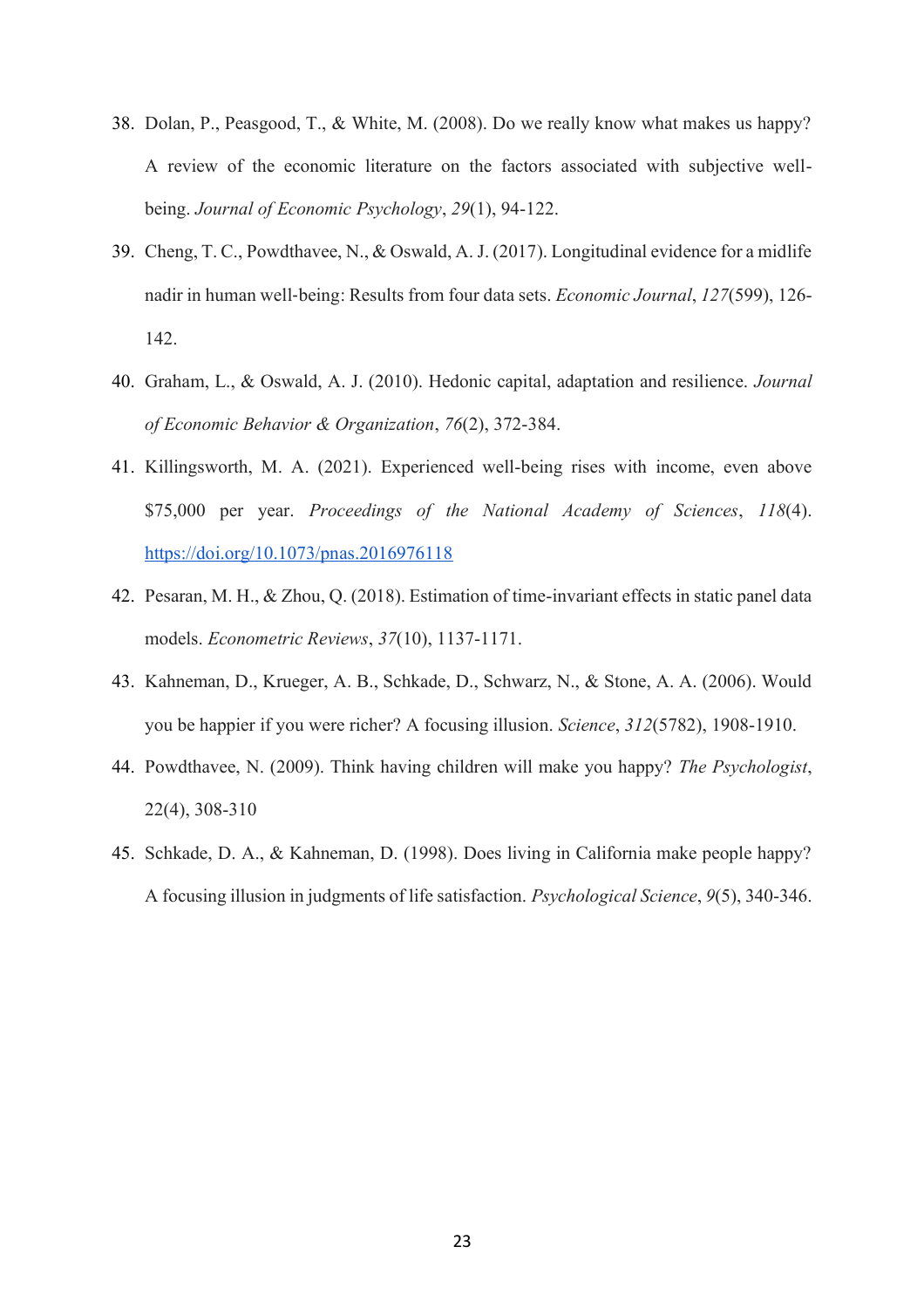**Acknowledgements:** We are grateful to Andrew Oswald for his invaluable comments on the earlier version of this manuscript and to attendees of the Oxford University's Well-Being Centre seminar series. **Funding**: Neither author received funding to carry out this research. **Authors contributions**: Both authors contributed equally to the project. **Competing interests**: all authors declare no conflicts of interest.

## **Supplementary Materials**

Table S1-S4

Fig S1-S3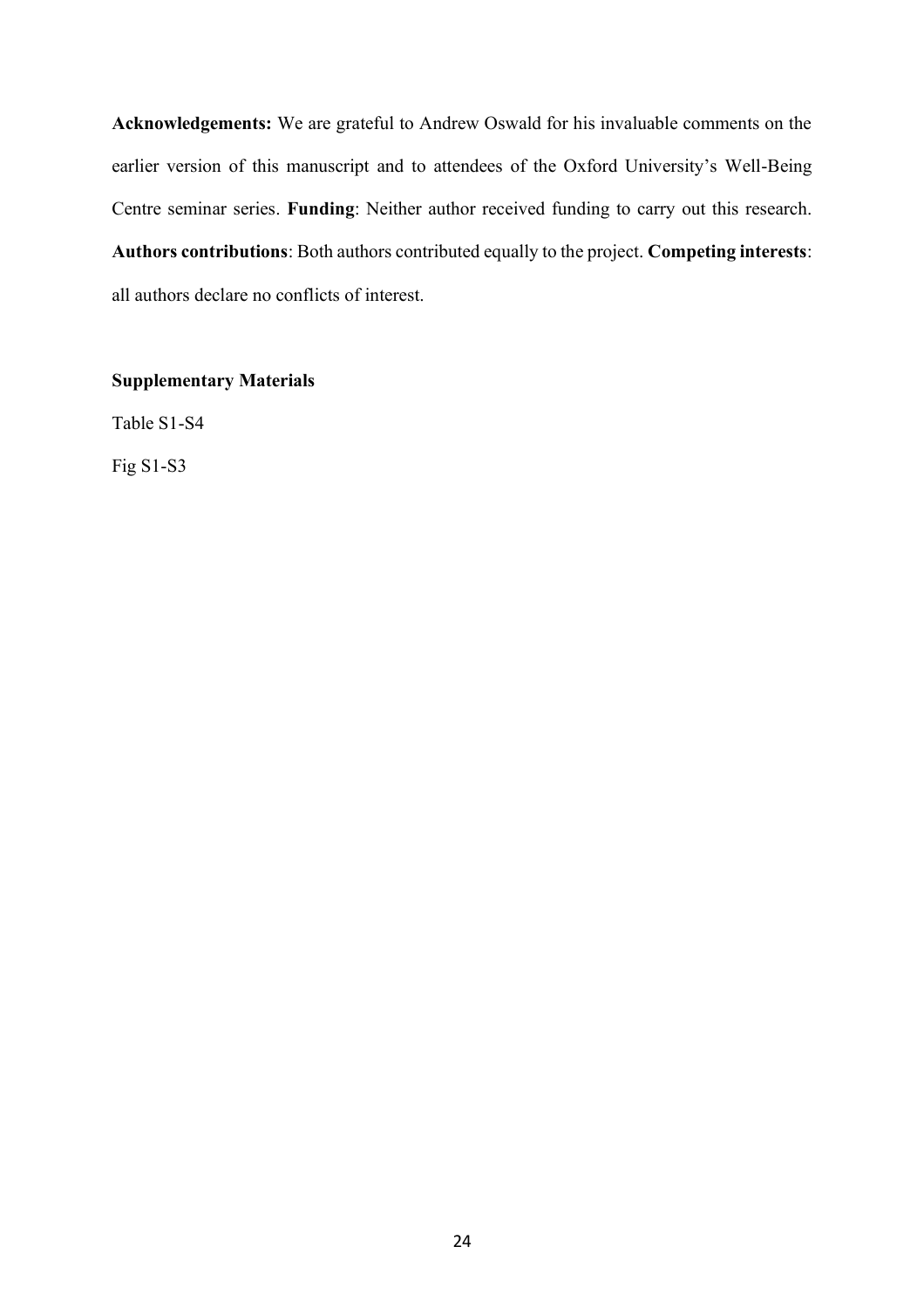|                                   |                                           | Variability                                                                        |                                                                                      |                                                         |                 |                                                                                                                                                               |
|-----------------------------------|-------------------------------------------|------------------------------------------------------------------------------------|--------------------------------------------------------------------------------------|---------------------------------------------------------|-----------------|---------------------------------------------------------------------------------------------------------------------------------------------------------------|
| <b>Study</b>                      | Predictor                                 | measures                                                                           | Sample size                                                                          | <b>Method</b>                                           | <b>Duration</b> | <b>Findings</b>                                                                                                                                               |
| Almeida et al.<br>(1998)          | Gender                                    | Daily distress                                                                     | 166 married couples                                                                  | Daily diary<br>completed at<br>the end of each<br>day   | 42 days         | Higher prevalence of daily distress for women<br>compared to men                                                                                              |
| Weigard et al.<br>(2021)          | Gender                                    | Affective volatility,<br>emotional inertia,<br>and cyclicity                       | 142 men $(n=30)$ , non-<br>cyclical women (n=28),<br>and oral contraceptive<br>women | Online survey<br>completed at<br>the end of each<br>day | 75 days         | Little gender difference in affective variability                                                                                                             |
| Jachimowicz<br>et al. (2021)      | Financial<br>scarcity                     | Distress frequency<br>across three different<br>scales                             | 522 participants                                                                     | Online survey<br>completed at<br>the end of each<br>day | 6 weeks         | Financial scarcity heightens the intensity of daily<br>distress                                                                                               |
| Bisconti et al.<br>(2004)         | Widowhood                                 | Daily emotional<br>well-being                                                      | 19 older adult widows                                                                | Interview                                               | 3 months        | Emotional well-being follows an oscillating process<br>that damps across time                                                                                 |
| Sbarra and<br><b>Emery</b> (2005) | Nonmarital<br>relationship<br>dissolution | Daily emotional<br>well-being,<br>including love,<br>sadness, anger, and<br>relief | 58 young adults                                                                      | Experienced<br>Sampling<br>Method                       | 28 days         | Linear decline in love and curvilinear patterns for<br>sadness, anger, and relief                                                                             |
| Kerr et al.<br>(2020)             | Motherhood                                | Positive and<br>negative affects                                                   | 136 mothers                                                                          | Ecological<br>momentary<br>assessment                   | 10 days         | Mothers report higher intensity in positive<br>emotions, and greater variability in both positive<br>and negative emotions when caring for their<br>children. |
| Rocke et al.<br>(2009)            | Age                                       | Positive and<br>negative affects                                                   | 18 young (20-30 years)<br>and 19 older (70-80 years)<br>adults                       | Interview                                               | 45 days         | Older adults report less positive and negative<br>affects variability than the young                                                                          |
| Beal and<br>Ghandour<br>(2010)    | Employment                                | Positive and<br>negative affects                                                   | 67 employees                                                                         | Survey<br>completed at<br>the end of each<br>day        | 21 days         | Positive affect variability was far more predictable<br>by an affective workplace event than negative affect<br>variability                                   |

# **Table 1: Overview of selected studies on the socio-demographic determinants of emotional volatility**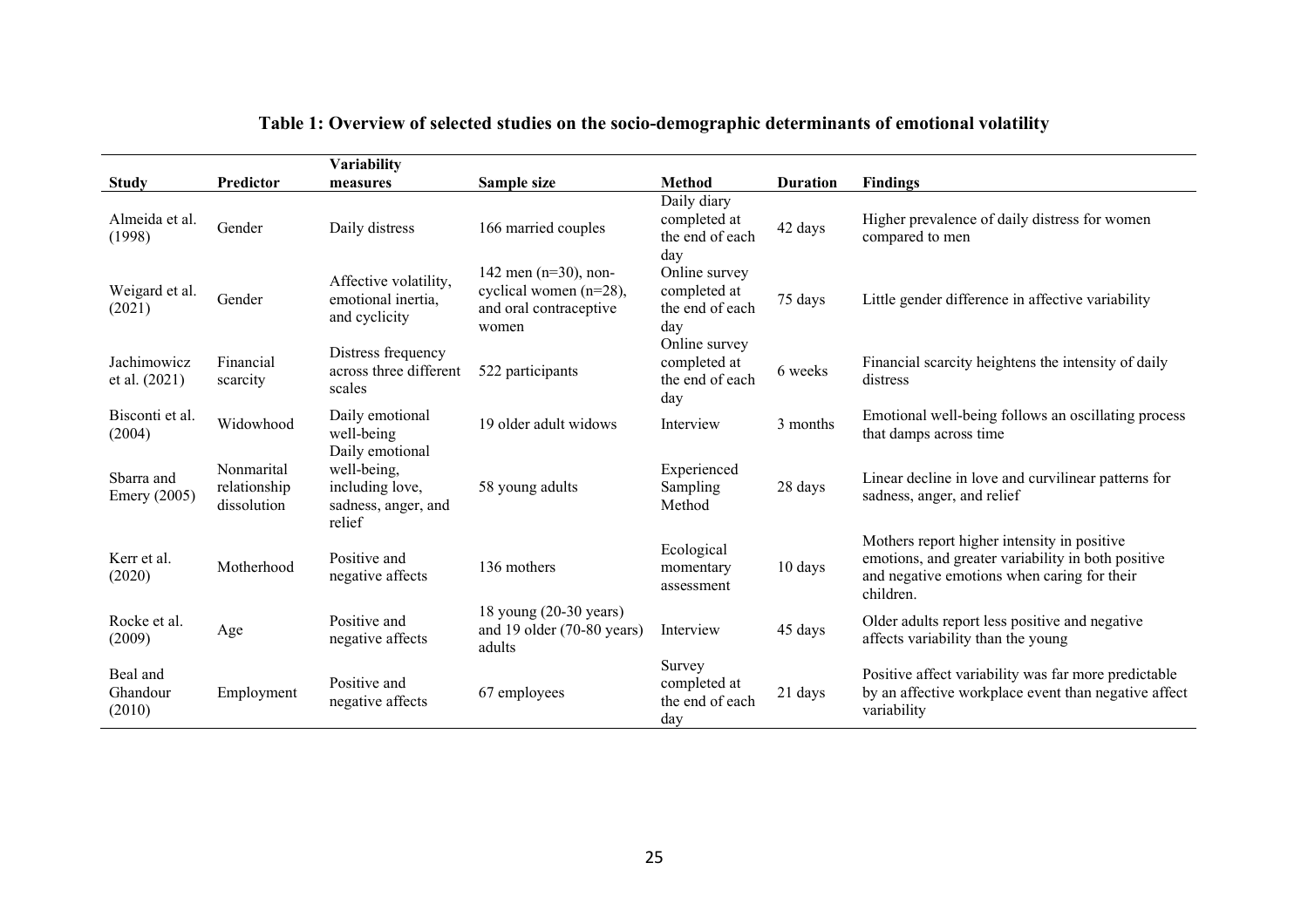|                                                | (1)                        |                                | (2)                            |                               |
|------------------------------------------------|----------------------------|--------------------------------|--------------------------------|-------------------------------|
|                                                |                            | <b>Standardised intra-week</b> | <b>Standardised intra-week</b> |                               |
|                                                | emotional average index, M |                                |                                | emotional volatility index, V |
| <b>Variables</b>                               | Coeff.                     | 95% C.I.                       | Coeff.                         | 95% C.I.                      |
| Log of household income                        | .046                       | [.018, .074]                   | $-.021$                        | $[-.036, -.006]$              |
| <b>Employment status</b>                       |                            |                                |                                |                               |
| Base: Employed or self-employed                |                            |                                |                                |                               |
| Looking after family or home                   | .051                       | $[-.074, .176]$                | $-.065$                        | $[-.139, .008]$               |
| In full-time education                         | .017                       | $[-.037, .071]$                | $-.096$                        | $[-.135, -.057]$              |
| Retired                                        | .012                       | $[-.385, .410]$                | $-.160$                        | $[-.276, -.043]$              |
| Long-term sick or disabled                     | $-.214$                    | $[-.365, -.063]$               | $-.110$                        | $[-.212, -.007]$              |
| Unemployed and seeking work                    | $-.098$                    | $[-.180, -.015]$               | $-.062$                        | $[-.119, -.005]$              |
| Other                                          | $-.042$                    | $[-.150, .065]$                | $-.076$                        | $[-.151, -0003]$              |
| Gender $\times$ children in household          |                            |                                |                                |                               |
| Base: Male, no children                        |                            |                                |                                |                               |
| Female, no children                            | $-.031$                    | $[-.070, .007]$                | .094                           | [.069, .118]                  |
| Female, with children                          | .008                       | $[-.050, .066]$                | .135                           | [.099, .170]                  |
| Male, with children                            | .029                       | $[-.026, .084]$                | .040                           | [.003, .077]                  |
| <b>Marital status</b><br><b>Base:</b> Single   |                            |                                |                                |                               |
| Divorced                                       | .017                       | $[-.081, .114]$                | .089                           | [.032, .145]                  |
| Married                                        | .059                       | [.014, .103]                   | .052                           | [.021, .083]                  |
| Separated                                      | $-.095$                    | $[-.191, .002]$                | .107                           | [.037, .178]                  |
| Widowed                                        | .052                       | $[-.237, .340]$                | .042                           | $[-.092, .176]$               |
| Number of adults in the household              |                            |                                |                                |                               |
| $\overline{2}$                                 | .044                       | $[-.004, .092]$                | .067                           | [.038, .097]                  |
| $\mathfrak{Z}$                                 | .009                       | $[-.052, .069]$                | .043                           | [.002, .084]                  |
| $4+$                                           | $-.003$                    | $[-.067, .062]$                | .053                           | [.014, .091]                  |
| Age (at first response of week)                |                            |                                |                                |                               |
| Age                                            | $-.024$                    | $[-.036, -.012]$               | $-.025$                        | $[-.033, -.018]$              |
| Age squared                                    | .0003                      | [.0002, .0005]                 | .0001                          | [.0001, .0003]                |
| Self-reported health<br><b>Base:</b> Excellent |                            |                                |                                |                               |
| Poor                                           | $-.701$                    | $[-.825, -.577]$               | $-.004$                        | $[-.089, .082]$               |
| Fair                                           | $-.546$                    | $[-.623, -0.469]$              | $-.042$                        | $[-.089, .0056]$              |
| Good                                           | $-.324$                    | $[-.377, -.270]$               | $-.074$                        | $[-.106, -.042]$              |
| Very good                                      | $-.114$                    | $[-.165, -.063]$               | $-.079$                        | $[-.109, -.049]$              |
| Home region                                    |                            |                                |                                |                               |
| Base: London                                   |                            |                                |                                |                               |
| North East                                     | .148                       | [.043, .253]                   | .137                           | [.061, .213]                  |
| North West                                     | .081                       | [.009, .152]                   | .072                           | [.025, .119]                  |
| Yorkshire and The Humber                       | .074                       | $[-.002, .150]$                | .060                           | [.013, .107]                  |
| East Midlands                                  | .159                       | [.054, .264]                   | .075                           | [.012, .137]                  |
| West Midlands                                  | .013                       | $[-.096, .122]$                | .044                           | $[-.015, .104]$               |
| East of England                                | .027                       | $[-.052, .105]$                | .054                           | [.002, .105]                  |
| South East                                     | .052                       | [.002, .103]                   | .036                           | $[-.002, .074]$               |

# **Table 2. Socio-economic determinants of well-being average,** *M***, and volatility,** *V*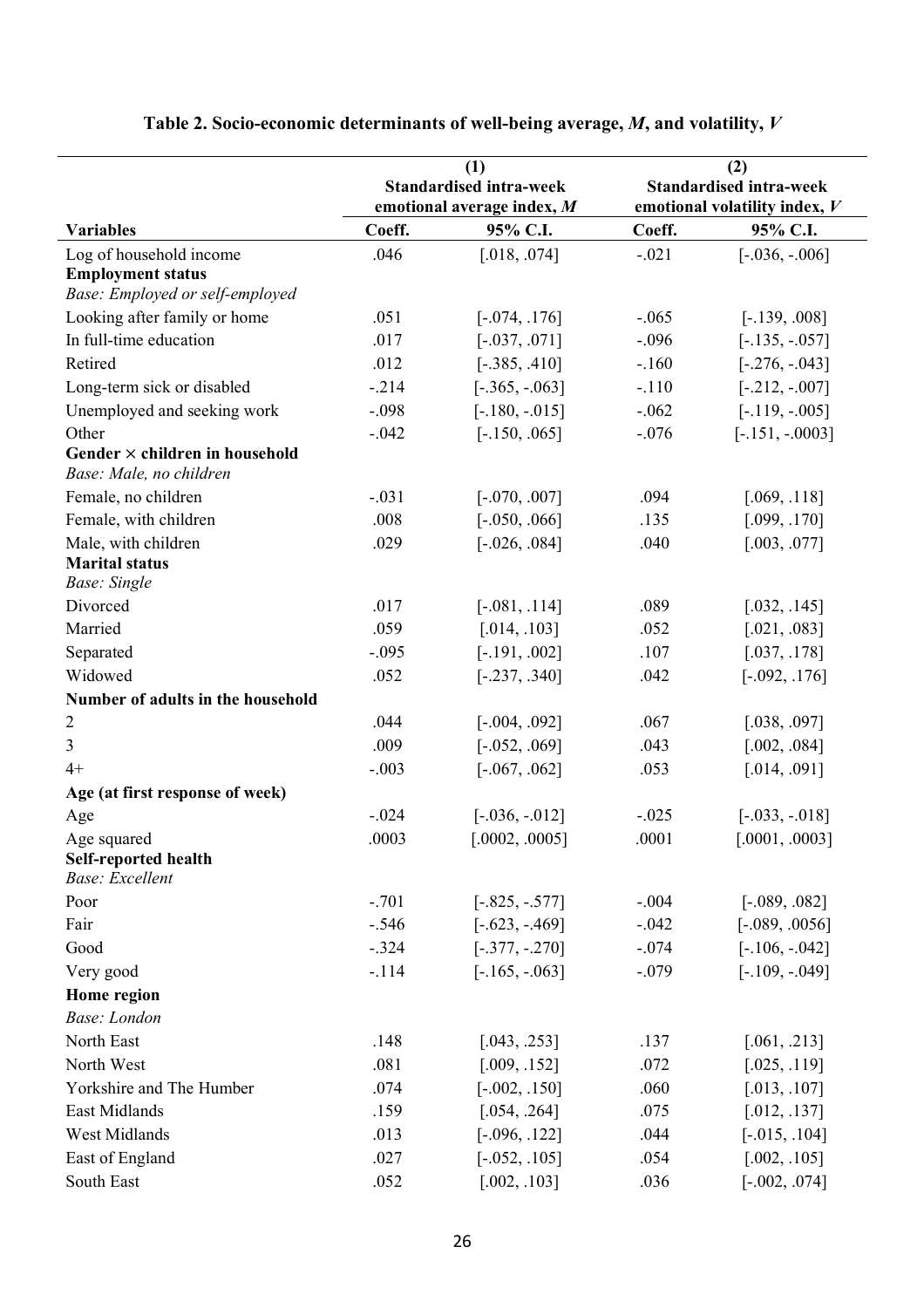| South West                                      | $-.001$     | $[-.083, .081]$         | .006     | $[-.041, .054]$        |
|-------------------------------------------------|-------------|-------------------------|----------|------------------------|
| Northern Ireland                                | $-.075$     | $[-.247, .096]$         | $-.006$  | $[-.092, .081]$        |
| Scotland                                        | .082        | $[-.012, .177]$         | .048     | $[-.018, .114]$        |
| Wales                                           | .053        | $[-.031, .137]$         | .055     | $[-.012, .121]$        |
| Unknown location                                | $-.046$     | $[-.0913, .0003]$       | .030     | $[-.001, .062]$        |
| Year (at first response of week)                |             |                         |          |                        |
| <b>Base: 2010</b>                               |             |                         |          |                        |
| 2011                                            | .028        | [.004, .051]            | $-.111$  | $[-.129, -093]$        |
| 2012                                            | $-.039$     | $[-.076, -.002]$        | $-124$   | $[-.151, -0.098]$      |
| 2013                                            | $-.097$     | $[-.135, -0.059]$       | $-.116$  | $[-.144, -.088]$       |
| 2014                                            | $-.119$     | $[-.175, -.063]$        | $-.127$  | $[-.165, -.088]$       |
| 2015                                            | $-.118$     | $[-.199, -037]$         | $-.125$  | $[-.177, -0.073]$      |
| 2016                                            | $-.113$     | $[-.196, -.031]$        | $-.123$  | $[-.180, -066]$        |
| <b>Prior responses</b>                          |             |                         |          |                        |
| Count                                           | .0002       | [.0000533, .000268]     | $-.0003$ | $[-.000413, -.000267]$ |
| Count squared                                   | $-3.38e-08$ | $[-7.32e-08, 5.60e-09]$ | 4.85e-08 | $[2.18e-08, 7.52e-08]$ |
| Number of responses in the $w^{\text{th}}$ week |             |                         |          |                        |
| Base: 2                                         |             |                         |          |                        |
| $\overline{3}$                                  | .028        | [.013, .043]            | .114     | [.099, .129]           |
| $\overline{4}$                                  | .039        | [.022, .056]            | .156     | [.141, .171]           |
| 5                                               | .061        | [.041, .081]            | .178     | [.162, .194]           |
| 6                                               | .086        | [.064, .107]            | .185     | [.168, .202]           |
| $\overline{7}$                                  | .130        | [.103, .157]            | .180     | [.160, .200]           |
| Intra-week emotional average, M                 |             |                         |          |                        |
| Standardised mean                               |             |                         | $-.326$  | $[-.335, -.318]$       |
| Standardised mean squared                       |             |                         | $-.093$  | $[-.099, -.088]$       |
| Constant                                        | .012        | $[-.310, .334]$         | .864     | [.666, 1.06]           |
| N (user-weeks)                                  | 338,447     |                         | 338,447  |                        |
| Users                                           | 41,023      |                         | 41,023   |                        |
| R-squared                                       | 0.051       |                         | 0.155    |                        |
| Adjusted R-squared                              | 0.051       |                         | 0.155    |                        |
| F-statistic                                     | 20.17       |                         | 226.835  |                        |

**Note**: We used ordinary least squares (OLS) regressions to estimate these models. Standard errors are clustered at the individual personal identification level. The sample includes only participants with at least two responses per week. If there are multiple responses from a user in a single day, one response is selected at random to generate the mean and variability variables. The dependent variables are standardised to have a mean of 0 and a standard deviation of 1.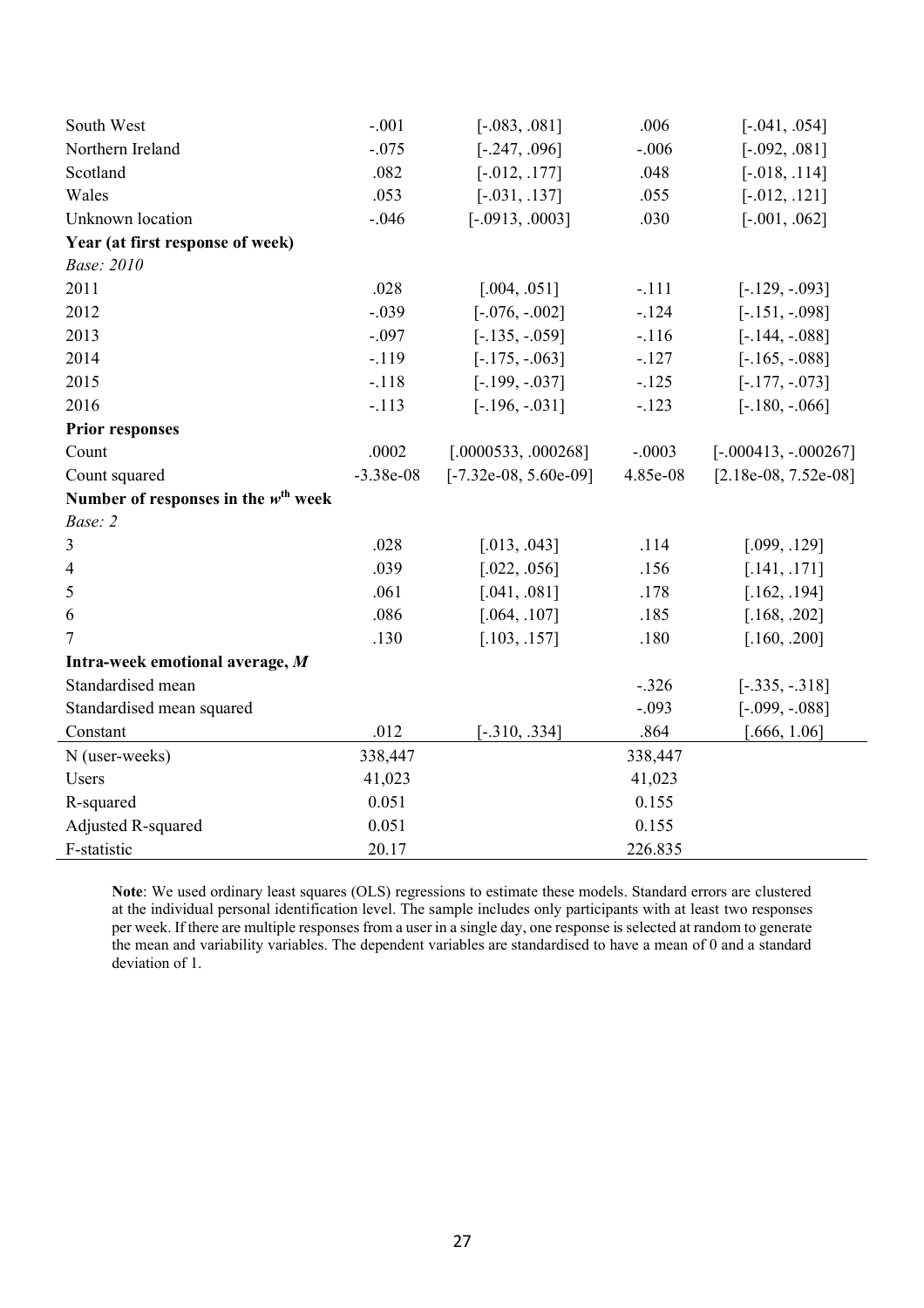

**Fig. 1.** This figure plots socio-economic variables according to their *z* scores for intra-week emotional volatility index, *V*. Each *z* score is based on the estimates obtained from running the emotional volatility regression equation reported in Column 2 of Table 1. 95% confidence intervals are displayed here.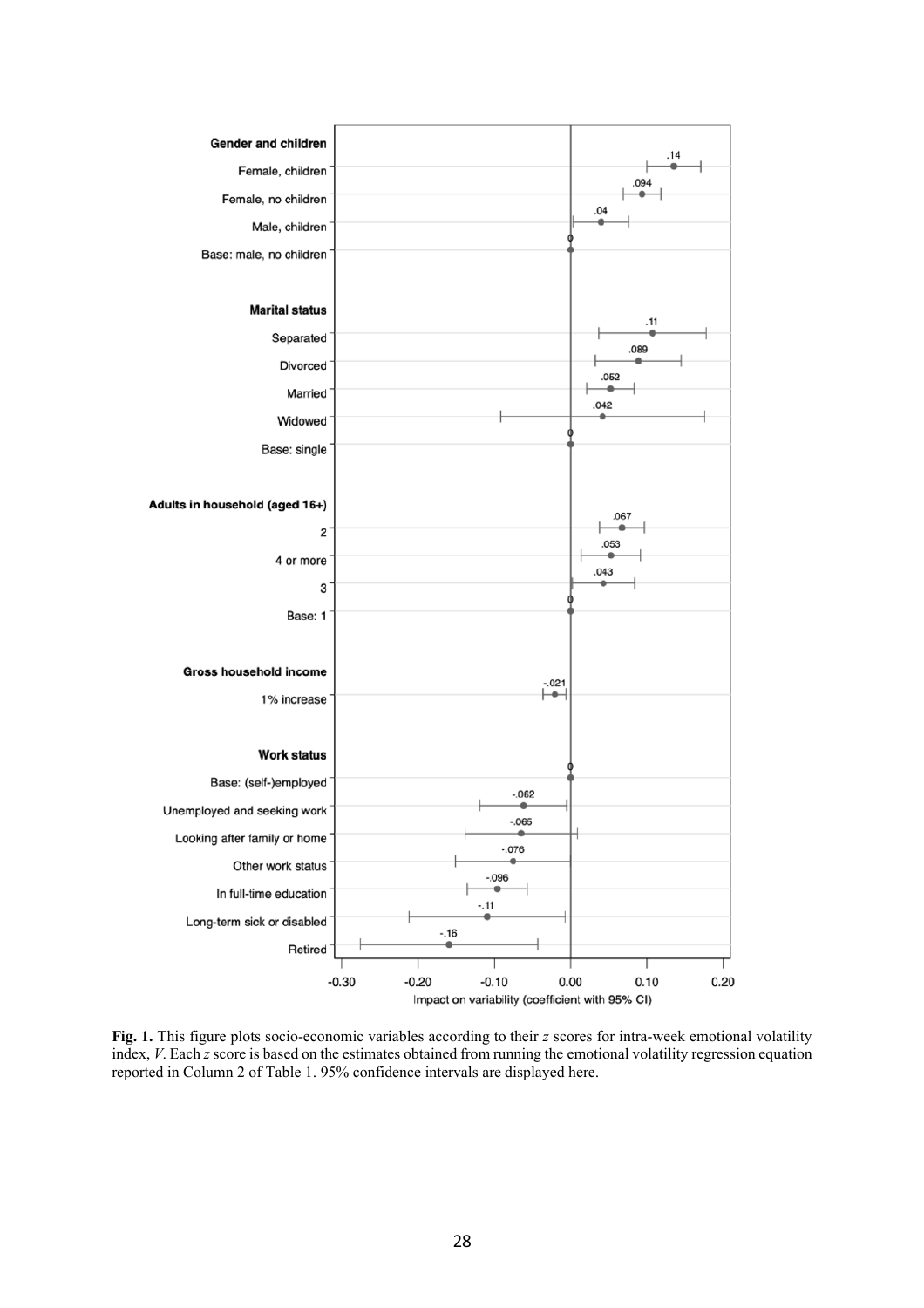|                                                                  |          | <b>Standardised intra-week emotional</b><br>skewness, A |
|------------------------------------------------------------------|----------|---------------------------------------------------------|
| <b>Variables</b>                                                 | Coeff.   | 95% C.I.                                                |
| Log of household income                                          | .002     | $[-.007, 010]$                                          |
| <b>Employment status</b>                                         |          |                                                         |
| Base: Employed or self-employed                                  |          |                                                         |
| Looking after family or home                                     | $-.017$  | $[-.063, .029]$                                         |
| In full-time education                                           | .022     | [.002, .042]                                            |
| Retired                                                          | .019     | $[-.055, .095]$                                         |
| Long-term sick or disabled                                       | $-.023$  | $[-.074, .027]$                                         |
| Unemployed and seeking work                                      | $-.006$  | $[-.036, .024]$                                         |
| Other                                                            | .006     | $[-.033, .045]$                                         |
| Gender $\times$ children in household<br>Base: Male, no children |          |                                                         |
| Female, no children                                              | $-.010$  | $[-.023, .004]$                                         |
| Female, with children                                            | $-.049$  | $[-.069, -.029]$                                        |
| Male, with children                                              | $-.017$  | $[-.037, .004]$                                         |
| <b>Marital status</b><br><b>Base:</b> Single                     |          |                                                         |
| Divorced                                                         | $-.014$  | $[-.045, .018]$                                         |
| Married                                                          | $-.004$  | $[-.022, .013]$                                         |
| Separated                                                        | $-.017$  | $[-.050, .016]$                                         |
| Widowed                                                          | .011     | $[-.102, .124]$                                         |
| Number of adults in the household                                |          |                                                         |
| $\overline{2}$                                                   | $-0.015$ | $[-.032, .002]$                                         |
| 3                                                                | $-.002$  | $[-.025, .021]$                                         |
| $4+$                                                             | $-.015$  | $[-.037, .007]$                                         |
| Age (at first response of week)                                  |          |                                                         |
| Age                                                              | .0004    | $[-.004, .005]$                                         |
| Age squared                                                      | 7.40e-06 | $[-.00004, .00006]$                                     |
| <b>Self-reported health</b><br>Base: Excellent                   |          |                                                         |
| Poor                                                             | $-.049$  | $[-.097, -0.003]$                                       |
| Fair                                                             | $-.017$  | $[-.042, .008]$                                         |
| Good                                                             | $-.014$  | $[-.033, .005]$                                         |
| Very good                                                        | .005     | $[-.013, .022]$                                         |
| Home region                                                      |          |                                                         |
| Base: London                                                     |          |                                                         |
| North East                                                       | $-.007$  | $[-.0495, .0364]$                                       |
| North West                                                       | $-.021$  | $[-.0464, .00492]$                                      |
| Yorkshire and The Humber                                         | .002     | $[-.0253, .0299]$                                       |
| <b>East Midlands</b>                                             | $-.022$  | $[-.0586, .0155]$                                       |
| West Midlands                                                    | $-.009$  | $[-.0389, .0218]$                                       |
| East of England                                                  | $-.013$  | $[-.0432, .0166]$                                       |
| South East                                                       | .002     | $[-.0186, .0224]$                                       |
| South West                                                       | $-.011$  | $[-.0388, .017]$                                        |

# **Table 3: Socio-economic determinants of well-being skewness or asymmetry,** *A*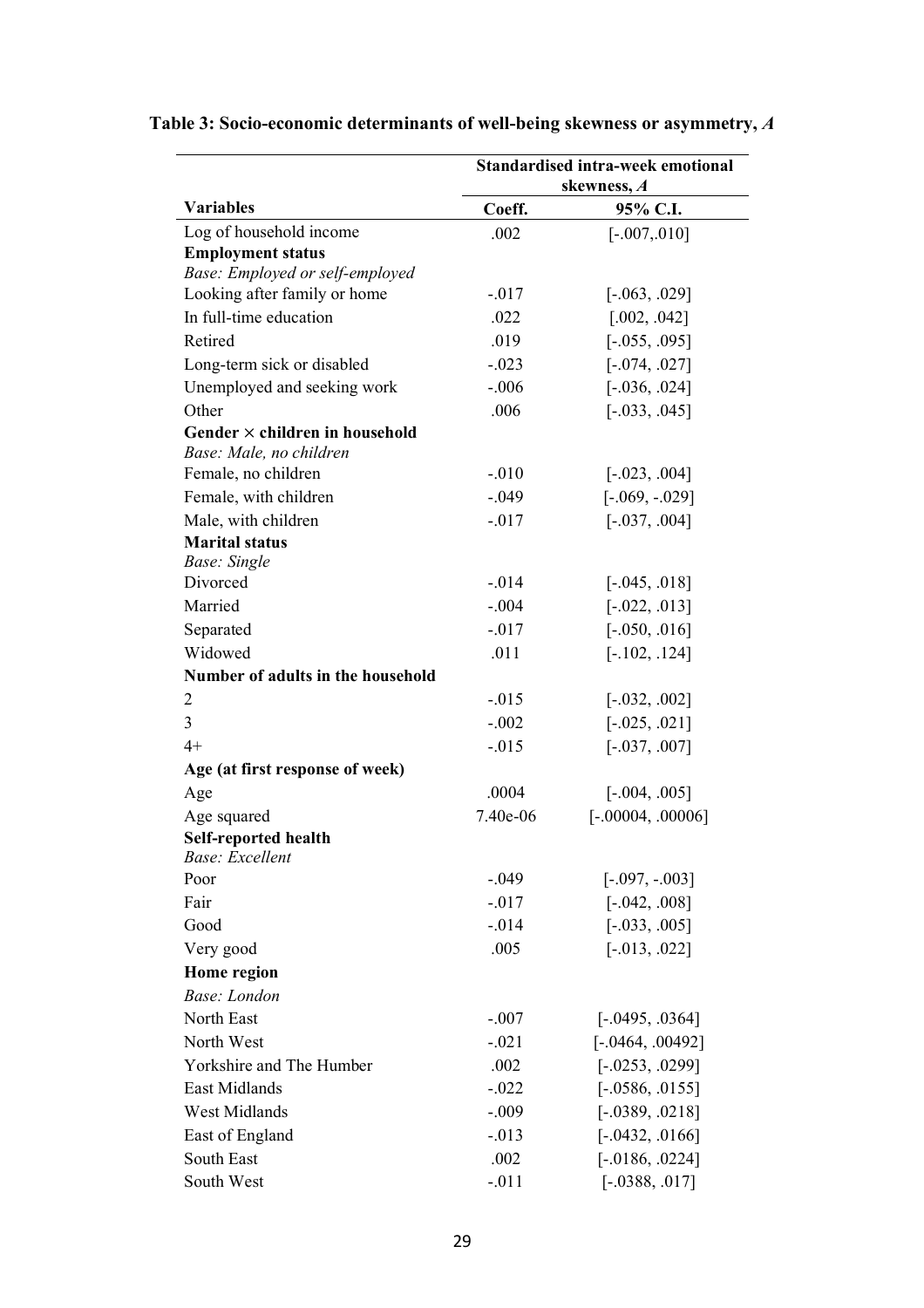| Northern Ireland                                | $-.005$     | $[-.0554, .0448]$        |
|-------------------------------------------------|-------------|--------------------------|
| Scotland                                        | .004        | $[-.0288, .0375]$        |
| Wales                                           | $-.029$     | $[-.0776, .0198]$        |
| Unknown location                                | $-.003$     | $[-.0196, .0144]$        |
| Year (at first response of week)                |             |                          |
| Base: 2010                                      |             |                          |
| 2011                                            | .023        | [.0118, .0346]           |
| 2012                                            | .004        | $[-.0126, .0215]$        |
| 2013                                            | $-.018$     | $[-.0353, .00029]$       |
| 2014                                            | .005        | $[-.018, .0281]$         |
| 2015                                            | .005        | $[-.0277, .0384]$        |
| 2016                                            | $-.009$     | $[-.0431, .026]$         |
| <b>Prior responses</b>                          |             |                          |
| Count                                           | .0001       | [.0001, .0002]           |
| Count squared                                   | $-2.27e-08$ | $[-3.50e-08, -1.05e-08]$ |
| Number of responses in the $w^{\text{th}}$ week |             |                          |
| Base: 2                                         |             |                          |
| 3                                               | .102        | [.0866, .116]            |
| 4                                               | .100        | [.0882, .112]            |
| 5                                               | .034        | [.0211, .0472]           |
| 6                                               | .035        | [.024, .0453]            |
| 7                                               | .000        | [.000, 0.000]            |
| Intra-week emotional average, M                 |             |                          |
| Standardised mean                               | $-.126$     | $[-.134, -.118]$         |
| Standardised mean squared                       | .013        | [.008, .019]             |
| Constant                                        | $-.098$     | $[-.209, .012]$          |
| N (user-weeks)                                  | 285,947     |                          |
| Users                                           | 36,893      |                          |
| R-squared                                       | 0.019       |                          |
| Adjusted R-squared                              | 0.019       |                          |
| F-statistic                                     | 45.83       |                          |

**Note**: We used ordinary least squares (OLS) regressions to estimate these models. Standard errors are clustered at the individual personal identification level. Weekly asymmetry in happiness is calculated using the following equation:  $\frac{Mean_w - Median_w}{Standard\ Deviation_w}$ , which captures the degree of 'skewness' in the experienced happiness per distribution. The sample is reduced to include only the sample with at least three observations per week. Other controls include dummy variables representing home regions, year, number of responses in the previous week and its square, number of responses in the corresponding week. The dependent variable is standardised to have a mean of 0 and a standard deviation of 1.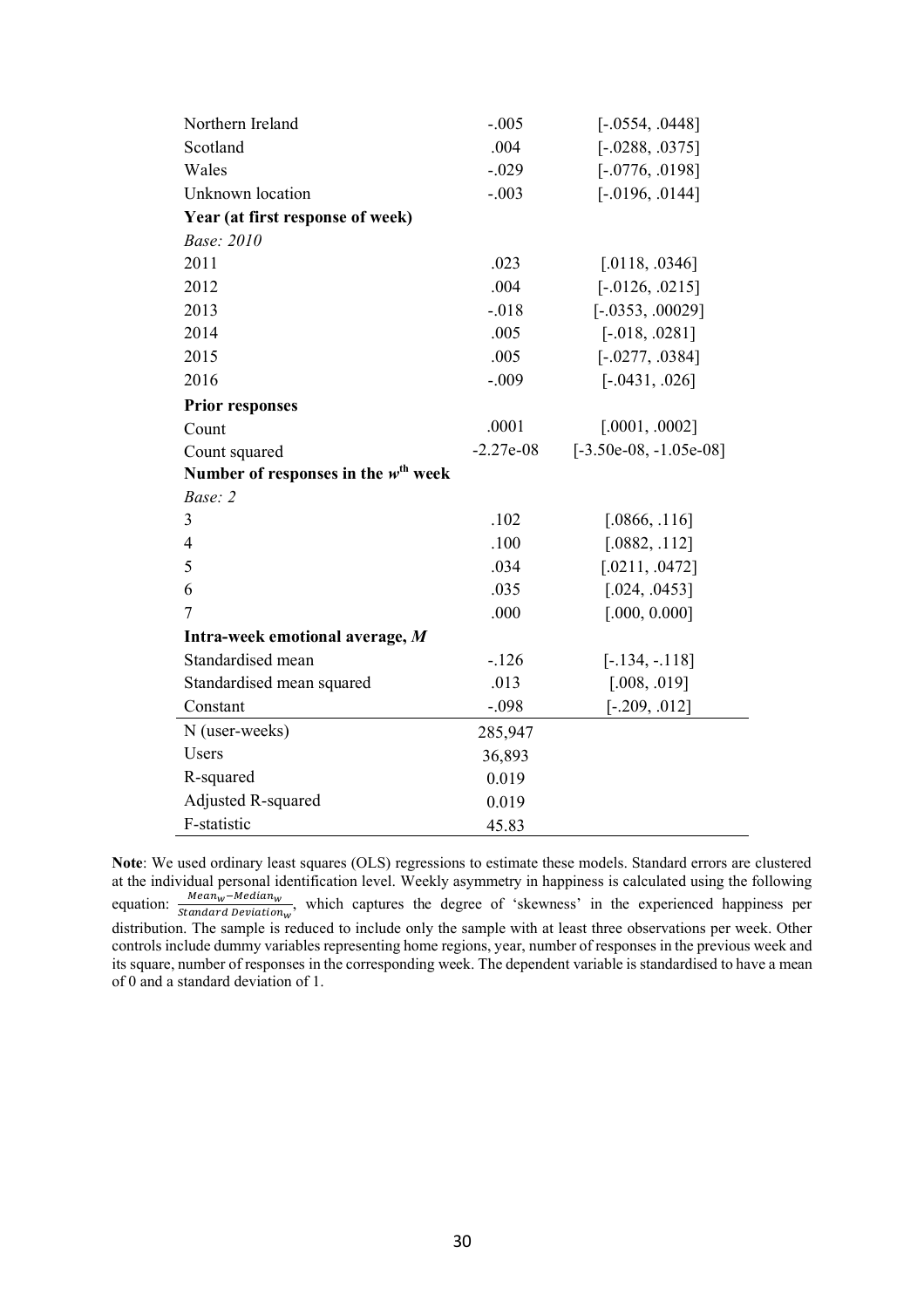## **Descriptive Statistics, Regression Results, and Robustness Checks**





**Fig. S1A**: Distribution of standardised intra-week emotional average index, *M*



**Fig S1B**: Distribution of standardised intra-week emotional volatility index, *V*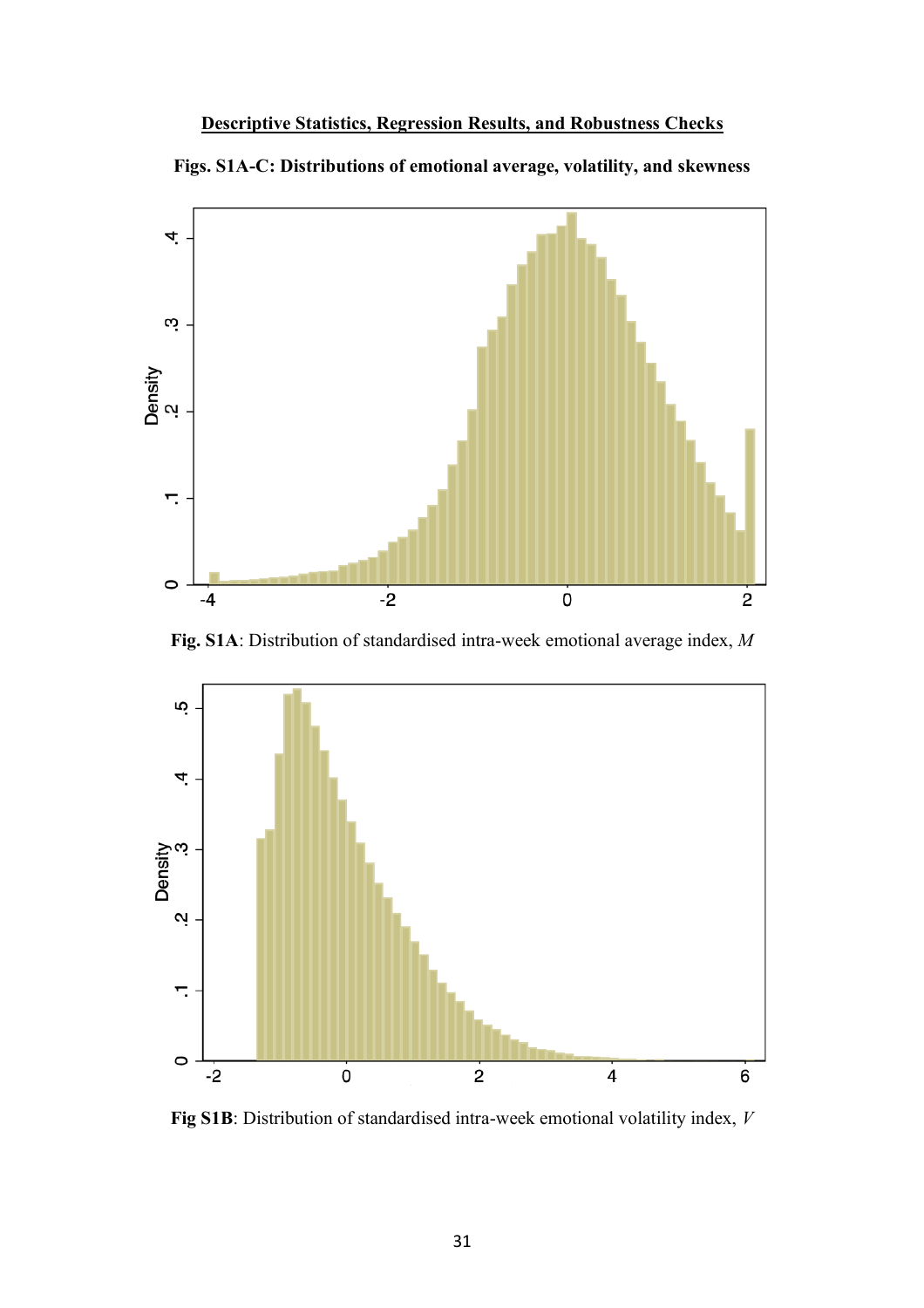

**Fig S1C**: Distribution of standardised intra-week emotional skewness index, *A*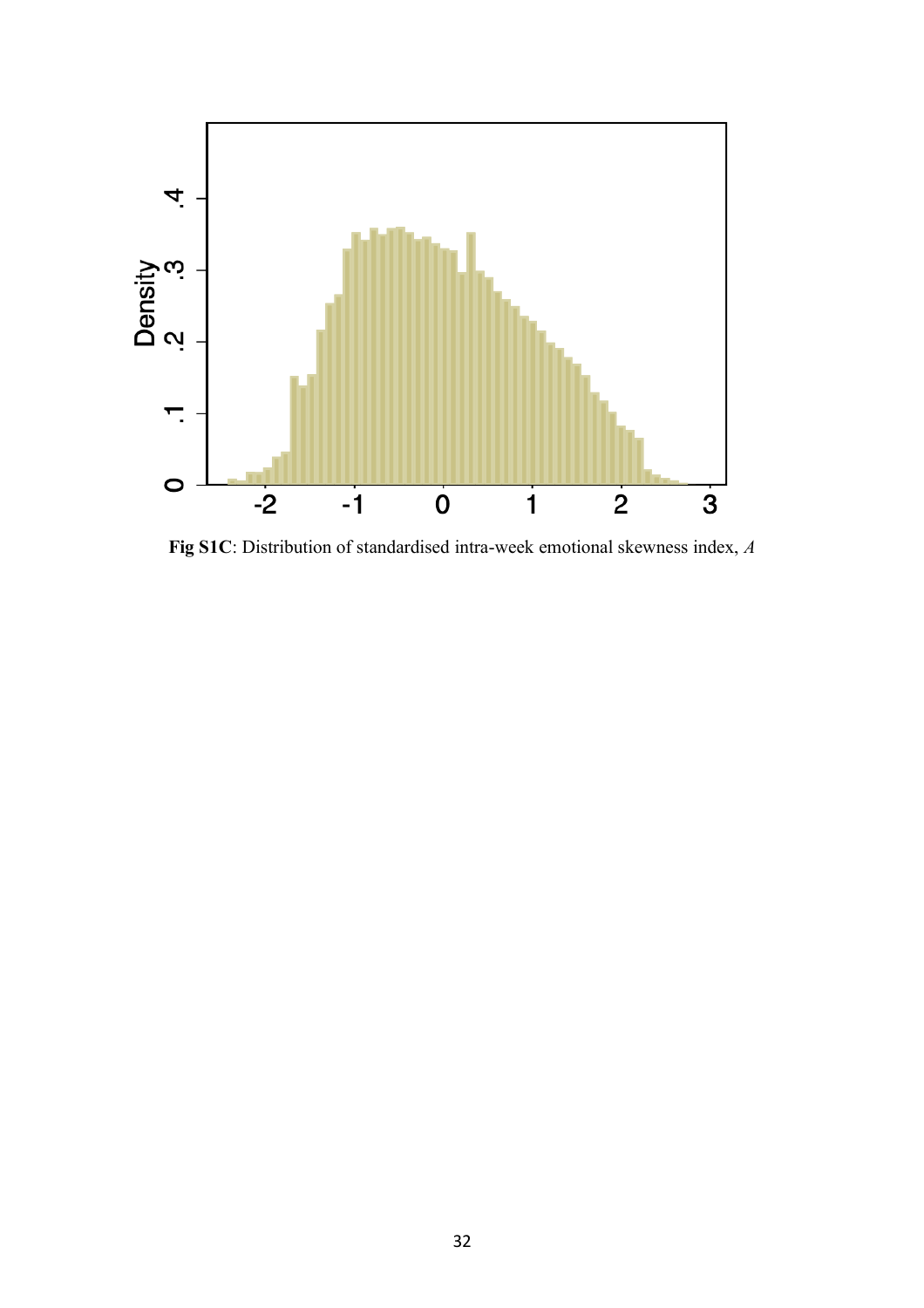



**Note:**  $M =$ **Mean** of happiness;  $V =$ **SD** of happiness.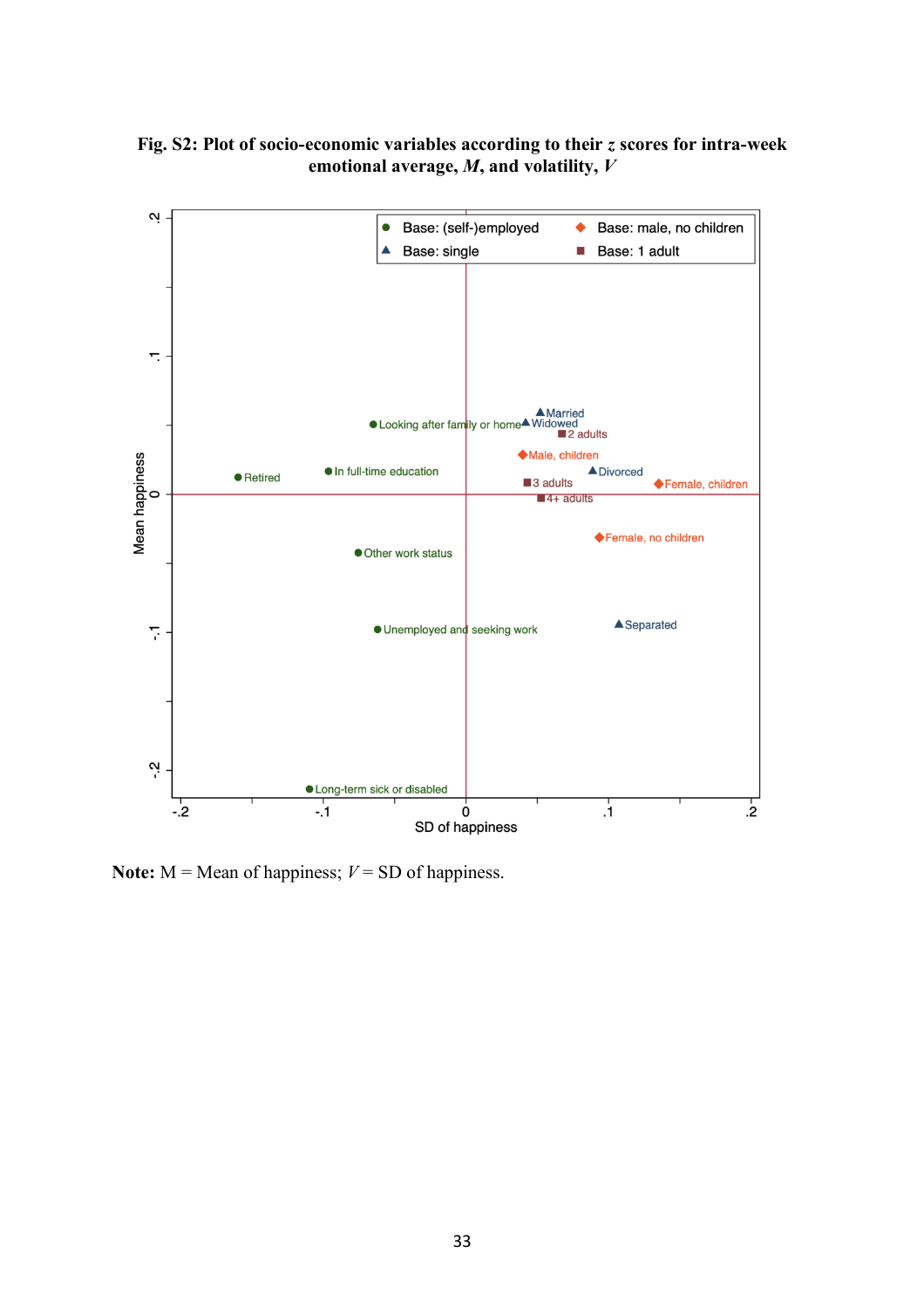**Figs. S3A-B: An illustration of two hypothetical individuals with the same emotional volatility but different emotional skewness index**



**Fig. S4A:** Positively skewed



**Fig. S4B:** Negatively skewed

**Note:** The data plotted in Figs. S3A and S3B share the same mean (4.67) and standard deviation (1.52). However, the emotional skewness is different across the two distributions. The skewness indices are 0.36 in Fig. S3A and -0.36 in Fig. S3B.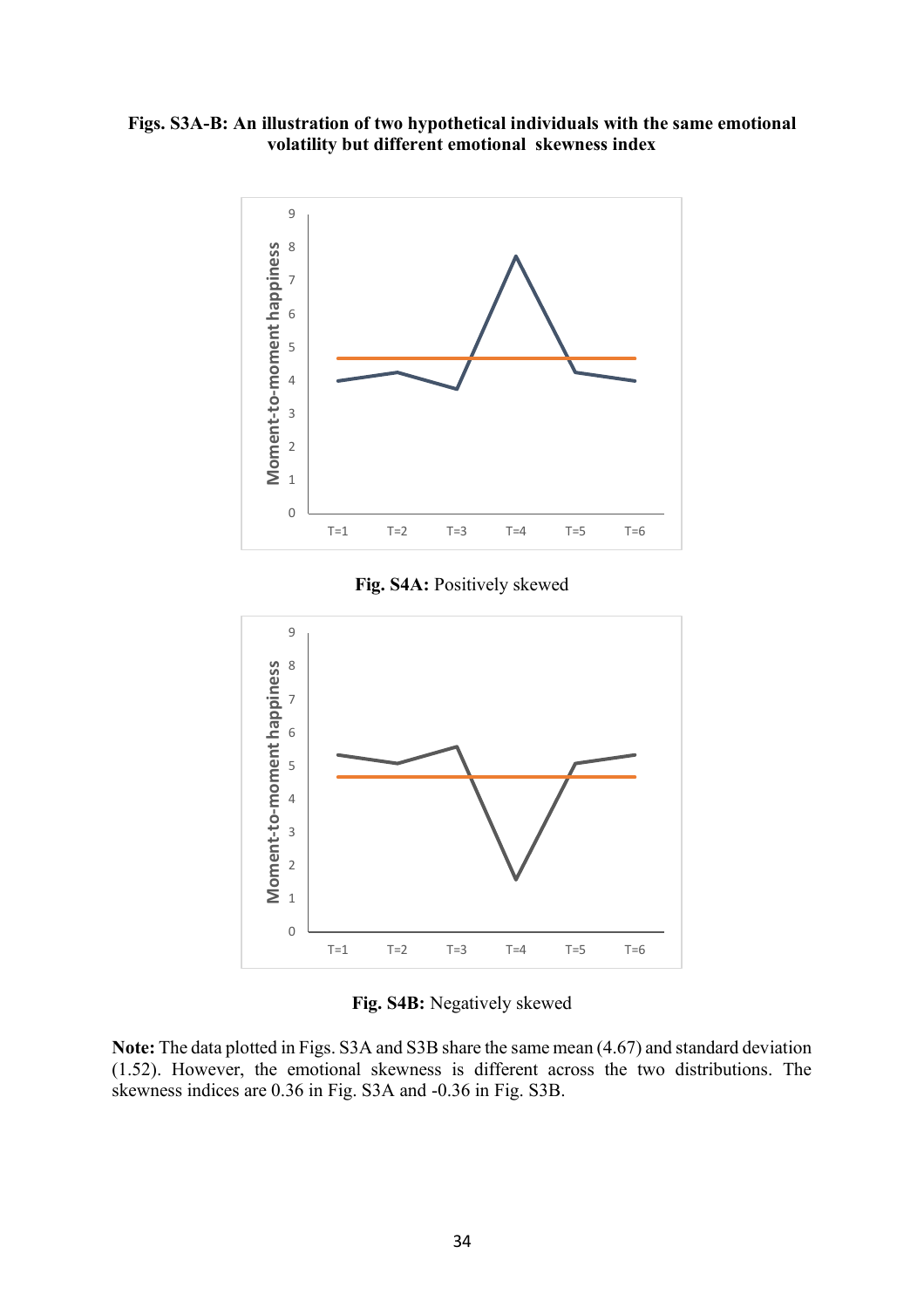|                                                                  | Model 1 |                  |         | <b>Model 2</b>    |
|------------------------------------------------------------------|---------|------------------|---------|-------------------|
| <b>Variables</b>                                                 | Coeff.  | 95% C.I.         | Coeff.  | 95% C.I.          |
| Log of household income                                          | $-.021$ | $[-.036, -.006]$ | $-.020$ | $[-.035, -.005]$  |
| <b>Employment status</b>                                         |         |                  |         |                   |
| Base: Employed or self-employed                                  |         |                  |         |                   |
| Looking after family or home                                     | $-.065$ | $[-.139, .008]$  | $-.071$ | $[-.145, .004]$   |
| In full-time education                                           | $-.096$ | $[-.135, -.057]$ | $-.099$ | $[-.138, -0.059]$ |
| Retired                                                          | $-.160$ | $[-.276, -.044]$ | $-.160$ | $[-.273, -.047]$  |
| Long-term sick or disabled                                       | $-.110$ | $[-.212, -.007]$ | $-.117$ | $[-.218, -.015]$  |
| Unemployed and seeking work                                      | $-.062$ | $[-.119, -.005]$ | $-.066$ | $[-.124, -.009]$  |
| Other                                                            | $-.076$ | $[-.151, -000]$  | $-.085$ | $[-.160, -010]$   |
| Gender $\times$ children in household<br>Base: Male, no children |         |                  |         |                   |
| Female, no children                                              | .093    | [.069, .118]     | .086    | [.061, .111]      |
| Female, with children                                            | .135    | [.099, .170]     | .128    | [.093, .164]      |
| Male, with children                                              | .039    | [.003, .077]     | .039    | [.002, .075]      |
| <b>Marital status</b>                                            |         |                  |         |                   |
| <b>Base:</b> Single                                              |         |                  |         |                   |
| Divorced                                                         | .089    | [.033, .145]     | .089    | [.034, .146]      |
| Married                                                          | .052    | [.021, .083]     | .053    | [.022, .084]      |
| Separated                                                        | .107    | [.037, .178]     | .104    | [.033, .175]      |
| Widowed                                                          | .042    | $[-.092, .176]$  | .037    | $[-.095, .168]$   |
| Number of adults in the household                                |         |                  |         |                   |
| Base: 1                                                          |         |                  |         |                   |
| $\overline{2}$                                                   | .067    | [.038, .097]     | .068    | [.038, .097]      |
| 3                                                                | .043    | [.002, .084]     | .043    | [.002, .084]      |
| $4+$                                                             | .053    | [.014, .091]     | .052    | [.013, .091]      |
| Age (at first response of week)                                  |         |                  |         |                   |
| Age                                                              | $-.025$ | $[-.032, -.018]$ | $-.024$ | $[-.032, -.0169]$ |
| Age squared                                                      | .0002   | [.0001, .0003]   | .0002   | [.0001, .0003]    |
| Self-reported health<br>Base: Excellent                          |         |                  |         |                   |
| Poor                                                             | $-.004$ | $[-.089, .082]$  | $-.014$ | $[-.099, .073]$   |
| Fair                                                             | $-.042$ | $[-.089, .0056]$ | $-.046$ | $[-.093, .001]$   |
| Good                                                             | $-.074$ | $[-.106, -.042]$ | $-.076$ | $[-.108, -.044]$  |
| Very good                                                        | $-.079$ | $[-.109, -.049]$ | $-.081$ | $[-.112, -.051]$  |
| Intra-week emotional average, M                                  |         |                  |         |                   |
| Standardised mean                                                | $-.326$ | $[-.335, -.318]$ | $-.332$ | $[-.341, -.324]$  |
|                                                                  | $-.093$ | $[-.099, -.088]$ | $-.093$ | $[-.098, -.087]$  |
| Standardised mean squared                                        |         |                  |         |                   |
| Within-person activity variability                               |         |                  | .155    | [.115, .194]      |
| Within-person activity variability<br>squared                    |         |                  | $-.021$ | $[-.032, -.010]$  |
| Constant                                                         | .864    | [.666, 1.060]    | .676    | [.474, .877]      |

## **Table S1: Standardised intra-week emotional volatility index,** *V***, with within-person variability in activities as a control variable**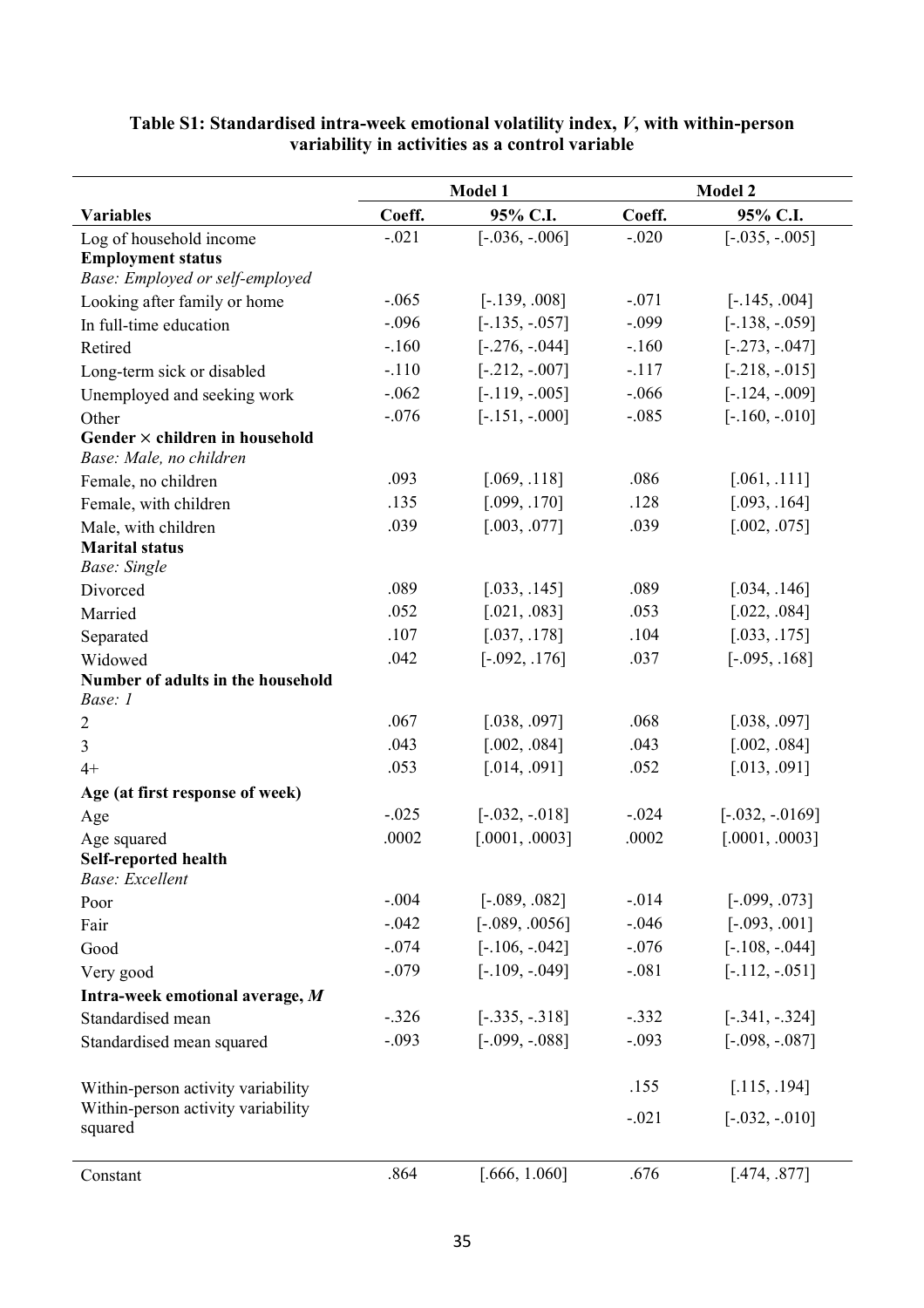| N (user-weeks)     | 338447  | 338447  |  |
|--------------------|---------|---------|--|
| Users              | 41023   | 41023   |  |
| R-squared          | 0.155   | 0.157   |  |
| Adjusted R-squared | 0.155   | 0.157   |  |
| F-statistic        | 226.835 | 221.779 |  |

Note: Other control variables include home region dummies, the number of responses in the w<sup>th</sup> week, prior responses and its squared.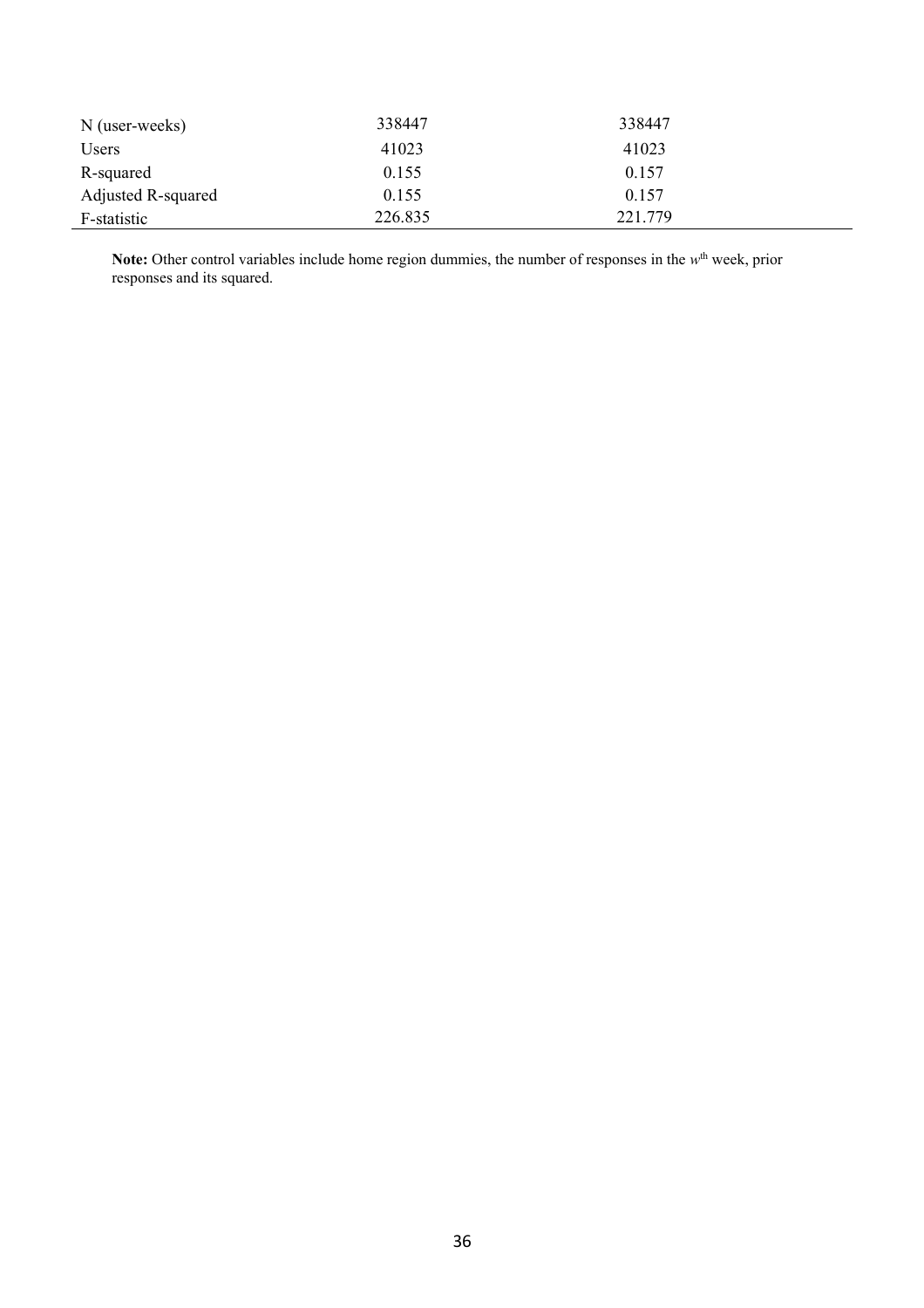| <b>Variables</b>                             | Coeff.   | 95% C.I.           |
|----------------------------------------------|----------|--------------------|
| Log of household income                      | .166     | [.145, .187]       |
| <b>Employment status</b>                     |          |                    |
| Base: Employed or self-employed              |          |                    |
| Looking after family or home                 | $-.038$  | $[-.153, .077]$    |
| In full-time education                       | .200     | [.148, .252]       |
| Retired                                      | .339     | [.140, .539]       |
| Long-term sick or disabled                   | $-.547$  | $[-.755, -.339]$   |
| Unemployed and seeking work                  | $-0.937$ | $[-1.040, -.837]$  |
| Other                                        | $-.066$  | $[-.190, .057]$    |
| Gender $\times$ children in household        |          |                    |
| Base: Male, no children                      |          |                    |
| Female, no children                          | .046     | [.012, .079]       |
| Female, with children                        | .032     | $[-.019, .083]$    |
| Male, with children                          | .026     | $[-.022, .073]$    |
| <b>Marital status</b>                        |          |                    |
| <b>Base:</b> Single<br>Divorced              | .053     |                    |
| Married                                      | .286     | $[-.021, .128]$    |
|                                              |          | [.243, .329]       |
| Separated                                    | $-.266$  | $[-.368, -.164]$   |
| Widowed                                      | .169     | $[-.095, .434]$    |
| Number of adults in the household<br>Base: 1 |          |                    |
| $\overline{2}$                               | .221     | [.181, .261]       |
| 3                                            | $-.018$  | $[-.071, .036]$    |
| 4 or more                                    | .034     | $[-.025, .093]$    |
| Age (at first response of week)              |          |                    |
| Age                                          | $-.058$  | $[-.068, -.047]$   |
| Age squared                                  | .001     | [.0005, .0008]     |
| Self-reported health                         |          |                    |
| Base: Excellent                              |          |                    |
| Poor                                         | $-2.390$ | $[-2.550, -2.220]$ |
| Fair                                         | $-1.690$ | $[-1.760, -1.620]$ |
| Good                                         | $-.987$  | $[-1.030, -.942]$  |
| Very good                                    | $-.384$  | $[-.426, -.342]$   |
| Home region                                  |          |                    |
| Base: London                                 |          |                    |
| North East                                   | .044     | $[-.069, .157]$    |
| North West                                   | $-.041$  | $[-.109, .027]$    |
| Yorkshire and The Humber                     | .032     | $[-.044, .108]$    |
| <b>East Midlands</b>                         | .025     | $[-.059, .110]$    |
| West Midlands                                | .042     | $[-.035, .119]$    |
| East of England                              | $-.028$  | $[-.097, .041]$    |
| South East                                   | .026     | $[-.028, .080]$    |
| South West                                   | $-0.014$ | $[-.086, .058]$    |
| Northern Ireland                             | $-.156$  | $[-.311, .0002]$   |

# **Table S2: Life satisfaction regression**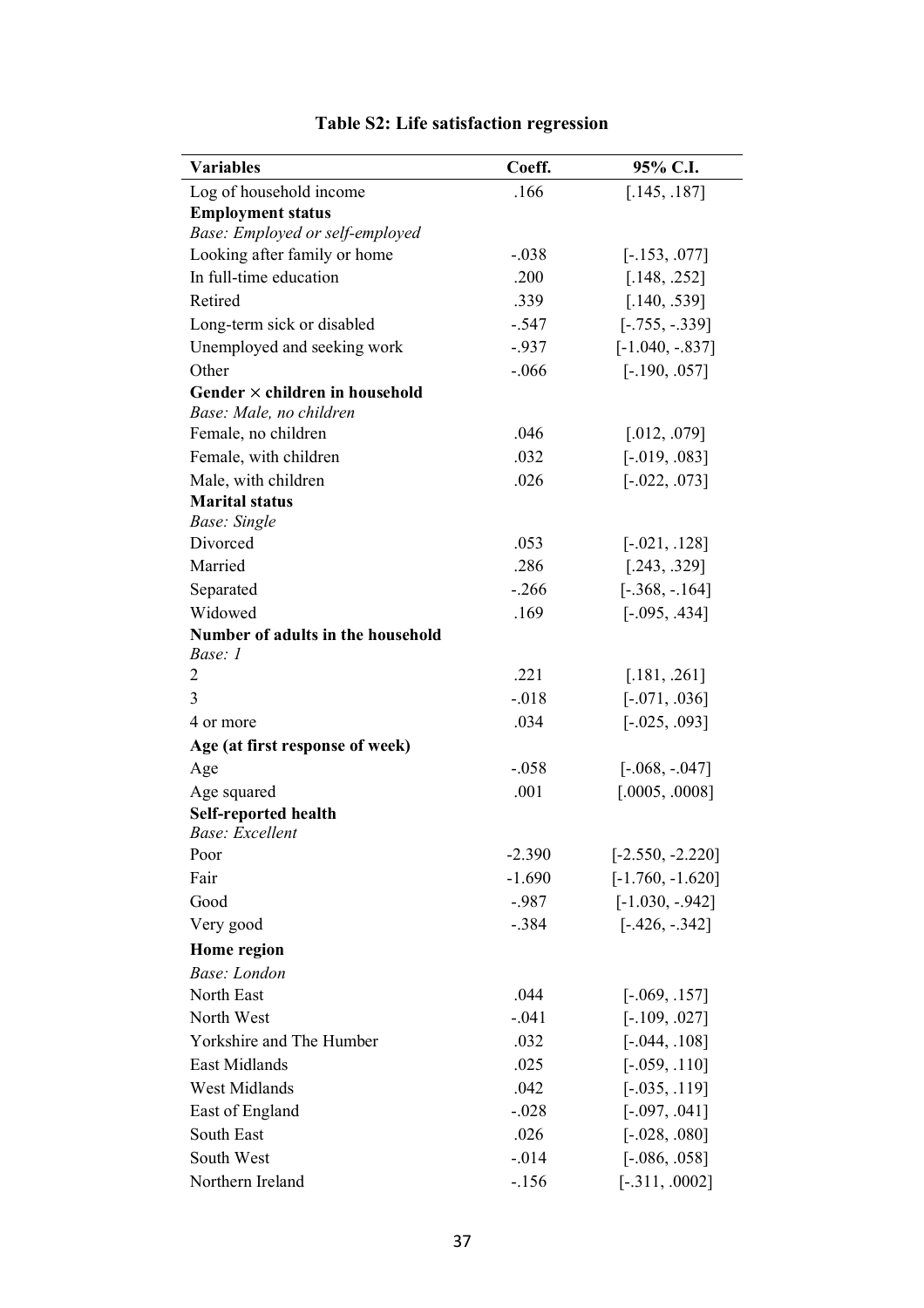| Scotland           | .034   | $[-.042, .110]$ |
|--------------------|--------|-----------------|
| Wales              | .003   | $[-.093, .098]$ |
| Unknown/non-UK     | .052   | [.010, .094]    |
| Constant           | 6.320  | [6.030, 6.600]  |
| N (user-weeks)     | 338447 |                 |
| Users              | 41023  |                 |
| R-squared          | .043   |                 |
| Adjusted R-squared | .043   |                 |
| F-statistic        | 14.903 |                 |

**Note:** Life satisfaction is standardised to have a mean of 0 and a standard deviation of 1.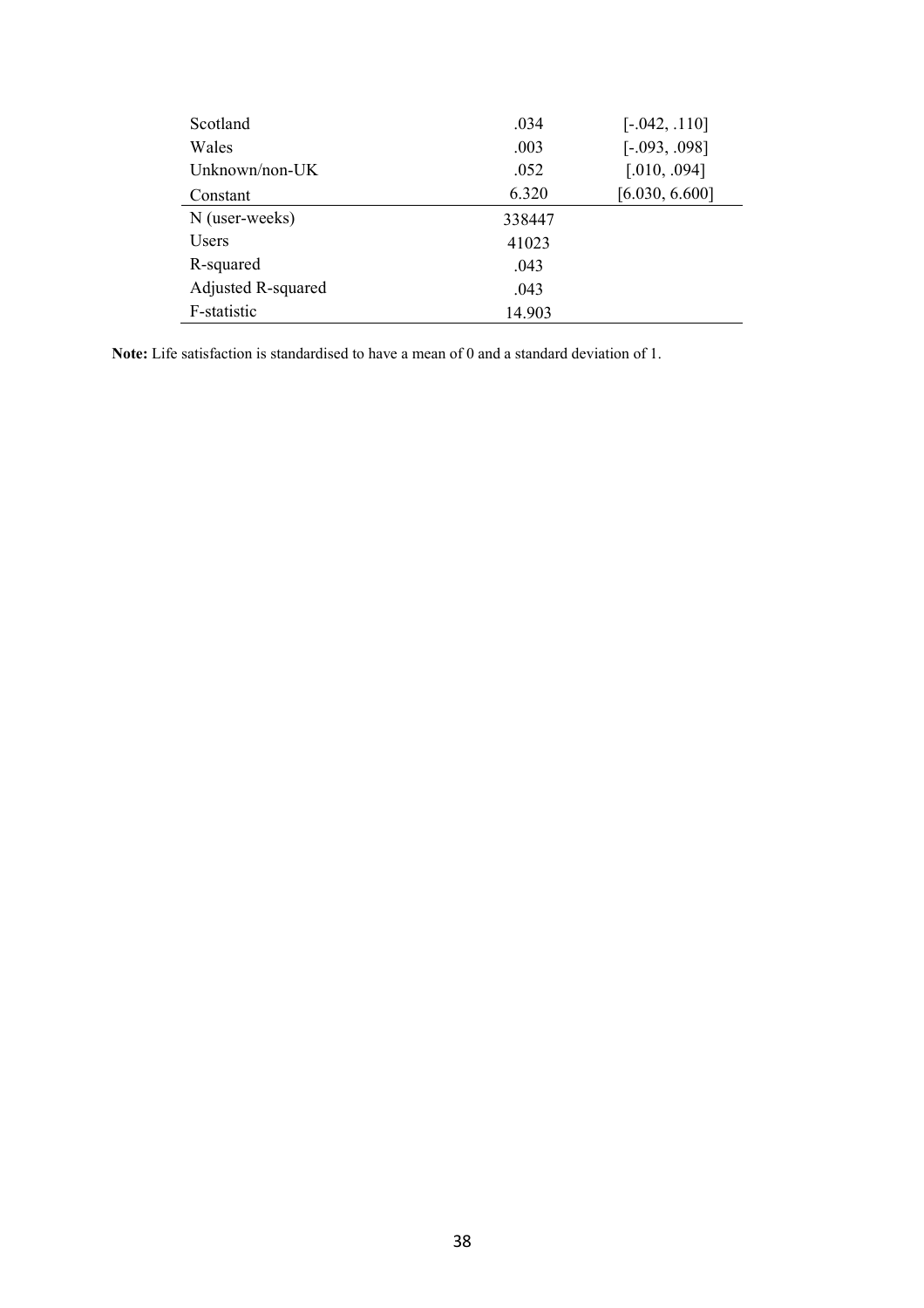|                                                                  | (1)<br><b>Standardised Intra-week</b><br>emotional average index, M |                  |         | (2)<br><b>Standardised Intra-week emotional</b><br>volatility index, $V$ |
|------------------------------------------------------------------|---------------------------------------------------------------------|------------------|---------|--------------------------------------------------------------------------|
| <b>Variables</b>                                                 | Coeff.                                                              | 95% C.I.         | Coeff.  | 95% C.I.                                                                 |
| Log of household income                                          | .050                                                                | [.038, .061]     | $-.017$ | $[-.028, -.005]$                                                         |
| <b>Employment status</b>                                         |                                                                     |                  |         |                                                                          |
| Base: Employed or self-employed                                  |                                                                     |                  |         |                                                                          |
| Looking after family or home                                     | .030                                                                | $[-.034, .094]$  | $-.024$ | $[-.086, .037]$                                                          |
| In full-time education                                           | .026                                                                | $[-.007, .058]$  | $-.138$ | $[-.170, -.107]$                                                         |
| Retired                                                          | .087                                                                | $[-.039, .212]$  | .071    | $[-.040, .182]$                                                          |
| Long-term sick or disabled                                       | $-.181$                                                             | $[-.295, -.066]$ | $-.028$ | $[-.119, .064]$                                                          |
| Unemployed and seeking work                                      | $-.111$                                                             | $[-.164, -.058]$ | $-.068$ | $[-.117, -.019]$                                                         |
| Other                                                            | $-.020$                                                             | $[-.083, .043]$  | $-.076$ | $[-.142, -.011]$                                                         |
| Gender $\times$ children in household<br>Base: Male, no children |                                                                     |                  |         |                                                                          |
| Female, no children                                              | $-.028$                                                             | $[-.049, -.007]$ | .063    | [.043, .083]                                                             |
| Female, with children                                            | $-.013$                                                             | $[-.043, .017]$  | .146    | [.116, .175]                                                             |
| Male, with children                                              | .019                                                                | $[-.008, .046]$  | .058    | [.031, .085]                                                             |
| <b>Marital status</b>                                            |                                                                     |                  |         |                                                                          |
| <b>Base:</b> Single                                              |                                                                     |                  |         |                                                                          |
| Divorced                                                         | .056                                                                | [.013, .099]     | .162    | [.120, .203]                                                             |
| Married                                                          | .082                                                                | [.058, .107]     | .067    | [.042, .092]                                                             |
| Separated                                                        | $-0.066$                                                            | $[-.125, -.006]$ | .150    | [.098, .201]                                                             |
| Widowed                                                          | .025                                                                | $[-.135, .185]$  | .137    | [.010, .263]                                                             |
| Number of adults in the household                                |                                                                     |                  |         |                                                                          |
| Base: 1                                                          |                                                                     |                  |         |                                                                          |
| $\overline{2}$                                                   | .051                                                                | [.028, .107]     | .072    | [.050, .094]                                                             |
| 3                                                                | $-.008$                                                             | $[-.038, .023]$  | .042    | [.012, .072]                                                             |
| $4+$                                                             | $-.001$                                                             | $[-.033, .032]$  | .045    | [.013, .078]                                                             |
| Age (at first response of week)                                  |                                                                     |                  |         |                                                                          |
| Age                                                              | $-.026$                                                             | $[-.033, -.020]$ | $-.038$ | $[-.044, -.032]$                                                         |
| Age squared                                                      | .000                                                                | [.0002, .0004]   | .000    | [.0002, .0004]                                                           |
| Self-reported health<br>Base: Excellent                          |                                                                     |                  |         |                                                                          |
| Poor                                                             | $-.774$                                                             | $[-.859, -.688]$ | $-.058$ | $[-.136, .019]$                                                          |
| Fair                                                             | $-.538$                                                             | $[-.575, -.502]$ | $-.143$ | $[-.179, -.107]$                                                         |
| Good                                                             | $-.349$                                                             | $[-.374, -.323]$ | $-.150$ | $[-.175, -.124]$                                                         |
| Very good                                                        | $-.135$                                                             | $[-.159, -.110]$ | $-.126$ | $[-.150, -.102]$                                                         |
| Home region                                                      |                                                                     |                  |         |                                                                          |
| Base: London                                                     |                                                                     |                  |         |                                                                          |
| North East                                                       | .166                                                                | [.104, .229]     | .218    | [.160, .276]                                                             |
| North West                                                       | .086                                                                | [.048, .124]     | .098    | [.062, .135]                                                             |
| Yorkshire and The Humber                                         | .098                                                                | [.056, .141]     | .119    | [.076, .162]                                                             |
| East Midlands                                                    | .102                                                                | [.055, .148]     | .115    | [.070, .161]                                                             |
| West Midlands                                                    | .129                                                                | [.085, .173]     | .156    | [.113, .199]                                                             |

## **Table S3: Fixed effects filtered model**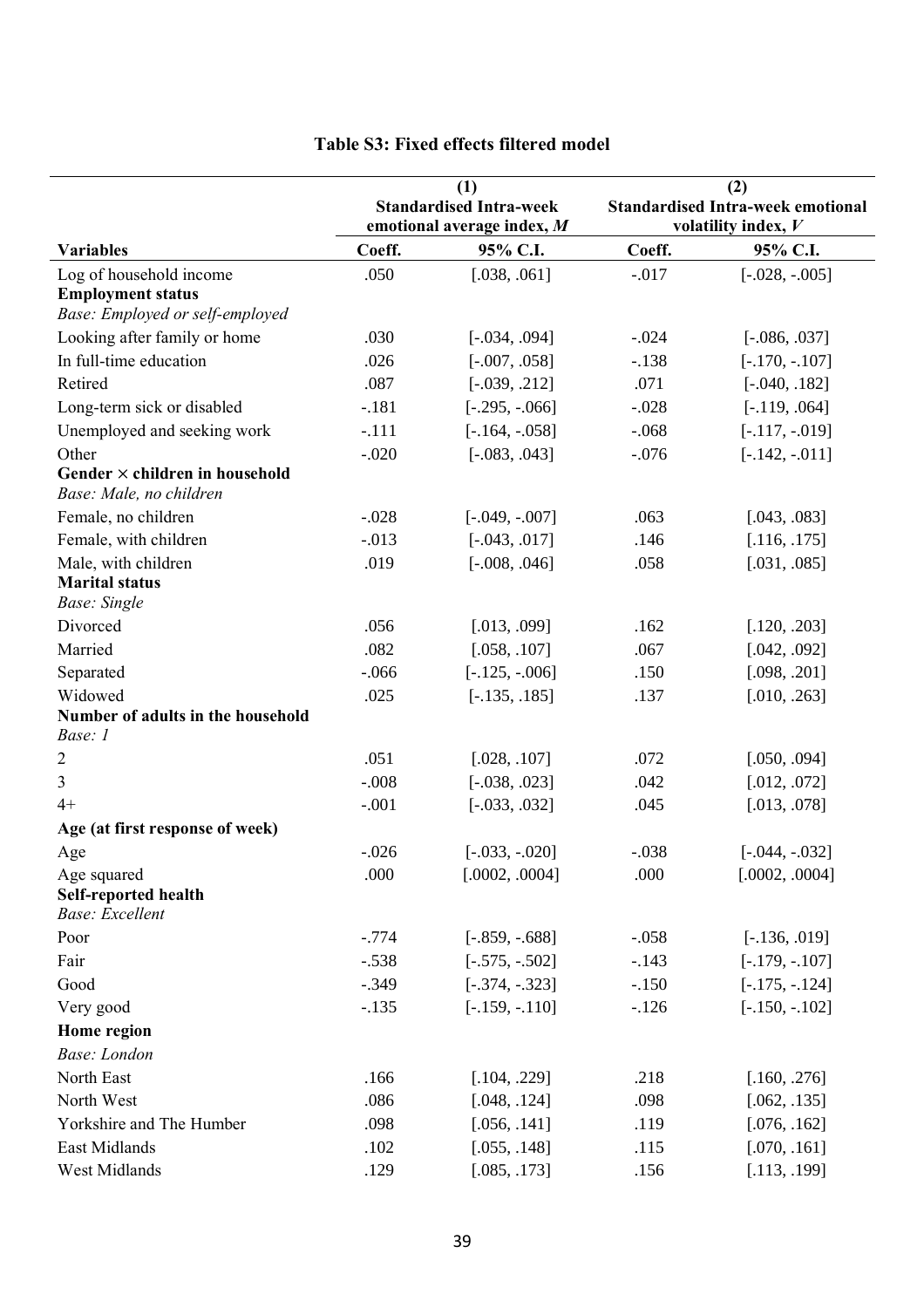| East of England                                 | .059        | [.020, .098]             | .091     | [.052, .130]           |
|-------------------------------------------------|-------------|--------------------------|----------|------------------------|
| South East                                      | .070        | [.040, .101]             | .086     | [.056, .115]           |
| South West                                      | .066        | [.027, .106]             | .075     | [.037, .113]           |
| Northern Ireland                                | $-.022$     | $[-.103, .059]$          | .085     | $[-.006, .175]$        |
| Scotland                                        | .125        | [.082, .168]             | .111     | [.068, .154]           |
| Wales                                           | .123        | [.070, .175]             | .120     | [.065, .174]           |
| Unknown location                                | $-.047$     | $[-.073, -.020]$         | .052     | [.027, .078]           |
| Year (at first response of week)                |             |                          |          |                        |
| <b>Base: 2010</b>                               |             |                          |          |                        |
| 2011                                            | .000        | $[-.024, .046]$          | $-.052$  | $[-.073, -.031]$       |
| 2012                                            | $-.040$     | $[-.087, .041]$          | $-.028$  | $[-.069, .012]$        |
| 2013                                            | $-.109$     | $[-.192, -.014]$         | $-.003$  | $[-.060, .055]$        |
| 2014                                            | $-.090$     | $[-.235, .002]$          | .019     | $[-.052, .090]$        |
| 2015                                            | $-.107$     | $[-.263, .063]$          | .067     | $[-.022, .156]$        |
| 2016                                            | $-.091$     | $[-.278, .132]$          | .115     | [.003, .226]           |
| <b>Prior responses</b>                          |             |                          |          |                        |
| Count                                           | .0001       | $[-.0004, .0005]$        | $-.0002$ | $[-.0003, -.0002]$     |
| Count squared                                   | $-1.92e-08$ | $[-3.94e-08, -3.50e-09]$ | 3.44e-08 | $[2.72e-08, 4.16e-08]$ |
| Number of responses in the $w^{\text{th}}$ week |             |                          |          |                        |
| Base: 2                                         |             |                          |          |                        |
| 3                                               | $-.001$     | $[-.013, .010]$          | .111     | [.097, .124]           |
| 4                                               | $-.010$     | $[-.021, .002]$          | .164     | [.151, .177]           |
| 5                                               | $-.009$     | $[-.021, .003]$          | .196     | [.182, .209]           |
| 6                                               | $-.004$     | $[-.017, .008]$          | .214     | [.200, .227]           |
| $\overline{7}$                                  | .011        | $[-.003, .025]$          | .227     | [.213, .242]           |
| Intra-week emotional average, M                 |             |                          |          |                        |
| Standardised mean                               |             |                          | $-.611$  | $[-.623, -.599]$       |
| Standardised mean squared                       |             |                          | $-.210$  | $[-.216, -.204]$       |
| N (user-weeks)                                  | 338447      |                          | 338447   |                        |
| Users                                           | 41023       |                          | 41023    |                        |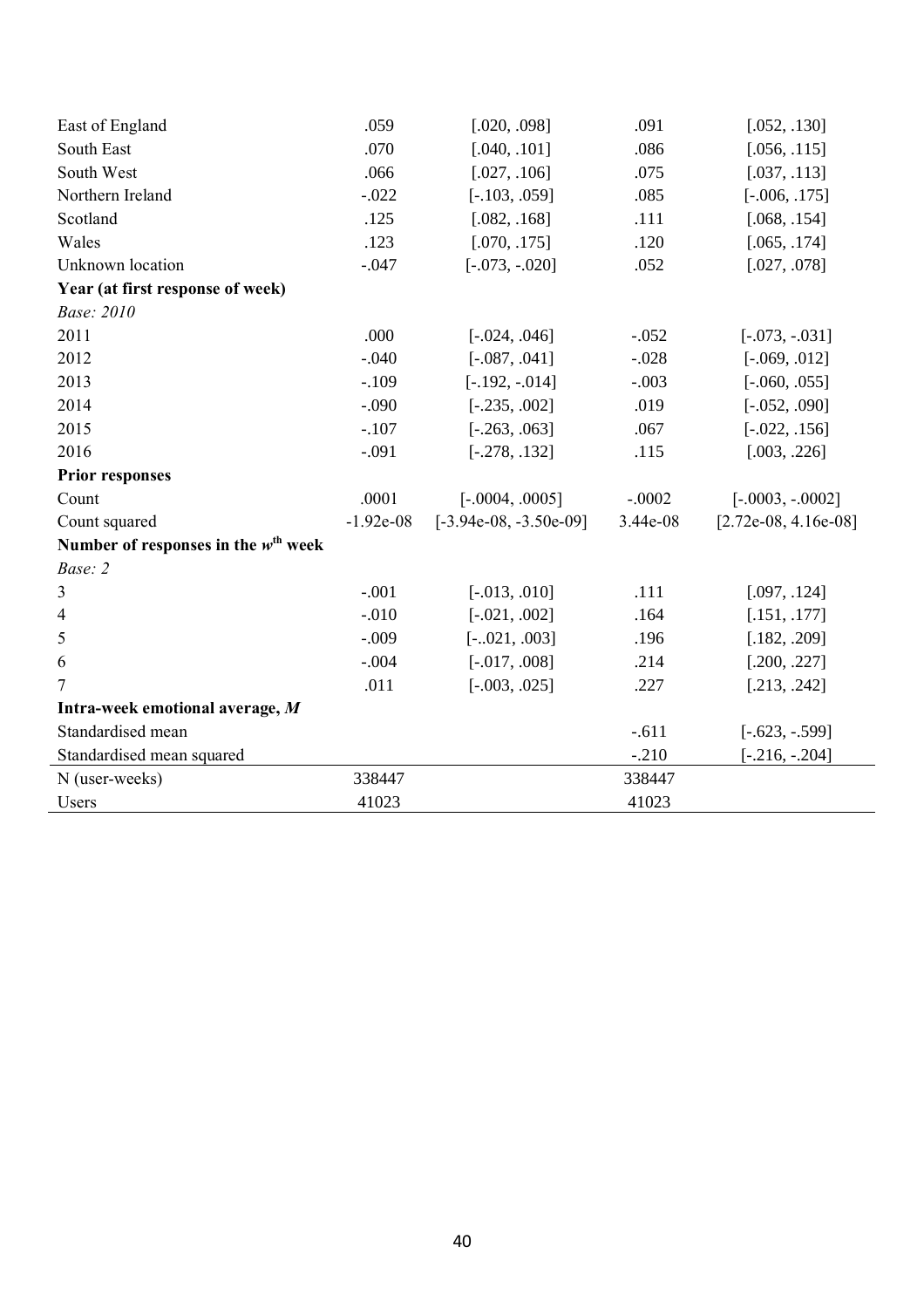|                                              | <b>Standardised emotional</b> |                                 |         | <b>Standardised emotional</b>      |
|----------------------------------------------|-------------------------------|---------------------------------|---------|------------------------------------|
|                                              |                               | average index from the first 28 |         | volatility index from the first 28 |
|                                              |                               | days, $M$                       |         | days, $V$                          |
| <b>Variables</b>                             | Coeff.                        | 95% C.I.                        | Coeff.  | 95% C.I.                           |
| Log of household income                      | .028                          | [.009, .047]                    | $-.045$ | $[-.063, -.026]$                   |
| <b>Employment status</b>                     |                               |                                 |         |                                    |
| Base: Employed or self-employed              |                               |                                 |         |                                    |
| Looking after family or home                 | .066                          | $[-.036, .168]$                 | $-.015$ | $[-.107, .078]$                    |
| In full-time education                       | $-.025$                       | $[-.073, .024]$                 | $-.182$ | $[-.230, -.134]$                   |
| Retired                                      | .265                          | [.0603, .469]                   | $-.136$ | $[-.283, .012]$                    |
| Long-term sick or disabled                   | $-.089$                       | $[-.266, .088]$                 | .008    | $[-.139, .156]$                    |
| Unemployed and seeking work                  | $-.115$                       | $[-.200, -.031]$                | $-.089$ | $[-.162, -.017]$                   |
| Other                                        | .016                          | $[-.084, .115]$                 | $-.032$ | $[-.137, .072]$                    |
| Gender $\times$ children in household        |                               |                                 |         |                                    |
| Base: Male, no children                      |                               |                                 |         |                                    |
| Female, no children                          | $-.038$                       | $[-.068, -.008]$                | .133    | [.104, .163]                       |
| Female, with children                        | .039                          | $[-.006, .085]$                 | .222    | [.178, .266]                       |
| Male, with children                          | .032                          | $[-.010, .075]$                 | .0314   | $[-.011, .074]$                    |
| <b>Marital status</b><br><b>Base:</b> Single |                               |                                 |         |                                    |
| Divorced                                     | .085                          | [.018, .151]                    | .169    | [.107, .232]                       |
| Married                                      | .116                          | [.078, .155]                    | .033    | $[-.004, .071]$                    |
| Separated                                    | .029                          | $[-.058, .117]$                 | .230    | [.150, .310]                       |
| Widowed                                      | .038                          | $[-.233, .310]$                 | .154    | $[-.058, .367]$                    |
| Number of adults in the household            |                               |                                 |         |                                    |
|                                              | .077                          | [.041, .112]                    | .093    | [.059, .127]                       |
| $\overline{2}$                               | .0002                         | $[-.048, .048]$                 | .090    | [.044, .136]                       |
| 3                                            | .061                          |                                 |         |                                    |
| $4+$                                         |                               | [.007, .114]                    | .047    | $[-.004, .098]$                    |
| Age (at first response of week)              |                               |                                 |         |                                    |
| Age                                          | $-.041$                       | $[-.051, -.030]$                | $-.031$ | $[-.040, -.022]$                   |
| Age squared                                  | .0005                         | [.0004, .0006]                  | .0002   | [.0001, .0003]                     |
| Self-reported health<br>Base: Excellent      |                               |                                 |         |                                    |
| Poor                                         | $-0.924$                      | $[-1.060, -0.783]$              | .176    | [.057, .296]                       |
| Fair                                         | $-.672$                       | $[-.730, -.614]$                | .037    | $[-.020, .094]$                    |
| Good                                         | $-.413$                       | $[-.454, -.373]$                | $-.056$ | $[-.096, -.016]$                   |
| Very good                                    | $-.175$                       | $[-.213, -.136]$                | $-.089$ | $[-.126, -.052]$                   |
| Home region                                  |                               |                                 |         |                                    |
| <b>Base:</b> London                          |                               |                                 |         |                                    |
| North East                                   | .207                          | [.107, .306]                    | .200    | [.113, .287]                       |
| North West                                   | .128                          | [.069, .187]                    | .112    | [.056, .169]                       |
|                                              | .136                          | [.072, .200]                    | .125    | [.058, .192]                       |
| Yorkshire and The Humber                     | .152                          | [.084, .222]                    | .122    | [.053, .191]                       |
| East Midlands                                | .145                          |                                 | .126    |                                    |
| West Midlands                                |                               | [.077, .213]                    |         | [.058, .194]                       |
| East of England                              | .123                          | [.063, .183]                    | .055    | $[-.004, .114]$                    |
| South East                                   | .110                          | [.064, .156]                    | .069    | [.025, .115]                       |

# **Table S4: Recalculation of the within-person emotional mean and volatility**